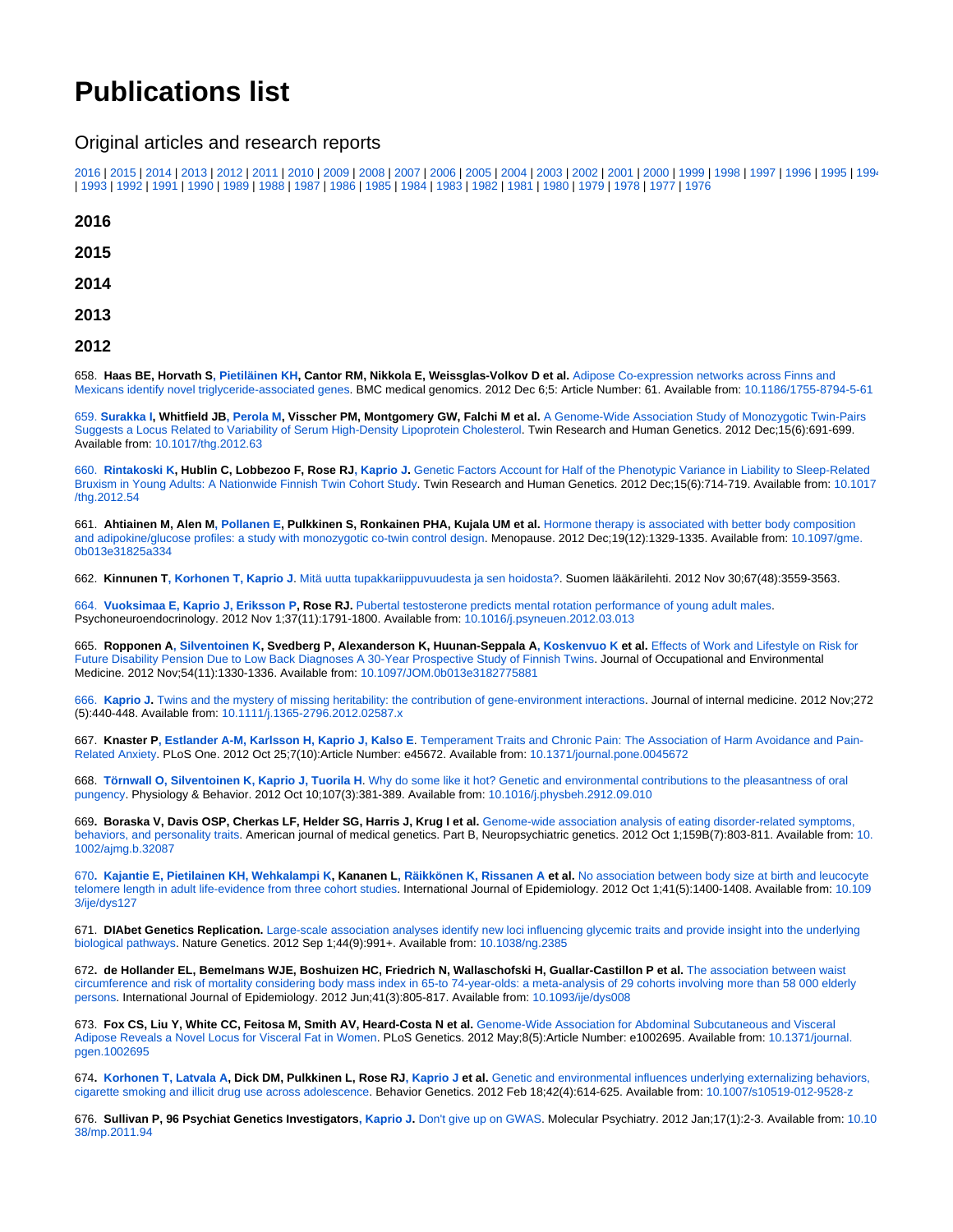677. **Manning AK, Hivert M-F, Scott RA, Grimsby JL, Bouatia-Naji N, Chen H et al.** [A genome-wide approach accounting for body mass index](https://tuhat.halvi.helsinki.fi/portal/en/publications/a-genomewide-approa%2886c0355a-c084-4d8c-8855-488ee3d9262c%29.html)  [identifies genetic variants influencing fasting glycemic traits and insulin resistance](https://tuhat.halvi.helsinki.fi/portal/en/publications/a-genomewide-approa%2886c0355a-c084-4d8c-8855-488ee3d9262c%29.html). Nature Genetics. 2012;44(6):659-U81. Available from: [10.1038/ng.2274](http://dx.doi.org/10.1038/ng.2274)

678. **Ahtiainen M, Pöllänen E, Ronkainen PHA, Alen M, Puolakka [J, Kaprio J](https://tuhat.halvi.helsinki.fi/portal/en/persons/jaakko-kaprio%282a48fde0-3ffe-413e-ba89-6e81a5e555f9%29.html) et al**. [Age and estrogen-based hormone therapy affect systemic and](https://tuhat.halvi.helsinki.fi/portal/en/publications/age-and-estrogenbas%28c3fc11c7-e254-4990-b211-f707f3bb7a05%29.html)  [local IL-6 and IGF-1 pathways in women](https://tuhat.halvi.helsinki.fi/portal/en/publications/age-and-estrogenbas%28c3fc11c7-e254-4990-b211-f707f3bb7a05%29.html). Age. 2012;34(5):1249-1260. Available from: [10.1007/s11357-011-9298-1](http://dx.doi.org/10.1007/s11357-011-9298-1)

**[679. Broms U](https://tuhat.halvi.helsinki.fi/portal/en/persons/ulla-heidi-broms%28b99cda59-8f47-45e5-89ed-8e05211e2fe3%29.html)[, Wedenoja J](https://tuhat.halvi.helsinki.fi/portal/en/persons/juho-wedenoja%28b89bf275-6bfb-482e-b4cd-159d1b904ab4%29.html)[, Largeau MR](https://tuhat.halvi.helsinki.fi/portal/en/persons/marine-largeau%28ae4bdc5d-7493-4167-81bd-3dd50626d1f8%29.html)[, Korhonen T](https://tuhat.halvi.helsinki.fi/portal/en/persons/tellervo-korhonen%288eb5ea78-4343-4c46-a9e6-d763d5131dd6%29.html)[, Pitkäniemi JM](https://tuhat.halvi.helsinki.fi/portal/en/persons/janne-pitkaniemi%28aefb73d3-ac45-4399-b9bb-674731713ced%29.html)[, Keskitalo K](https://tuhat.halvi.helsinki.fi/portal/en/persons/kaisu-keskitalo%2845e92a9a-d5c9-4648-95f8-ec14a01264a9%29.html) et al.** [Analysis of Detailed Phenotype Profiles Reveals CHRNA5-](https://tuhat.halvi.helsinki.fi/portal/en/publications/analysis-of-detaile%28a8e373d5-7476-4706-8c18-e75f451986b0%29.html) [CHRNA3-CHRNB4 Gene Cluster Association With Several Nicotine Dependence Traits](https://tuhat.halvi.helsinki.fi/portal/en/publications/analysis-of-detaile%28a8e373d5-7476-4706-8c18-e75f451986b0%29.html). Nicotine & Tobacco Research. 2012;14(6):720-733. Available from: [10.1093/ntr/ntr283](http://dx.doi.org/10.1093/ntr/ntr283)

**680. Hukkinen M[, Korhonen T](https://tuhat.halvi.helsinki.fi/portal/en/persons/tellervo-korhonen%288eb5ea78-4343-4c46-a9e6-d763d5131dd6%29.html)[, Heikkilä KV](https://tuhat.halvi.helsinki.fi/portal/en/persons/kauko-heikkila%288de99b39-337b-4ff0-9a17-b3e85c1f7fc4%29.html)[, Kaprio J](https://tuhat.halvi.helsinki.fi/portal/en/persons/jaakko-kaprio%282a48fde0-3ffe-413e-ba89-6e81a5e555f9%29.html)**. [Association between smoking behavior patterns and chronic obstructive pulmonary disease: A](https://tuhat.halvi.helsinki.fi/portal/en/publications/association-between%28fb36dc40-87ba-4962-bc93-c432e85ffe90%29.html)  [long-term follow-up study among Finnish adults](https://tuhat.halvi.helsinki.fi/portal/en/publications/association-between%28fb36dc40-87ba-4962-bc93-c432e85ffe90%29.html). Annals of Medicine. 2012;44(6):598-606. Available from: [10.3109/07853890.2011.580776](http://dx.doi.org/10.3109/07853890.2011.580776)

**[681. Naukkarinen J](https://tuhat.halvi.helsinki.fi/portal/en/persons/jussi-naukkarinen%28a1a2fcb0-3e11-4fb5-bd85-fd908df2bc02%29.html)[, Rissanen A](https://tuhat.halvi.helsinki.fi/portal/en/persons/aila-rissanen%28e54d34af-3afa-4723-afcf-6351cb741a2e%29.html)[, Kaprio J](https://tuhat.halvi.helsinki.fi/portal/en/persons/jaakko-kaprio%282a48fde0-3ffe-413e-ba89-6e81a5e555f9%29.html)[, Pietiläinen KH](https://tuhat.halvi.helsinki.fi/portal/en/persons/kirsi-pietilainen%2818e0b4ff-9ea0-4df0-a87f-6129611afc43%29.html)**. [Causes and consequences of obesity: the contribution of recent twin studies.](https://tuhat.halvi.helsinki.fi/portal/en/publications/causes-and-conseque%28d9d30ba0-d49a-47aa-ac89-532b3647bd64%29.html) International Journal of Obesity. 2012;36(8):1017-1024. Available from: [10.1038/ijo.2011.192](http://dx.doi.org/10.1038/ijo.2011.192)

**[682. Keskitalo K](https://tuhat.halvi.helsinki.fi/portal/en/persons/kaisu-keskitalo%2845e92a9a-d5c9-4648-95f8-ec14a01264a9%29.html)[, Hällfors JK](https://tuhat.halvi.helsinki.fi/portal/en/persons/jenni-hallfors%28c9f35ebb-46c9-46ee-9462-71855b951b2f%29.html)[, Broms U,](https://tuhat.halvi.helsinki.fi/portal/en/persons/ulla-heidi-broms%28b99cda59-8f47-45e5-89ed-8e05211e2fe3%29.html) Pergadia ML, Saccone S[F, Loukola A](https://tuhat.halvi.helsinki.fi/portal/en/persons/anu-loukola%28f2a26735-ed2e-4a27-aef8-43bcf11f17aa%29.html) et al.** [Chromosome 20 Shows Linkage With DSM-IV Nicotine](https://tuhat.halvi.helsinki.fi/portal/en/publications/chromosome-20-shows%28f744e5d8-ab86-4587-85ce-8b2c9b1b4cdf%29.html)  [Dependence in Finnish Adult Smokers.](https://tuhat.halvi.helsinki.fi/portal/en/publications/chromosome-20-shows%28f744e5d8-ab86-4587-85ce-8b2c9b1b4cdf%29.html) Nicotine & Tobacco Research. 2012;14(2):153-160. Available from: [10.1093/ntr/ntr153](http://dx.doi.org/10.1093/ntr/ntr153)

683**. [Pietiläinen KH](https://tuhat.halvi.helsinki.fi/portal/en/persons/kirsi-pietilainen%2818e0b4ff-9ea0-4df0-a87f-6129611afc43%29.html)[, Kaprio J](https://tuhat.halvi.helsinki.fi/portal/en/persons/jaakko-kaprio%282a48fde0-3ffe-413e-ba89-6e81a5e555f9%29.html)[, Vaaralahti K](https://tuhat.halvi.helsinki.fi/portal/en/persons/kirsi-vaaralahti%28c42991a7-0d19-45b3-afbb-a40c20acd2df%29.html)[, Rissanen A](https://tuhat.halvi.helsinki.fi/portal/en/persons/aila-rissanen%28e54d34af-3afa-4723-afcf-6351cb741a2e%29.html)[, Raivio T](https://tuhat.halvi.helsinki.fi/portal/en/persons/taneli-raivio%284c4c12f5-1436-4802-ab72-043b1c75fc76%29.html).** [Circulating Anti-Mullerian Hormone Levels in Adult Men Are under a Strong Genetic](https://tuhat.halvi.helsinki.fi/portal/en/publications/circulating-antimul%2827e2e041-e361-456d-addb-a4884c6fafab%29.html)  [Influence](https://tuhat.halvi.helsinki.fi/portal/en/publications/circulating-antimul%2827e2e041-e361-456d-addb-a4884c6fafab%29.html). Journal of Clinical Endocrinology and Metabolism. 2012;97(1):E161-E164. Available from: [10.1210/jc.2011-1697](http://dx.doi.org/10.1210/jc.2011-1697)

685**. [Pietilainen KH](https://tuhat.halvi.helsinki.fi/portal/en/persons/kirsi-pietilainen%2818e0b4ff-9ea0-4df0-a87f-6129611afc43%29.html)[, Saarni SE](https://tuhat.halvi.helsinki.fi/portal/en/persons/suoma-eeva-matilda-%28c2ac9af3-6fbd-4c66-aa8f-e740e28662b8%29.html)[, Kaprio J](https://tuhat.halvi.helsinki.fi/portal/en/persons/jaakko-kaprio%282a48fde0-3ffe-413e-ba89-6e81a5e555f9%29.html)[, Rissanen A.](https://tuhat.halvi.helsinki.fi/portal/en/persons/aila-rissanen%28e54d34af-3afa-4723-afcf-6351cb741a2e%29.html)** [Does dieting make you fat?: A twin study](https://tuhat.halvi.helsinki.fi/portal/en/publications/does-dieting-make-y%28c7668451-11d6-4179-9556-6c96a7764427%29.html). International Journal of Obesity. 2012;36(3):456-464. Available from: [10.1038/ijo.2011.160](http://dx.doi.org/10.1038/ijo.2011.160)

**[686. Graner MA](https://tuhat.halvi.helsinki.fi/portal/en/persons/marit-graner%28b3f5b4a4-23f8-4b1f-b983-40b6a33b66f3%29.html)[, Seppälä-Lindroos A](https://tuhat.halvi.helsinki.fi/portal/en/persons/anneli-seppalalindr%285e6b9f04-1cc2-410c-ba2a-508bedf3da6b%29.html)[, Rissanen A](https://tuhat.halvi.helsinki.fi/portal/en/persons/aila-rissanen%28e54d34af-3afa-4723-afcf-6351cb741a2e%29.html)[, Hakkarainen A](https://tuhat.halvi.helsinki.fi/portal/en/persons/antti-hakkarainen%280c167f56-bf0d-4314-8c34-8454699c97fc%29.html)[, Lundbom N](https://tuhat.halvi.helsinki.fi/portal/en/persons/nina-lundbom%28c75c100c-8ab4-43fb-9045-aa5c9314f4f1%29.html)[, Kaprio J](https://tuhat.halvi.helsinki.fi/portal/en/persons/jaakko-kaprio%282a48fde0-3ffe-413e-ba89-6e81a5e555f9%29.html) et al.** [Epicardial Fat, Cardiac Dimensions, and Low-Grade](https://tuhat.halvi.helsinki.fi/portal/en/publications/epicardial-fat-card%284fa6b658-a1db-4656-8610-bf48c408a8ad%29.html)  [Inflammation in Young Adult Monozygotic Twins Discordant for Obesity.](https://tuhat.halvi.helsinki.fi/portal/en/publications/epicardial-fat-card%284fa6b658-a1db-4656-8610-bf48c408a8ad%29.html) American Journal of Cardiology. 2012;109(9):1295-1302. Available from: [10.1016](http://dx.doi.org/10.1016/j.amjcard.2011.12.023) [/j.amjcard.2011.12.023](http://dx.doi.org/10.1016/j.amjcard.2011.12.023)

**687. Viljanen A, Kulmala J, Rantakokko M[, Koskenvuo M](https://tuhat.halvi.helsinki.fi/portal/en/persons/markku-koskenvuo%28fcde4432-cb17-4f44-9ce3-63d365e8feda%29.html)[, Kaprio J,](https://tuhat.halvi.helsinki.fi/portal/en/persons/jaakko-kaprio%282a48fde0-3ffe-413e-ba89-6e81a5e555f9%29.html) Rantanen T.** [Fear of falling and coexisting sensory difficulties as predictors of](https://tuhat.halvi.helsinki.fi/portal/en/publications/fear-of-falling-and%28f85e91ae-adb2-48fc-9c06-f14838240abe%29.html)  [mobility decline in older women](https://tuhat.halvi.helsinki.fi/portal/en/publications/fear-of-falling-and%28f85e91ae-adb2-48fc-9c06-f14838240abe%29.html). Journals of Gerontology. Series A: Biological Sciences and Medical Sciences. 2012;67(11):1230-1237. Available from: [10.](http://dx.doi.org/10.1093/gerona/gls134) [1093/gerona/gls134](http://dx.doi.org/10.1093/gerona/gls134)

688. **[Mustelin L,](https://tuhat.halvi.helsinki.fi/portal/en/persons/linda-mustelin%280bbb2815-c5c0-4f69-a0f9-4718617642d3%29.html) Joutsi [J, Latvala A](https://tuhat.halvi.helsinki.fi/portal/en/persons/antti-latvala%2878fef3e5-8709-4c6d-b823-8d084bc95ee4%29.html)[, Pietiläinen KH](https://tuhat.halvi.helsinki.fi/portal/en/persons/kirsi-pietilainen%2818e0b4ff-9ea0-4df0-a87f-6129611afc43%29.html)[, Rissanen A](https://tuhat.halvi.helsinki.fi/portal/en/persons/aila-rissanen%28e54d34af-3afa-4723-afcf-6351cb741a2e%29.html)[, Kaprio J.](https://tuhat.halvi.helsinki.fi/portal/en/persons/jaakko-kaprio%282a48fde0-3ffe-413e-ba89-6e81a5e555f9%29.html)** [Genetic Influences on Physical Activity in Young Adults: A Twin Study](https://tuhat.halvi.helsinki.fi/portal/en/publications/genetic-influences-%28cce456f0-c65e-44f0-a8a7-853c9638ee7d%29.html). Medicine and Science in Sports and Exercise. 2012;44(7):1293-1301. Available from: [10.1249/MSS.0b013e3182479747](http://dx.doi.org/10.1249/MSS.0b013e3182479747)

**[689. Ortega-Alonso A](https://tuhat.halvi.helsinki.fi/portal/en/persons/alfredo-ortegaalonso%28935eb481-1e82-4525-86f9-3cf04aba601a%29.html)[, Pietiläinen KH](https://tuhat.halvi.helsinki.fi/portal/en/persons/kirsi-pietilainen%2818e0b4ff-9ea0-4df0-a87f-6129611afc43%29.html)[, Silventoinen K](https://tuhat.halvi.helsinki.fi/portal/en/persons/karri-silventoinen%28273fbdb3-22a5-4b29-a978-f845a3ae6bf9%29.html)[, Saarni SE](https://tuhat.halvi.helsinki.fi/portal/en/persons/suoma-eeva-matilda-%28c2ac9af3-6fbd-4c66-aa8f-e740e28662b8%29.html)[, Kaprio J.](https://tuhat.halvi.helsinki.fi/portal/en/persons/jaakko-kaprio%282a48fde0-3ffe-413e-ba89-6e81a5e555f9%29.html)** [Genetic and Environmental Factors Influencing BMI Development from](https://tuhat.halvi.helsinki.fi/portal/en/publications/genetic-and-environ%285deb9692-1e30-4f6c-8f6a-1462774d7f9a%29.html)  [Adolescence to Young Adulthood.](https://tuhat.halvi.helsinki.fi/portal/en/publications/genetic-and-environ%285deb9692-1e30-4f6c-8f6a-1462774d7f9a%29.html) Behavior Genetics. 2012;42(1):73-85. Available from: [10.1007/s10519-011-9492-z](http://dx.doi.org/10.1007/s10519-011-9492-z)

**[690. Lajunen H-R](https://tuhat.halvi.helsinki.fi/portal/en/persons/hannareetta-lajunen%289448ac87-763c-4645-9c69-596f7a00d7e1%29.html)[, Kaprio J](https://tuhat.halvi.helsinki.fi/portal/en/persons/jaakko-kaprio%282a48fde0-3ffe-413e-ba89-6e81a5e555f9%29.html), Rose RJ, Pulkkinen L[, Silventoinen K](https://tuhat.halvi.helsinki.fi/portal/en/persons/karri-silventoinen%28273fbdb3-22a5-4b29-a978-f845a3ae6bf9%29.html)**. [Genetic and Environmental Influences on BMI From Late Childhood to](https://tuhat.halvi.helsinki.fi/portal/en/publications/genetic-and-environ%281bf2c32a-d5e7-4d24-ac15-97115863504e%29.html)  [Adolescence are Modified by Parental Education.](https://tuhat.halvi.helsinki.fi/portal/en/publications/genetic-and-environ%281bf2c32a-d5e7-4d24-ac15-97115863504e%29.html) Obesity. 2012;20(3):583-589. Available from: [10.1038/oby.2011.304](http://dx.doi.org/10.1038/oby.2011.304)

**[691. Heinonen-Guzejev M](https://tuhat.halvi.helsinki.fi/portal/en/persons/marja-heinonenguzej%283ef16ec5-6d52-44d6-b2a2-f05c338724d9%29.html)[, Vuorinen HS](https://tuhat.halvi.helsinki.fi/portal/en/persons/heikki-s-vuorinen%287b4a9166-35e6-4dda-b2d4-312a7954168c%29.html)[, Mussalo-Rauhamaa H](https://tuhat.halvi.helsinki.fi/portal/en/persons/helena-mussalorauha%2809984b0c-6136-40ae-a743-46188a6fe4e3%29.html)[, Heikkilä KV](https://tuhat.halvi.helsinki.fi/portal/en/persons/kauko-heikkila%288de99b39-337b-4ff0-9a17-b3e85c1f7fc4%29.html)[, Koskenvuo M](https://tuhat.halvi.helsinki.fi/portal/en/persons/markku-koskenvuo%28fcde4432-cb17-4f44-9ce3-63d365e8feda%29.html)[, Kaprio J](https://tuhat.halvi.helsinki.fi/portal/en/persons/jaakko-kaprio%282a48fde0-3ffe-413e-ba89-6e81a5e555f9%29.html)**. [Genetic component of noise sensitivity](https://tuhat.halvi.helsinki.fi/portal/en/publications/genetic-component-o%289bbb3ba4-95dc-4aad-baa8-070ce8374961%29.html). 2012; 3743-3750.

**[692. Tornwall O](https://tuhat.halvi.helsinki.fi/portal/en/persons/outi-toernwall%2898a5e4a2-f056-405a-8d81-5366ec629301%29.html)[, Silventoinen K,](https://tuhat.halvi.helsinki.fi/portal/en/persons/karri-silventoinen%28273fbdb3-22a5-4b29-a978-f845a3ae6bf9%29.html) Keskitalo-Vuokko [K, Perola M](https://tuhat.halvi.helsinki.fi/portal/en/persons/markus-perola%28be1fbd23-3ed1-454a-9a29-6d2a50423d6b%29.html)[, Kaprio J](https://tuhat.halvi.helsinki.fi/portal/en/persons/jaakko-kaprio%282a48fde0-3ffe-413e-ba89-6e81a5e555f9%29.html)[, Tuorila H](https://tuhat.halvi.helsinki.fi/portal/en/persons/hely-tuorila%28b9696134-fb2d-4608-addd-4ebd44ae4bdd%29.html)**. [Genetic contribution to sour taste preference.](https://tuhat.halvi.helsinki.fi/portal/en/publications/genetic-contributio%2874bedd61-b107-4af3-90cf-10978944e1df%29.html) Appetite. 2012;58 (2):687-694. Available from: [10.1016/j.appet.2011.12.020](http://dx.doi.org/10.1016/j.appet.2011.12.020)

**693. Boraska V, Day-Williams A, Franklin CS, Elliott KS, Panoutsopoulou K, Tachmazidou I et al.** [Genome-Wide Association Study to Identify](https://tuhat.halvi.helsinki.fi/portal/en/publications/genomewide-associat%287ec25737-5f7f-429e-a941-40f6ee788cea%29.html)  [Common Variants Associated with Brachial Circumference: A Meta-Analysis of 14 Cohorts.](https://tuhat.halvi.helsinki.fi/portal/en/publications/genomewide-associat%287ec25737-5f7f-429e-a941-40f6ee788cea%29.html) PLoS One. 2012;7(3):Article Number: e31369. Available from: [1](http://dx.doi.org/10.1371/journal.pone.0031369) [0.1371/journal.pone.0031369](http://dx.doi.org/10.1371/journal.pone.0031369)

**694. Freilinger T[, Anttila V](https://tuhat.halvi.helsinki.fi/portal/en/persons/verneri-anttila%28c2d6a4fb-c806-4253-8fd9-249a5531754c%29.html), de Vries B, Malik R[, Kallela KMJ,](https://tuhat.halvi.helsinki.fi/portal/en/persons/kaarlo-mikko-kallela%28ab683be0-6307-41a9-bab3-9c470681cda0%29.html) Terwindt GM et al.** [Genome-wide association analysis identifies susceptibility loci for](https://tuhat.halvi.helsinki.fi/portal/en/publications/genomewide-associat%28fa7bc254-9bed-43c0-b25d-18cad035884d%29.html)  [migraine without aura.](https://tuhat.halvi.helsinki.fi/portal/en/publications/genomewide-associat%28fa7bc254-9bed-43c0-b25d-18cad035884d%29.html) Nature Genetics. 2012;44(7):777-U205. Available from: [10.1038/ng.2307](http://dx.doi.org/10.1038/ng.2307)

695. **[Kettunen J](https://tuhat.halvi.helsinki.fi/portal/en/persons/johannes-kettunen%28d7b0dc8c-9a0c-4178-ad0c-f316b73cad17%29.html)[, Tukiainen T](https://tuhat.halvi.helsinki.fi/portal/en/persons/taru-tuulia-tukiain%286dc260f8-633f-4d15-a5f7-f2cee3e39da1%29.html)[, Sarin A-P](https://tuhat.halvi.helsinki.fi/portal/en/persons/anttipekka-sarin%28df2f98cf-8111-484e-bc31-a322c3d5ce18%29.html)[, Ortega-Alonso A](https://tuhat.halvi.helsinki.fi/portal/en/persons/alfredo-ortegaalonso%28935eb481-1e82-4525-86f9-3cf04aba601a%29.html)[, Tikkanen E,](https://tuhat.halvi.helsinki.fi/portal/en/persons/emmi-tikkanen%2851551301-af55-4455-bd06-01ea1180da07%29.html) Lyytikainen L-P et al.** [Genome-wide association study identifies multiple loci](https://tuhat.halvi.helsinki.fi/portal/en/publications/genomewide-associat%282d048db1-3c59-41b2-a318-5cd74c5fd325%29.html)  [influencing human serum metabolite levels.](https://tuhat.halvi.helsinki.fi/portal/en/publications/genomewide-associat%282d048db1-3c59-41b2-a318-5cd74c5fd325%29.html) Nature Genetics. 2012;44(3):269-276. Available from: [10.1038/ng.1073](http://dx.doi.org/10.1038/ng.1073)

**696. van Erp TGM, Thompson PM[, Kieseppä T](https://tuhat.halvi.helsinki.fi/portal/en/persons/tuula-kieseppa%289ac20a74-622e-422e-b14f-19f100117893%29.html), Bearden CE, Marino AC, Hoftman GD et al.** [Hippocampal morphology in lithium and non-lithium](https://tuhat.halvi.helsinki.fi/portal/en/publications/hippocampal-morphol%287c3dbd5a-f83a-4aa2-865e-e78b0ac60f4c%29.html)[treated bipolar I disorder patients, non-bipolar co-twins, and control twins](https://tuhat.halvi.helsinki.fi/portal/en/publications/hippocampal-morphol%287c3dbd5a-f83a-4aa2-865e-e78b0ac60f4c%29.html). Human Brain Mapping. 2012;33(3):501-510. Available from: [10.1002/hbm.21239](http://dx.doi.org/10.1002/hbm.21239)

697. **Billings LK, Hsu Y-H, Ackerman RJ, Dupuis J, Voight BF, Rasmussen-Torvik LJ et al.** [Impact of Common Variation in Bone-Related Genes on](https://tuhat.halvi.helsinki.fi/portal/en/publications/impact-of-common-va%289009adf9-8463-4eea-bfdf-ce1d1d881bda%29.html)  [Type 2 Diabetes and Related Traits.](https://tuhat.halvi.helsinki.fi/portal/en/publications/impact-of-common-va%289009adf9-8463-4eea-bfdf-ce1d1d881bda%29.html) Diabetes. 2012;61(8):2176-2186. Available from: [10.2337/db11-1515](http://dx.doi.org/10.2337/db11-1515)

698. **Hartz SM, Short SE, Saccone NL, Culverhouse R, Chen L, Schwantes-An T-H et al.** [Increased Genetic Vulnerability to Smoking at CHRNA5 in](https://tuhat.halvi.helsinki.fi/portal/en/publications/increased-genetic-v%28beedf65a-887b-47b4-ad1c-deffc1f79877%29.html)  [Early-Onset Smokers](https://tuhat.halvi.helsinki.fi/portal/en/publications/increased-genetic-v%28beedf65a-887b-47b4-ad1c-deffc1f79877%29.html). Archives of General Psychiatry. 2012;69(8):854-861. Available from: [10.1001/archgenpsychiatry.2012.124](http://dx.doi.org/10.1001/archgenpsychiatry.2012.124)

**699. Aaltonen S, Leskinen T, Morris T, Alen M[, Kaprio J](https://tuhat.halvi.helsinki.fi/portal/en/persons/jaakko-kaprio%282a48fde0-3ffe-413e-ba89-6e81a5e555f9%29.html), Liukkonen J et al.** [Motives for and barriers to physical activity in twin pairs discordant for](https://tuhat.halvi.helsinki.fi/portal/en/publications/motives-for-and-bar%2884c4569d-f213-45e5-8b6b-eecabb838589%29.html)  [leisure time physical activity for 30 years](https://tuhat.halvi.helsinki.fi/portal/en/publications/motives-for-and-bar%2884c4569d-f213-45e5-8b6b-eecabb838589%29.html). International journal of sports medicine. 2012;33(2):157-163. Available from: [10.1055/s-0031-1287848](http://dx.doi.org/10.1055/s-0031-1287848)

700. **[Korhonen T](https://tuhat.halvi.helsinki.fi/portal/en/persons/tellervo-korhonen%288eb5ea78-4343-4c46-a9e6-d763d5131dd6%29.html)[, Kaprio J](https://tuhat.halvi.helsinki.fi/portal/en/persons/jaakko-kaprio%282a48fde0-3ffe-413e-ba89-6e81a5e555f9%29.html)**. [Nikotiiniriippuvuuden genetiikka](https://tuhat.halvi.helsinki.fi/portal/en/publications/nikotiiniriippuvuud%281a9dfb4d-17eb-4878-a64b-0fecb92b1e72%29.html). Duodecim. 2012;128(10):1065-1071.

702. **[Heinonen-Guzejev M](https://tuhat.halvi.helsinki.fi/portal/en/persons/marja-heinonenguzej%283ef16ec5-6d52-44d6-b2a2-f05c338724d9%29.html)[, Koskenvuo M](https://tuhat.halvi.helsinki.fi/portal/en/persons/markku-koskenvuo%28fcde4432-cb17-4f44-9ce3-63d365e8feda%29.html)[, Mussalo-Rauhamaa H](https://tuhat.halvi.helsinki.fi/portal/en/persons/helena-mussalorauha%2809984b0c-6136-40ae-a743-46188a6fe4e3%29.html)[, Vuorinen HS](https://tuhat.halvi.helsinki.fi/portal/en/persons/heikki-s-vuorinen%287b4a9166-35e6-4dda-b2d4-312a7954168c%29.html)[, Heikkilä KV](https://tuhat.halvi.helsinki.fi/portal/en/persons/kauko-heikkila%288de99b39-337b-4ff0-9a17-b3e85c1f7fc4%29.html)[, Kaprio J](https://tuhat.halvi.helsinki.fi/portal/en/persons/jaakko-kaprio%282a48fde0-3ffe-413e-ba89-6e81a5e555f9%29.html)**. [Noise sensitivity and multiple chemical](https://tuhat.halvi.helsinki.fi/portal/en/publications/noise-sensitivity-a%28ae0788ee-cc6a-4e3d-b7f4-e698e5da68d0%29.html)  [sensitivity scales: Properties in a population based epidemiological study](https://tuhat.halvi.helsinki.fi/portal/en/publications/noise-sensitivity-a%28ae0788ee-cc6a-4e3d-b7f4-e698e5da68d0%29.html). Noise & Health. 2012;14(60):215-223. Available from: [10.4103/1463-](http://dx.doi.org/10.4103/1463-1741.102956) [1741.102956](http://dx.doi.org/10.4103/1463-1741.102956)

703. **Dastani Z, Hivert M-F, Timpson N, Perry JRB, Yuan X, Scott RA et al.** [Novel Loci for Adiponectin Levels and Their Influence on Type 2 Diabetes](https://tuhat.halvi.helsinki.fi/portal/en/publications/novel-loci-for-adip%281f2b3e81-2cb3-464e-bbfc-ce1f4138a3fb%29.html)  [and Metabolic Traits: A Multi-Ethnic Meta-Analysis of 45,891 Individuals](https://tuhat.halvi.helsinki.fi/portal/en/publications/novel-loci-for-adip%281f2b3e81-2cb3-464e-bbfc-ce1f4138a3fb%29.html). PLoS Genetics. 2012;8(3):e1002607. Available from: [10.1371/journal.pgen.](http://dx.doi.org/10.1371/journal.pgen.1002607) [1002607](http://dx.doi.org/10.1371/journal.pgen.1002607)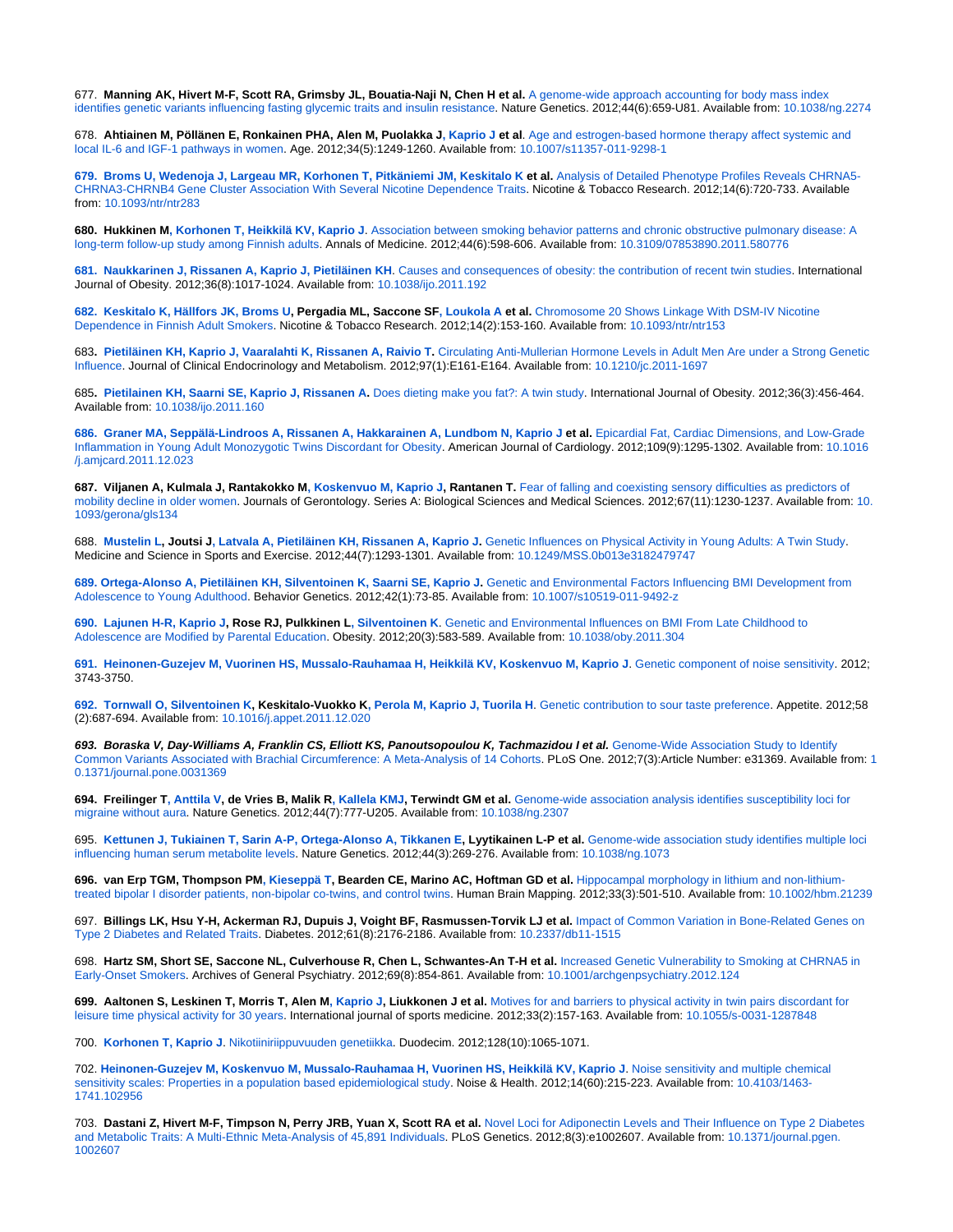704. **Kaye S[M, Pietiläinen KH](https://tuhat.halvi.helsinki.fi/portal/en/persons/kirsi-pietilainen%2818e0b4ff-9ea0-4df0-a87f-6129611afc43%29.html)[, Kotronen A](https://tuhat.halvi.helsinki.fi/portal/en/persons/anna-kotronen%28f42bf425-f1ae-4e00-9a7b-760206307df7%29.html)[, Joutsi-Korhonen L](https://tuhat.halvi.helsinki.fi/portal/en/persons/lotta-joutsikorhonen%28d0b691c0-3e35-44a5-b686-9588d3e7cff7%29.html)[, Kaprio J](https://tuhat.halvi.helsinki.fi/portal/en/persons/jaakko-kaprio%282a48fde0-3ffe-413e-ba89-6e81a5e555f9%29.html)[, Yki-Järvinen H](https://tuhat.halvi.helsinki.fi/portal/en/persons/hannele-ykijarvinen%28a732ec79-6a63-4fdf-aab6-229b74601104%29.html) et al**. [Obesity-Related Derangements of Coagulation and](https://tuhat.halvi.helsinki.fi/portal/en/publications/obesityrelated-dera%28920f8352-6668-4e71-835d-70fa1465c06a%29.html)  [Fibrinolysis: A Study of Obesity-Discordant Monozygotic Twin pairs.](https://tuhat.halvi.helsinki.fi/portal/en/publications/obesityrelated-dera%28920f8352-6668-4e71-835d-70fa1465c06a%29.html) Obesity. 2012;20(1):88-94. Available from: [10.1038/oby.2011.287](http://dx.doi.org/10.1038/oby.2011.287)

705. **[Salmela-Aro K](https://tuhat.halvi.helsinki.fi/portal/en/persons/katariina-salmelaaro%28611cc6e3-d941-4696-a25a-b41d5873428b%29.html)[, Read S,](https://tuhat.halvi.helsinki.fi/portal/en/persons/sanna-read%28bb4b44be-ec1c-4225-9736-c90a1f9caa26%29.html) Nurmi J-[E, Vuoksimaa E](https://tuhat.halvi.helsinki.fi/portal/en/persons/eero-vuoksimaa%283b401a14-7226-4b20-86a5-a64179bdae19%29.html), Siltala M, Dick DM et al.** [Personal goals and personality traits among young adults: Genetic](https://tuhat.halvi.helsinki.fi/portal/en/publications/personal-goals-and-%283a915194-99dd-4ce6-b4bd-48b23631b242%29.html)  [and environmental effects.](https://tuhat.halvi.helsinki.fi/portal/en/publications/personal-goals-and-%283a915194-99dd-4ce6-b4bd-48b23631b242%29.html) Journal of Research in Personality. 2012;46(3):248-257. Available from: [10.1016/j.jrp.2012.01.007](http://dx.doi.org/10.1016/j.jrp.2012.01.007)

**706. Ropponen A, Svedberg P, Huunan-Seppälä A, Koskenvuo K[, Koskenvuo M,](https://tuhat.halvi.helsinki.fi/portal/en/persons/markku-koskenvuo%28fcde4432-cb17-4f44-9ce3-63d365e8feda%29.html) Alexanderson K et al.** [Personality traits and life dissatisfaction as](https://tuhat.halvi.helsinki.fi/portal/en/publications/personality-traits-%28b329791d-0af2-4fdc-9b86-e4bc7ad3c05f%29.html)  [risk factors for disability pension due to low back diagnoses: A 30-year longitudinal cohort study of Finnish twins](https://tuhat.halvi.helsinki.fi/portal/en/publications/personality-traits-%28b329791d-0af2-4fdc-9b86-e4bc7ad3c05f%29.html). Journal of Psychosomatic Research. 2012;73(4):289-294. Available from: [10.1016/j.jpsychores.2012.07.003](http://dx.doi.org/10.1016/j.jpsychores.2012.07.003)

**707. Oresic M, Seppänen-Laakso T, Sun [D, Tang J,](https://tuhat.halvi.helsinki.fi/portal/en/persons/jing-tang%283926e292-29e7-45c1-8362-01de43f360bc%29.html) Therman S, Viehman R et al**. [Phospholipids and insulin resistance in psychosis: a lipidomics](https://tuhat.halvi.helsinki.fi/portal/en/publications/phospholipids-and-i%28259b52a0-e55d-4a00-b189-de94efee8280%29.html)  [study of twin pairs discordant for schizophrenia.](https://tuhat.halvi.helsinki.fi/portal/en/publications/phospholipids-and-i%28259b52a0-e55d-4a00-b189-de94efee8280%29.html) Genome medicine. 2012;4(1). Available from: [10.1186/gm300](http://dx.doi.org/10.1186/gm300)

708. **Knaapila A[, Tuorila H](https://tuhat.halvi.helsinki.fi/portal/en/persons/hely-tuorila%28b9696134-fb2d-4608-addd-4ebd44ae4bdd%29.html)[, Vuoksimaa E](https://tuhat.halvi.helsinki.fi/portal/en/persons/eero-vuoksimaa%283b401a14-7226-4b20-86a5-a64179bdae19%29.html)[, Keskitalo-Vuokko K,](https://tuhat.halvi.helsinki.fi/portal/en/persons/kaisu-keskitalo%2845e92a9a-d5c9-4648-95f8-ec14a01264a9%29.html) Rose RJ[, Kaprio J](https://tuhat.halvi.helsinki.fi/portal/en/persons/jaakko-kaprio%282a48fde0-3ffe-413e-ba89-6e81a5e555f9%29.html) et al.** [Pleasantness of the odor of androstenone as a function of](https://tuhat.halvi.helsinki.fi/portal/en/publications/pleasantness-of-the%28322bf0c5-6844-4c47-9b54-92ab10b87ba2%29.html)  [sexual intercourse experience in women and men](https://tuhat.halvi.helsinki.fi/portal/en/publications/pleasantness-of-the%28322bf0c5-6844-4c47-9b54-92ab10b87ba2%29.html). Archives of Sexual Behavior. 2012;41(6):1403-1408. Available from: [10.1007/s10508-011-9804-7](http://dx.doi.org/10.1007/s10508-011-9804-7)

709. **[Widen E](https://tuhat.halvi.helsinki.fi/portal/en/persons/elisabeth-widen%280edb0479-795c-4a7e-8bc0-b3f2b6a8ebd1%29.html)[, Silventoinen K,](https://tuhat.halvi.helsinki.fi/portal/en/persons/karri-silventoinen%28273fbdb3-22a5-4b29-a978-f845a3ae6bf9%29.html) Sovio U[, Ripatti S](https://tuhat.halvi.helsinki.fi/portal/en/persons/samuli-ripatti%28f956fe4a-5105-48b9-b835-cf9b5c6ce2b5%29.html)[, Cousminer DL,](https://tuhat.halvi.helsinki.fi/portal/en/persons/diana-cousminer%28c5b474fb-edc3-498c-8012-b8148910dd7f%29.html) Hartikainen A-L et al.** [Pubertal Timing and Growth Influences Cardiometabolic Risk](https://tuhat.halvi.helsinki.fi/portal/en/publications/pubertal-timing-and%28a650d3bc-a180-495b-a83c-ad48905906e5%29.html)  [Factors in Adult Males and Females.](https://tuhat.halvi.helsinki.fi/portal/en/publications/pubertal-timing-and%28a650d3bc-a180-495b-a83c-ad48905906e5%29.html) Diabetes Care. 2012;35(4):850-856. Available from: [10.2337/dc11-1365](http://dx.doi.org/10.2337/dc11-1365)

710. **Koivumaa-Honkanen H[, Kaprio J](https://tuhat.halvi.helsinki.fi/portal/en/persons/jaakko-kaprio%282a48fde0-3ffe-413e-ba89-6e81a5e555f9%29.html)[, Korhonen T](https://tuhat.halvi.helsinki.fi/portal/en/persons/tellervo-korhonen%288eb5ea78-4343-4c46-a9e6-d763d5131dd6%29.html), Honkanen RJ[, Heikkila K](https://tuhat.halvi.helsinki.fi/portal/en/persons/kauko-heikkila%288de99b39-337b-4ff0-9a17-b3e85c1f7fc4%29.html)[, Koskenvuo M](https://tuhat.halvi.helsinki.fi/portal/en/persons/markku-koskenvuo%28fcde4432-cb17-4f44-9ce3-63d365e8feda%29.html)**. [Self-reported life satisfaction and alcohol use: A 15](https://tuhat.halvi.helsinki.fi/portal/en/publications/selfreported-life-s%28bc213193-c1ed-4c15-8461-b0ce096abe5a%29.html) [year follow-up of healthy adult twins.](https://tuhat.halvi.helsinki.fi/portal/en/publications/selfreported-life-s%28bc213193-c1ed-4c15-8461-b0ce096abe5a%29.html) Alcohol and Alcoholism. 2012;47(2):160-168. Available from: [10.1093/alcalc/agr151](http://dx.doi.org/10.1093/alcalc/agr151)

711. **King DP, Paciga S, Pickering E, Benowitz NL, Bierut LJ, Conti DV et al.** [Smoking cessation pharmacogenetics: Analysis of varenicline and](https://tuhat.halvi.helsinki.fi/portal/en/publications/smoking-cessation-p%289bf3aee5-9b1b-4b8a-9ab7-536fba6e90fa%29.html)  [bupropion in placebo-controlled clinical trials](https://tuhat.halvi.helsinki.fi/portal/en/publications/smoking-cessation-p%289bf3aee5-9b1b-4b8a-9ab7-536fba6e90fa%29.html). Neuropsychopharmacology. 2012;37(3):641-650. Available from: [10.1038/npp.2011.232](http://dx.doi.org/10.1038/npp.2011.232)

712. **Saito-Nakaya K, Bidstrup PE, Nakaya N, Frederiksen K, Dalton SO, Uchitomi Y et al.** [Stress and survival after cancer: A prospective study of a](https://tuhat.halvi.helsinki.fi/portal/en/publications/stress-and-survival%28fb7e57b2-79f7-4204-9c63-829a271c49bc%29.html)  [Finnish population-based cohort.](https://tuhat.halvi.helsinki.fi/portal/en/publications/stress-and-survival%28fb7e57b2-79f7-4204-9c63-829a271c49bc%29.html) Cancer Epidemiology. 2012;36(2):230-235. Available from: [10.1016/j.canep.2011.04.008](http://dx.doi.org/10.1016/j.canep.2011.04.008)

713. **[Ollila HM,](https://tuhat.halvi.helsinki.fi/portal/en/persons/hanna-maria-ollila%28b723a343-2523-40d0-ad97-a617d4f1a601%29.html) Utge S, Kronholm E, van Leeuwen W[, Silander K](https://tuhat.halvi.helsinki.fi/portal/en/persons/kaisa-silander%2821b47198-ffdf-4b85-bfaa-acdbe4cb4ae6%29.html), Partonen T et al.** [TRIB1 constitutes a molecular link between regulation of sleep and](https://tuhat.halvi.helsinki.fi/portal/en/publications/trib1-constitutes-a%28e379399b-97b8-4351-88ed-75ef49a9cb8c%29.html)  [lipid metabolism in humans](https://tuhat.halvi.helsinki.fi/portal/en/publications/trib1-constitutes-a%28e379399b-97b8-4351-88ed-75ef49a9cb8c%29.html). Translational Psychiatry. 2012;2(3):e97. Available from: [10.1038/tp.2012.20](http://dx.doi.org/10.1038/tp.2012.20)

714. **[Korhonen T,](https://tuhat.halvi.helsinki.fi/portal/en/persons/tellervo-korhonen%288eb5ea78-4343-4c46-a9e6-d763d5131dd6%29.html) Kinnunen [T, Kaprio J.](https://tuhat.halvi.helsinki.fi/portal/en/persons/jaakko-kaprio%282a48fde0-3ffe-413e-ba89-6e81a5e555f9%29.html)** [Tobaksepidemin: epdemiologi, etiologi och behandling](https://tuhat.halvi.helsinki.fi/portal/en/publications/tobaksepidemin-epde%28c06217ee-a10d-4cc4-815b-583181737636%29.html). Finska Läkaresällskapets Handlingar. 2012;172(2):34- 39.

716. **Kulmala J, Sipilä S, Tiainen K, Pärssinen [O, Koskenvuo M](https://tuhat.halvi.helsinki.fi/portal/en/persons/markku-koskenvuo%28fcde4432-cb17-4f44-9ce3-63d365e8feda%29.html)[, Kaprio J](https://tuhat.halvi.helsinki.fi/portal/en/persons/jaakko-kaprio%282a48fde0-3ffe-413e-ba89-6e81a5e555f9%29.html) et al.** [Vision in relation to lower extremity deficit in older women; cross](https://tuhat.halvi.helsinki.fi/portal/en/publications/vision-in-relation-%284289d553-527d-4c32-9dae-f828bbc6877b%29.html)[sectional and longitudinal study](https://tuhat.halvi.helsinki.fi/portal/en/publications/vision-in-relation-%284289d553-527d-4c32-9dae-f828bbc6877b%29.html). Aging Clinical and Experimental Research. 2012;24(5):461-467. Available from: [10.3275/8185](http://dx.doi.org/10.3275/8185)

**[718. Salmela-Aro K](https://tuhat.halvi.helsinki.fi/portal/en/persons/katariina-salmelaaro%28611cc6e3-d941-4696-a25a-b41d5873428b%29.html)[, Read S](https://tuhat.halvi.helsinki.fi/portal/en/persons/sanna-read%28bb4b44be-ec1c-4225-9736-c90a1f9caa26%29.html)[, Korhonen T](https://tuhat.halvi.helsinki.fi/portal/en/persons/tellervo-korhonen%288eb5ea78-4343-4c46-a9e6-d763d5131dd6%29.html)[, Vuoksimaa E,](https://tuhat.halvi.helsinki.fi/portal/en/persons/eero-vuoksimaa%283b401a14-7226-4b20-86a5-a64179bdae19%29.html) Rose R[, Kaprio J](https://tuhat.halvi.helsinki.fi/portal/en/persons/jaakko-kaprio%282a48fde0-3ffe-413e-ba89-6e81a5e555f9%29.html)**. [Young Adults Developmental Task-related Goals Modify the Association](https://tuhat.halvi.helsinki.fi/portal/en/publications/young-adults-develo%28ab84597e-780f-4987-8394-bae134c10677%29.html)  [between Self-focused Goals and Depressive Symptoms.](https://tuhat.halvi.helsinki.fi/portal/en/publications/young-adults-develo%28ab84597e-780f-4987-8394-bae134c10677%29.html) Applied Psychology : Health and Well-Being. 2012;4(1):106-125. Available from: [10.1111/j.1758-](http://dx.doi.org/10.1111/j.1758-0854.2011.01064.x) [0854.2011.01064.x](http://dx.doi.org/10.1111/j.1758-0854.2011.01064.x)

# <span id="page-2-0"></span>**2011**

584. **Pergadia ML, Glowinski AL, Wray NR, Agrawal A, Saccone SF, Loukola A et al**. A 3p26-3p25 Genetic Linkage Finding for DSM-IV Major Depression in Heavy Smoking Families. American Journal of Psychiatry. 2011;168(8):848-852. Available from: 10.1176/appi.ajp.2011.10091319

585. **Obeidat M, Wain LV, Shrine N, Kalsheker N, Artigas MS, Repapi E et al.** A Comprehensive Evaluation of Potential Lung Function Associated Genes in the SpiroMeta General Population Sample. PLoS One. 2011;6(5):-. Available from: 10.1371/journal.pone.0019382

586. **Surakka I, Isaacs A, Karssen LC, Laurila P-PP, Middelberg RPS, Tikkanen E et al.** A Genome-Wide Screen for Interactions Reveals a New Locus on 4p15 Modifying the Effect of Waist-to-Hip Ratio on Total Cholesterol. PLoS Genetics. 2011;7(10):e1002333. Available from: 10.1371/journal.pgen. 1002333

587. **Koskinen SM, Ahveninen J, Kujala T, Kaprio J, O'Donnell BF, Osipova D et al**. A Longitudinal Twin Study of Effects of Adolescent Alcohol Abuse on the Neurophysiology of Attention and Orienting. Alcoholism: Clinical and Experimental Research. 2011;35(7):1339-1350. Available from: 10.1111/j.1530- 0277.2011.01470.x

588. **Bevilacqua L, Doly S, Kaprio J, Yuan Q, Tikkanen R, Paunio T et a**l. A population-specific HTR2B stop codon predisposes to severe impulsivity (vol 468, pg 1061, 2010). Nature. 2011;470(7334). Available from: 10.1038/nature09808

589. **Kaprio J, Silventoinen K.** Advanced methods in twin studies. Methods in molecular biology. 2011;713(4):143-152. Available from: 10.1007/978-1- 60327-416-6\_11

590. **Bogl L-H, Latvala A, Kaprio J, Sovijärvi O, Rissanen A, Pietiläinen KH**. An investigation into the relationship between soft tissue body composition and bone mineral density in a young adult twin sample. Journal of Bone and Mineral Research. 2011;26(1):79-87. Available from: 10.1002/jbmr.192

591. **Laitala VS, Kaprio J, Koskenvuo M, Raiha I, Rinne JO, Silventoinen K.** Association and Causal Relationship of Midlife Obesity and Related Metabolic Disorders with Old Age Cognition. Current Alzheimer research. 2011;8(6):699-706.

592. **Pietiläinen KH, Rog T, Seppanen-Laakso T, Virtue S, Gopalacharyulu P, Tang J et al.** Association of Lipidome Remodeling in the Adipocyte Membrane with Acquired Obesity in Humans. PLoS Biology. 2011;9(6):-. Available from: 10.1371/journal.pbio.1000623

593. **Mustelin L, Latvala A, Pietiläinen KH, Piirilä P, Sovijärvi A, Kujala UM et al.** Associations between sports participation, cardiorespiratory fitness, and adiposity in young adult twins. Journal of Applied Physiology. 2011;110(3):681-686. Available from: 10.1152/japplphysiol.00753.2010

594. **Keskitalo-Vuokko K, Pitkaniemi J, Broms U, Heliovaara M, Aromaa A, Perola M et al.** Associations of Nicotine Intake Measures With CHRN Genes in Finnish Smokers. Nicotine & Tobacco Research. 2011;13(8):686-690. Available from: 10.1093/ntr/ntr059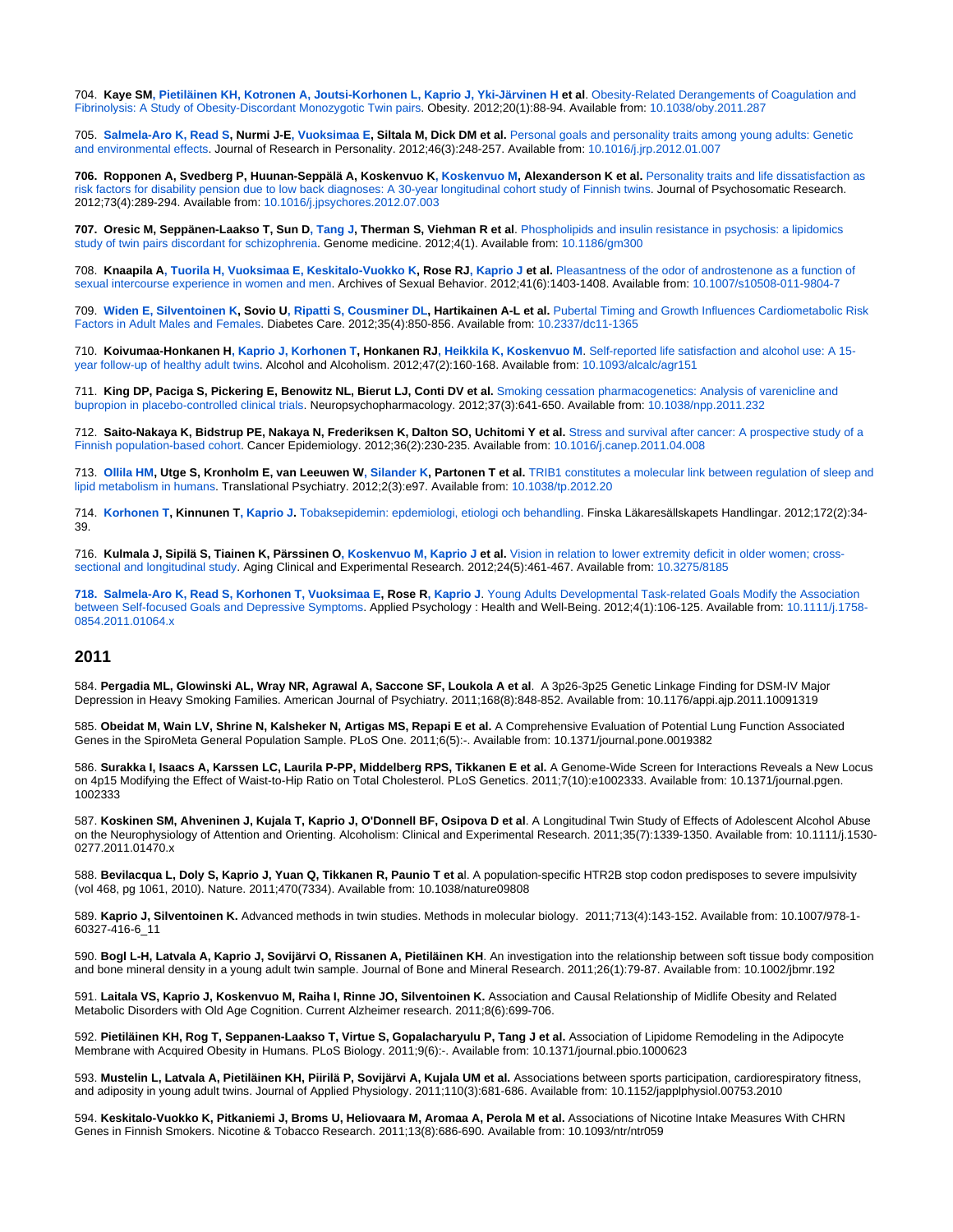595. **Törnwall O, Dinnella C, Keskitalo-Vuokko K, Silventoinen K, Perola M, Monteleone E et al.** Astringency perception and heritability among young Finnish twins. Chemosensory perception. 2011;4(4):134-144. Available from: 10.1007/s12078-011-9098-0

596. **FinnDiane study group.** Bacterial Endotoxin Activity in Human Serum Is Associated With Dyslipidemia, Insulin Resistance, Obesity, and Chronic Inflammation. Diabetes Care. 2011;34(8):1809-1815. Available from: 10.2337/dc10-2197

597. **Näkki AE, Videman T, Kujala UM, Suhonen M, Männikkö M, Palotie L et al.** Candidate Gene Association Study of Magnetic Resonance Imagingbased Hip Osteoarthritis (OA): Evidence for COL9A2 Gene as a Common Predisposing Factor for Hip OA and Lumbar Disc Degeneration. Journal of Rheumatology. 2011;38(4):747-752. Available from: 10.3899/jrheum.100080

598. **Korhonen T, Koivumaa-Honkanen H, Varjonen J, Broms UH, Koskenvuo M, Kaprio J.** Cigarette smoking and dimensions of depressive symptoms: Longitudinal analysis among Finnish male and female twins. Nicotine & Tobacco Research. 2011;13(4):261-272. Available from: 10.1093/ntr /ntq251

599. **Korja M, Kaprio J.** Commentary on the article "Intracranial aneurysms in twins: case report and review of the literature". Hong Kong Medical Journal. 2011;17(6):514.

600. **Edwards AC, Sihvola E, Korhonen T, Pulkkinen L, Moilanen I, Kaprio J et al.** Depressive Symptoms and Alcohol Use are Genetically and Environmentally Correlated Across Adolescence. Behavior Genetics. 2011;41(4):476-487. Available from: 10.1007/s10519-010-9400-y

601. **Bogl L-H, Maranghi M, Rissanen A, Kaprio J, Taskinen M-R, Pietiläinen KH.** Dietary omega-3 polyunsaturated fatty acid intake is related to a protective high-density lipoprotein subspecies profile independent of genetic effects: A monozygotic twin pair study. Atherosclerosis. 2011;219(2):880-886. Available from: 10.1016/j.atherosclerosis.2011.09.010

602. **Scheinin NM, Aalto S, Kaprio J, Koskenvuo M, Raiha I, Rokka J et al.** Early detection of Alzheimer disease (11)C-PiB PET in twins discordant for cognitive impairment. Neurology. 2011;77(5):453-460. Available from: 10.1212/WNL.0b013e318225118e

603. **Broms UH, Kaprio J, Hublin C, Partinen M, Madden PA, Koskenvuo M**. Evening types are more often current smokers and nicotine-dependent: a study of Finnish adult twins. Addiction. 2011;106(1):170-177. Available from: 10.1111/j.1360-0443.2010.03112.x

604. **Knaapila A, Silventoinen K, Broms UH, Rose RJ, Perola M, Kaprio J et al.** Food neophobia in young adults: genetic architecture and relation to personality, pleasantness and use frequency of foods, and body mass index - A twin study. Behavior Genetics. 2011;41(4):512-521. Available from: 10.1007/s10519-010-9403-8

605. **Latvala A, Dick DM, Tuulio-Henriksson A, Suvisaari J, Viken RJ, Rose RJ et al**. Genetic Correlation and Gene-Environment Interaction Between Alcohol Problems and Educational Level in Young Adulthood. Journal of Studies on Alcohol and Drugs. 2011;72(2):210-220.

606. **Korhonen T, Kaprio J**. Genetic Epidemiology of Smoking Behavior and Nicotine Dependence. Encyclopedia of life sciences. 2011;2011. Available from: 10.1002/9780470015902.a0023476

607. **Narusyte J, Ropponen A, Silventoinen K, Alexanderson K, Kaprio J, Samuelsson A et al.** Genetic Liability to Disability Pension in Women and Men: A Prospective Population-Based Twin Study. PLoS One. 2011;6(8):-. Available from: 10.1371/journal.pone.0023143

608. **Jelenkovic A, Ortega-Alonso A, Rose RJ, Kaprio J, Rebato E, Silventoinen K.** Genetic and Environmental Influences on Growth from Late Childhood to Adulthood: A Longitudinal Study of Two Finnish Twin Cohorts. American Journal of Human Biology. 2011;23(6):764-773. Available from: 10.1002/ajhb.21208

609. **Demirkan A, Amin N, Isaacs A, Jarvelin M-R, Whitfield JB, Wichmann H-E et al.** Genetic architecture of circulating lipid levels. European Journal of Human Genetics. 2011;19(7):813-819. Available from: 10.1038/ejhg.2011.21

610. **Latvala A, Tuulio-Henriksson A, Dick DM, Vuoksimaa E, Viken RJ, Suvisaari J et al.** Genetic origins of the association between verbal ability and alcohol dependence symptoms in young adulthood. Psychological Medicine. 2011;41(3):641-651. Available from: 10.1017/S0033291710001194

611. **Modig K, Silventoinen K, Tynelius P, Kaprio J, Rasmussen F**. Genetics of the association between intelligence and nicotine dependence: a study of male Swedish twins. Addiction. 2011;106(5):995-1002. Available from: 10.1111/j.1360-0443.2011.03384.x

612. **NASH CRN, GIANT Consortium, MAGIC Investigators, DIAGRAM Consortium, Pietiläinen KH, Lokki M-L.** Genome-wide association analysis identifies variants associated with nonalcoholic fatty liver diseases that have distinct effects on metabolic traits. PLoS Genetics. 2011;7(3):Article Number: e1001324 .Available from: 10.1371/journal.pgen.1001324

613. **Schumann G, Coin LJ, Lourdusamy A, Charoen P, Berger KH, Stacey D et al.** Genome-wide association and genetic functional studies identify autism susceptibility candidate 2 gene (AUTS2) in the regulation of alcohol consumption. Proceedings of the National Academy of Sciences of the United States of America. 2011;108(17):7119-7124. Available from: 10.1073/pnas.1017288108

614. **Schumann G, Coin LJ, Lourdusamy A, Charoen P, Berger KH, Stacey D et al.** Genome-wide association and genetic functional studies identify autism susceptibility candidate 2 gene (AUTS2) in the regulation of alcohol consumption (vol 108, pg 7119, 2011). Proceedings of the National Academy of Sciences of the United States of America. 2011;108(22):9316-9316. Available from: 10.1073/pnas.1106917108

615. **Artigas MS, Loth DW, Wain LV, Gharib SA, Obeidat M, Tang W et al.** Genome-wide association and large-scale follow up identifies 16 new loci influencing lung function. Nature Genetics. 2011;43(11):1082-U70. Available from: 10.1038/ng.941

616. **Strawbridge RJ, Dupuis J, Prokopenko I, Barker A, Ahlqvist E, Rybin D et al**. Genome-wide association identifies nine common variants associated with fasting proinsulin levels and provides new insights into the pathophysiology of type 2 diabetes. Diabetes. 2011;60(10):2624-2634. Available from: 10.2337/db11-0415

6**17. Chambers JC, Zhang W, Sehmi J, Li X, Wass MN, Van der Harst P et al**. Genome-wide association study identifies loci influencing concentrations of liver enzymes in plasma. Nature Genetics. 2011;43(11):1131-1129. Available from: 10.1038/ng.970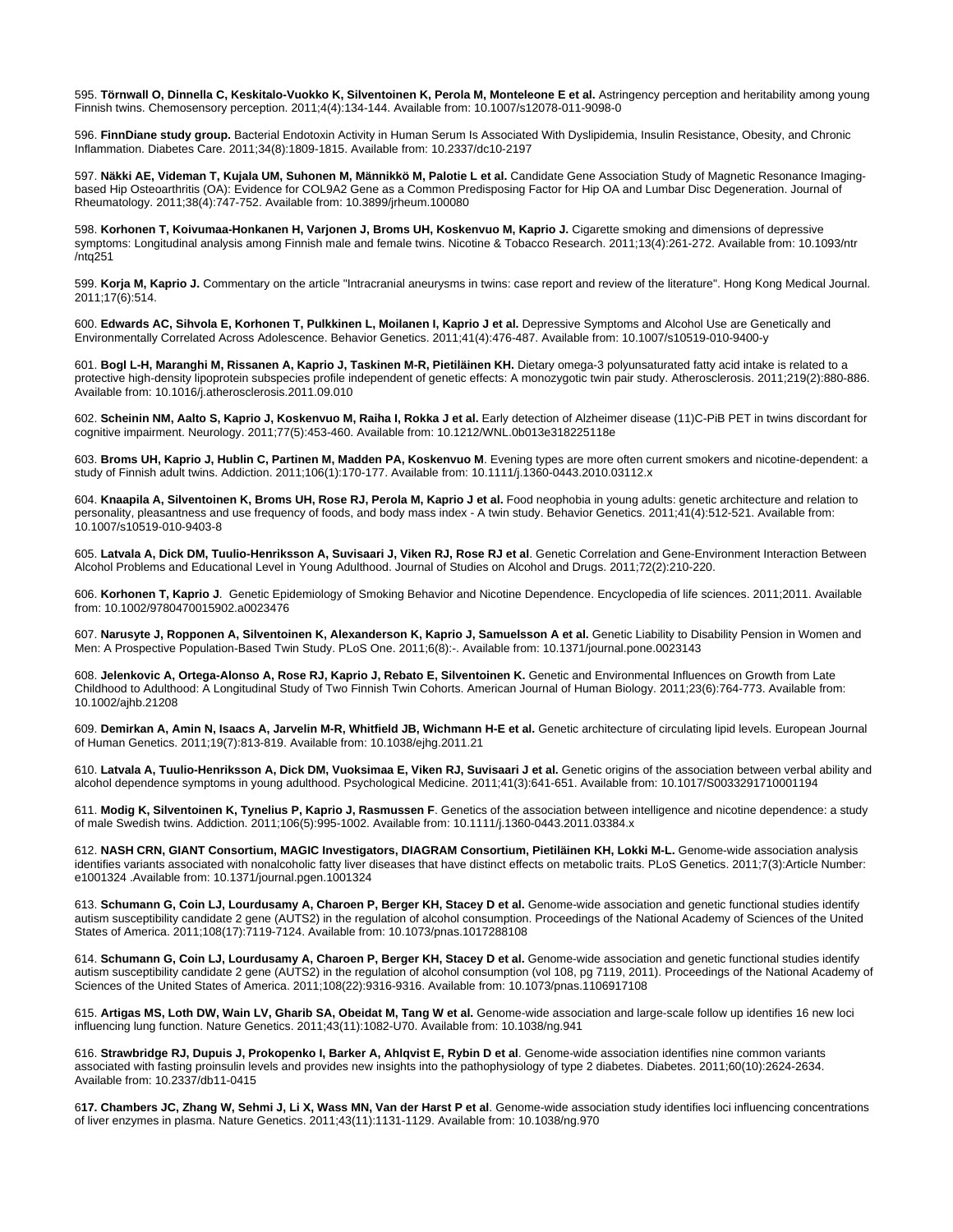618. **Pietikainen S, Silventoinen K, Svedberg P, Alexanderson K, Huunan-Seppala A, Koskenvuo K et al.** Health-Related and Sociodemographic Risk Factors for Disability Pension due to Low Back Disorders A 30-Year Prospective Finnish Twin Cohort Study. Journal of Occupational and Environmental Medicine. 2011;53(5):488-496. Available from: 10.1097/JOM.0b013e31821576dd

619. **Ropponen A, Silventoinen K, Svedberg P, Alexanderson K, Koskenvuo K, Huunan-Seppälä A et al**. Health-related risk factors for disability pensions due to musculoskeletal diagnoses: A 30 year Finnish twin cohort study. Scandinavian Journal of Public Health. 2011;39(8):839-848. Available from: 10.1177/1403494811418283

620. **Hublin C, Partinen M, Koskenvuo M, Kaprio J.** Heritability and Mortality Risk of Insomnia-Related Symptoms: A Genetic Epidemiologic Study in a Population-Based Twin Cohort. Sleep. 2011;34(7):957-964. Available from: 10.5665/SLEEP.1136

621. **Hukkinen M, Kaprio J, Broms U, Viljanen A, Kotz D, Rantanen T et al.** Heritability of Lung Function: A Twin Study Among Never-Smoking Elderly Women. Twin Research and Human Genetics. 2011;14(5):401-407. Available from: 10.1375/twin.14.5.401

622. **Pärssinen O, Jauhonen H-M, Kauppinen M, Kaprio J, Koskenvuo M, Rantanen T.** Heritability of spherical equivalent: A population-based twin study among 63- to 76-year-old female twins. Ophthalmology. 2011;117(10):1908-1911. Available from: 10.1016/j.ophtha.2010.02.008

623. **Mikkola TM, Heinonen A, Kovanen V, Cheng S, Kujala UM, Suominen H et al.** Influence of Long-Term Postmenopausal Hormone-Replacement Therapy on Estimated Structural Bone Strength: A Study in Discordant Monozygotic Twins. Journal of Bone and Mineral Research. 2011;26(3):546-552. Available from: 10.1002/jbmr.255

624. **Leskinen T, Usenius J-P, Alen M, Kainulainen H, Kaprio J, Kujala UM.** Leisure-time physical activity and artery lumen diameters: A monozygotic co-twin control study. Scandinavian Journal of Medicine & Science in Sports. 2011;21(6):E208-E214. Available from: 10.1111/j.1600-0838.2010.01250.x

625. **Rintala M, Lyytikainen A, Leskinen T, Alen M, Pietiläinen KH, Kaprio J** et al. Leisure-time physical activity and nutrition: a twin study. Public Health Nutrition. 2011;14(5):846-852. Available from: 10.1017/S136898001000090X

626. **Hannukainen JC, Borra R, Linderborg K, Kallio H, Kiss J, Lepomaki V et al.** Liver and pancreatic fat content and metabolism in healthy monozygotic twins with discordant physical activity. Journal of Hepatology. 2011;54(3):545-552. Available from: 10.1016/j.jhep.2010.07.029

627. **Tyynismaa H, Raivio T, Hakkarainen A, Ortega-Alonso A, Lundbom N, Kaprio J et al**. Liver fat but not other adiposity measures influence circulating FGF21 levels in healthy young adult twins. Journal of Clinical Endocrinology and Metabolism. 2011;96(2):E351-E355. Available from: 10.1210/jc. 2010-1326

628. **Bearden CE, van Erp TGM, Dutton RA, Boyle C, Madsen S, Luders E et al.** Mapping Corpus Callosum Morphology in Twin Pairs Discordant for Bipolar Disorder. Cerebral Cortex. 2011;21(10):2415-2424. Available from: 10.1093/cercor/bhr030

629. **Dick DM, Meyers JL, Rose RJ, Kaprio J, Kendler KS**. Measures of current alcohol consumption and problems: Two independent twin studies suggest a complex genetic architecture. Alcoholism: Clinical and Experimental Research. 2011;35(12):2152-2161. Available from: 10.1111/j.1530- 0277.2011.01564.x

630. **Heinonen-Guzejev M, Kaprio J.** Medical, psychological and genetic aspects of noise sensitivity. 2011;1-10.

631. **Heid IM, Jackson AU, Randall JC, Winkler TW, Qi L**, Steinthorsdottir V et al. Meta-analysis identifies 13 new loci associated with waist-hip ratio and reveals sexual dimorphism in the genetic basis of fat distribution: Correction. Nature Genetics. 2011;43(11):1164-1164.

632. **Evangelou E, Valdes AM, Kerkhof HJM, Styrkarsdottir U, Zhu Y, Meulenbelt I et al.** Meta-analysis of genome-wide association studies confirms a susceptibility locus for knee osteoarthritis on chromosome 7q22. Annals of the Rheumatic Diseases. 2011;70(2):349-355. Available from: 10.1136/ard. 2010.132787

633. **Finni T, Noorkoiv M, Pollanen E, Ronkainen PHA, Alen M, Kaprio J et al.** Muscle function in monozygotic female twin pairs discordant for hormone replacement therapy. Muscle & Nerve. 2011;44(5):769-775. Available from: 10.1002/mus.22162

634. **Launiainen T, Broms U, Keskitalo-Vuokko K, Pitkaniemi J, Pelander A, Kaprio J et al.** Nicotine, Alcohol, and Drug Findings in Young Adults in a Population-Based Postmortem Database. Nicotine & Tobacco Research. 2011;13(9):763-771. Available from: 10.1093/ntr/ntr069

635. **Heinonen-Guzejev M, Vuorinen HS, Mussalo-Rauhamaa H, Heikkilä KV, Jauhiainen T, Koskenvuo M et al.** Noise sensitivity - medical, psychological and genetic aspects. 2011;364-372.

636. **Heinonen-Guzejev M, Jauhiainen T, Vuorinen H, Viljanen A, Rantanen T, Koskenvuo M et al**. Noise sensitivity and hearing disability. Noise & Health. 2011;13(50):51-58. Available from: 10.4103/1463-1741.74000

637. **Sihvola E, Rose RJ, Dick DM, Korhonen T, Pulkkinen L, Raevuori A et al**. Prospective relationships of ADHD symptoms with developing substance use in a population-derived sample. Psychological Medicine. 2011;41(12):2615-2623. Available from: 10.1017/S0033291711000791

638. **Edwards AC, Rose RJ, Kaprio J, Dick DM.** Pubertal Development Moderates the Importance of Environmental Influences on Depressive Symptoms in Adolescent Girls and Boys. Journal of Youth and Adolescence. 2011;40(10):1383-1393. Available from: 10.1007/s10964-010-9617-3

639. **Dick DM, Aliev F, Viken R, Kaprio J, Rose RJ.** Rutgers Alcohol Problem Index Scores at Age 18 Predict Alcohol Dependence Diagnoses 7 Years Later. Alcoholism: Clinical and Experimental Research. 2011;35(5):1011-1014. Available from: 10.1111/j.1530-0277.2010.01432.x

640. **Robciuc MR, Naukkarinen J, Tyynismaa H, Raivio T, Ortega-Alonso A, Suomalainen A et al.** SERUM LEVELS OF ANGIOPOIETIN-LIKE PROTEIN 4 (ANGPTL4) ARE INVERSELY CORRELATED WITH OBESITY IN HEALTHY YOUNG ADULT TWINS. Atherosclerosis. Supplements. 2011; 12:35-35.

641. **Robciuc MR, Naukkarinen J, Ortega-Alonso A, Tyynismaa H, Raivio T, Rissanen A et al.** Serum angiopoietin-like 4 protein levels and expression in adipose tissue are inversely correlated with obesity in monozygotic twins. Journal of Lipid Research. 2011;52(8):1575-1582. Available from: 10.1194/jlr. P015867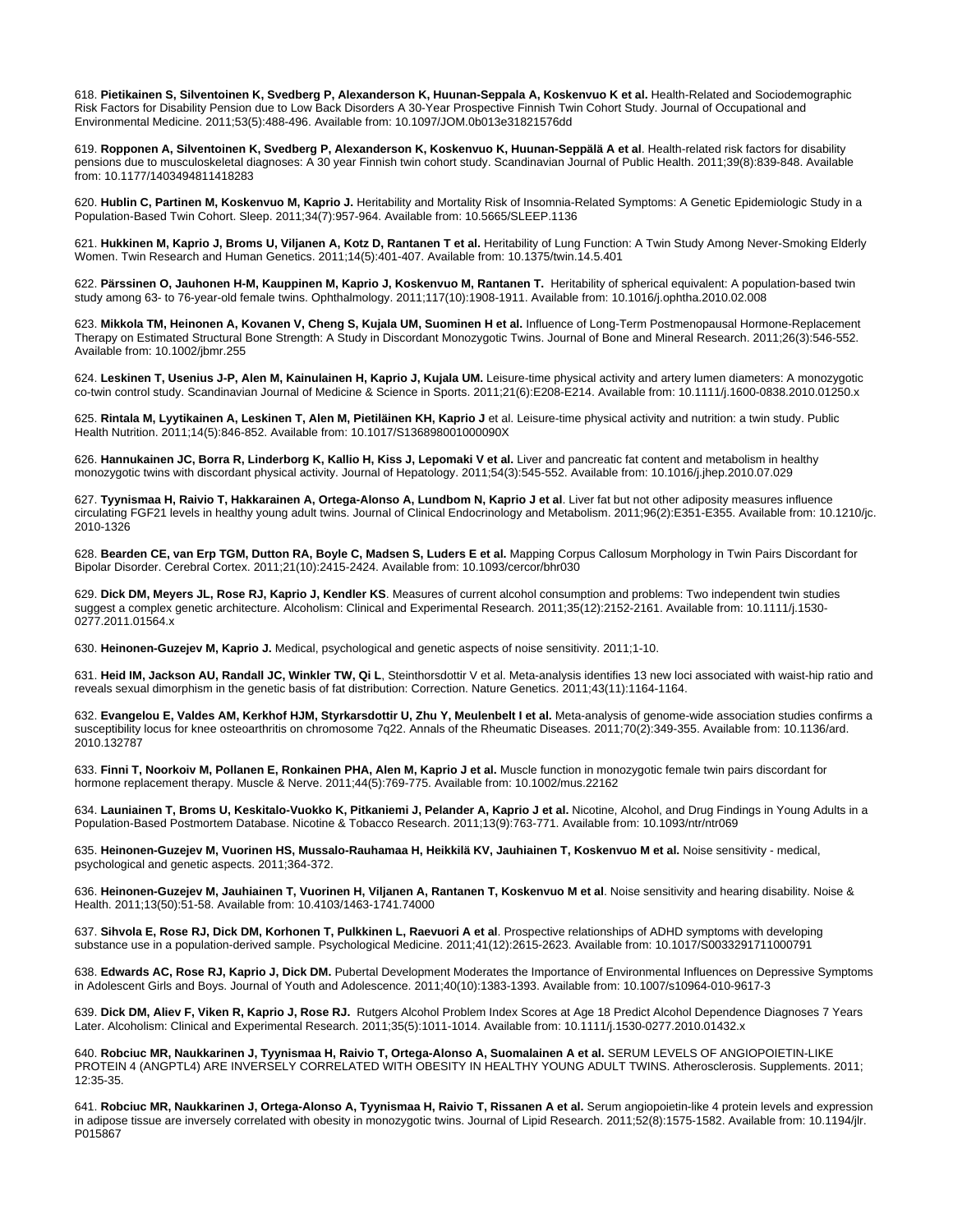642. **Laitala VS, Hjelmborg J, Koskenvuo M, Raiha I, Rinne JO, Christensen K et al.** Shorter Adult Stature Increases the Impact of Risk Factors for Cognitive Impairment: A Comparison of Two Nordic Twin Cohorts. Twin Research and Human Genetics. 2011;14(6):544-552. Available from: 10.1375 /twin.14.6.544

643. **Koskenvuo K, Broms UH, Korhonen T, Laitinen L, Huunan-Seppälä A, Keistinen T et al.** Smoking strongly predicts disability retirement due to COPD: the Finnish Twin Cohort Study. European Respiratory Journal. 2011;37(1):26-31. Available from: 10.1183/09031936.00008910

6**44. Kaprio J.** Specific advantages of twin registries and biobanks. Methods in molecular biology. 2011;675:205-213. Available from: 10.1007/978-1- 59745-423-0\_9

645. **Kemppinen A, Kaprio J, Palotie A, Saarela J.** Systematic review of genome-wide expression studies in multiple sclerosis. BMJ Open. 2011;1(1): e000053. Available from: 10.1136/bmjopen-2011-000053

646. **MAGIC investigators, DIAGRAM consortium**. The Lin28/let-7 Axis Regulates Glucose Metabolism. Cell. 2011;147(1):81-94. Available from: 10.1016 /j.cell.2011.08.033

647. **Markkula R, Kalso E, Huunan-Seppala A, Koskenvuo M, Koskenvuo K, Leino-Arjas P et al.** The burden of symptoms predicts early retirement: A twin cohort study on fibromyalgia-associated symptoms. European journal of pain. 2011;15(7):741-747. Available from: 10.1016/j.ejpain.2011.01.004

648. **Vink JM, Boomsma DI, Medland SE, de Moor MHM, Stubbe JH, Cornes BK et al.** Variance Components Models for Physical Activity With Age as Modifier: A Comparative Twin Study in Seven Countries. Twin Research and Human Genetics. 2011;14(1):25-34. Available from: 10.1375/twin.14.1.25

649. **Mutikainen S, Rantanen T, Alen M, Kauppinen M, Karjalainen J, Kaprio J et al.** Walking Ability and All-Cause Mortality in Older Women. International journal of sports medicine. 2011;32(3):216-222. Available from: 10.1055/s-0030-1268506

# <span id="page-5-0"></span>**2010**

**576. K. Rintakoski, Kaprio J, Murtomaa H**. Genetic and Environmental Factors in Oral Health among Twins. Epub ahead of print. J Dent Res 2010;89(7): 700-704.

**577. Huizink AC, Levälahti E, Korhonen T, Dick DM, Pulkkinen L, Rose RJ. Kaprio J**. Tobacco, cannabis, and other illicit drug use among Finnish adolescent twins: Causal relationship or correlated liabilities? Journal of Studies on Alcohol and Drugs 2010;71(1):5-14.

**579. Dupuis J, Langenberg C, Prokopenko I, Saxena R, Soranzo N, Jackson AU, Wheeler E, Glazer NL, Bouatia-Naji N, Gloyn AL, Lindgren CM, Mägi R, Morris AP, Randall J, Johnson T, Elliott P, Rybin D, Thorleifsson G, Steinthorsdottir V, Henneman P, Grallert H, Dehghan A, Hottenga JJ, Franklin CS, Navarro P, Song K, Goel A, Perry JRB, Egan JM, Lajunen T, Grarup N, Sparsø T, Doney A, Voight BF, Stringham HM, Li M, Kanoni S, Shrader P, Cavalcanti-Proença C, Kumari M, Qi L, Timpson NJ, Gieger C, Zabena C, Rocheleau G, Ingelsson E, An P, O'Connell J, Luan J, Elliott A, McCarroll SA, Payne F, Roccasecca RM, Pattou F, Sethupathy P, Ardlie K, Ariyurek Y, Balkau B, Barter P, Beilby JP, Ben-Shlomo Y, Benediktsson R, Bennett AJ, Bergmann S, Bochud M, Boerwinkle E, Bonnefond A, Bonnycastle LL, Borch-Johnsen K, Böttcher Y, Brunner E, Bumpstead SJ, Charpentier G, Chen Y, Chines P, Clarke R, Coin LJM, Cooper MN, Cornelis M, Crawford G, Crisponi L, Day INM, de Geus Eco, D, Dina C, Erdos MR, Fedson AC, Fischer-Rosinsky A, Forouhi NG, Fox CS, Frants R, Franzosi MG, Galan P, Goodarzi MO, Graessler J, Groves CJ, Grundy S, Gwilliam R, Gyllensten U, Hadjadj S, Hallmans G, Hammond N, Han X, Hartikainen A, Hassanali N, Hayward C, Heath SC, Hercberg S, Herder C, Hicks AA, Hillman DR, Hingorani AD, Hofman A, Hui J, Hung J, Isomaa B, Johnson PRV, Jørgensen T, Jula A, Kaakinen M, Kaprio J, Kesaniemi YA, Kivimaki M, Knight B, Koskinen S, Kovacs P, Kyvik KO, Lathrop GM, Lawlor DA, Bacquer OL, Lecoeur C, Li Y, Lyssenko V, Mahley R, Mangino M, Manning AK, Martínez-Larrad MT, McAteer JB, McCulloch LJ, McPherson R, Meisinger C, Melzer D, Meyre D, Mitchell BD, Morken MA, Mukherjee S, Naitza S, Narisu N, Neville MJ, Oostra BA, Orrù M, Pakyz R, Palmer CNA, Paolisso G, Pattaro C, Pearson D, Peden JF, Pedersen NL, Perola M, Pfeiffer AFH, Pichler I, Polasek O, Posthuma D, Potter SC, Pouta A, Province MA, Psaty BM, Rathmann W, Rayner NW, Rice K, Ripatti S, Rivadeneira F, Roden M, Rolandsson O, Sandbaek A, Sandhu M, Sanna S, Sayer AA, Scheet P, Scott LJ, Seedorf U, Sharp SJ, Shields B, Sigurðsson G, Sijbrands EJG, Silveira A, Simpson L, Singleton A, Smith NL, Sovio U, Swift A, Syddall H, Syvänen A, Tanaka T, Thorand B, Tichet J, Tönjes A, Tuomi T, Uitterlinden AG, van Dijk KW, van Hoek M, Varma D, Visvikis-Siest S, Vitart V, Vogelzangs N, Waeber G, Wagner PJ, Walley A, Walters GB, Ward KL, Watkins H, Weedon MN, Wild SH, Willemsen G, Witteman JCM, Yarnell JWG, Zeggini E, Zelenika D, Zethelius B, Zhai G, Zhao JH, Zillikens MC, DIAGRAM Consortium, GIANT Consortium, Global BPGen Consortium, Borecki IB, Loos RJF, Meneton P, Magnusson PKE, Nathan DM, Williams GH, Hattersley AT, Silander K, Salomaa V, Smith GD, Bornstein SR, Schwarz P, Spranger J, Karpe F, Shuldiner AR, Cooper C, Dedoussis GV, Serrano-Ríos M, Morris AD, Lind L, Palmer LJ, Hu FB, Franks PW, Ebrahim S, Marmot M, Kao WHL, Pankow JS, Sampson MJ, Kuusisto J, Laakso M, Hansen T, Pedersen O, Pramstaller PP, Wichmann HE, Illig T, Rudan I, Wright AF, Stumvoll M, Campbell H, Wilson JF, Hamsten A on behalf of Procardis consortium, Bergman RN, Buchanan TA, Collins FS, Mohlke KL, Tuomilehto J, Valle TT, Altshuler D, Rotter JI, Siscovick DS, J BW, Penninx H, Boomsma D, Deloukas P, Spector TD, Frayling TM, Ferrucci L, Kong A, Thorsteinsdottir U, Stefansson K, van Duijn CM, Aulchenko YS, Cao A, Scuteri A, Schlessinger D, Uda M, Ruokonen A, Jarvelin M, Waterworth DM, Vollenweider P, Peltonen L, Mooser V, Abecasis GR, Wareham NJ, Sladek R, Froguel P, Watanabe RM, Meigs JB, Groop L, Boehnke M†, McCarthy M†, Florez JC† and Barroso I† for the MAGIC investigators**. New genetic loci implicated in fasting glucose homeostasis and their impact on type 2 diabetes risk. Epub ahead of print. Nature Genetics 2010;42(2):105-116.

**581. Shawn J. Latendresse, Richard J. Rose, Richard J. Viken, Lea Pulkkinen, Jaakko Kaprio, Danielle M. Dick**. Examining the etiology of associations between perceived parenting and adolescents' alcohol use: Common genetic and/or environmental liabilities? J Studies Alcohol & Drugs 2010; 71(3):313-325.

**583. Matti Pajari, Kirsi H. Pietiläinen, Jaakko Kaprio, Richard J. Rose, Suoma E. Saarni**. The effect of alcohol consumption on later obesity in early adulthood. - A population based longitudinal study. Alcohol and Alcoholism 2010;45(2):173-179.

**584. Vuoksimaa E, Kaprio J**. Sex differences in left-handedness are evident also in Scandinavia and in twins: Comment on Papadatou-Pastou, Martin, Munafò, and Jones (2008). Psychological Bulletin 2010;136(3):344-347.

# <span id="page-5-1"></span>**2009**

**493. Keski-Rahkonen A, Hoek HW, Linna MS, Raevuori A, Sihvola E, Bulik CM, Rissanen A, Kaprio J**. Incidence and outcomes of bulimia nervosa: a nationwide population-based study. Psychol Med. 2009 May;39(5):823-31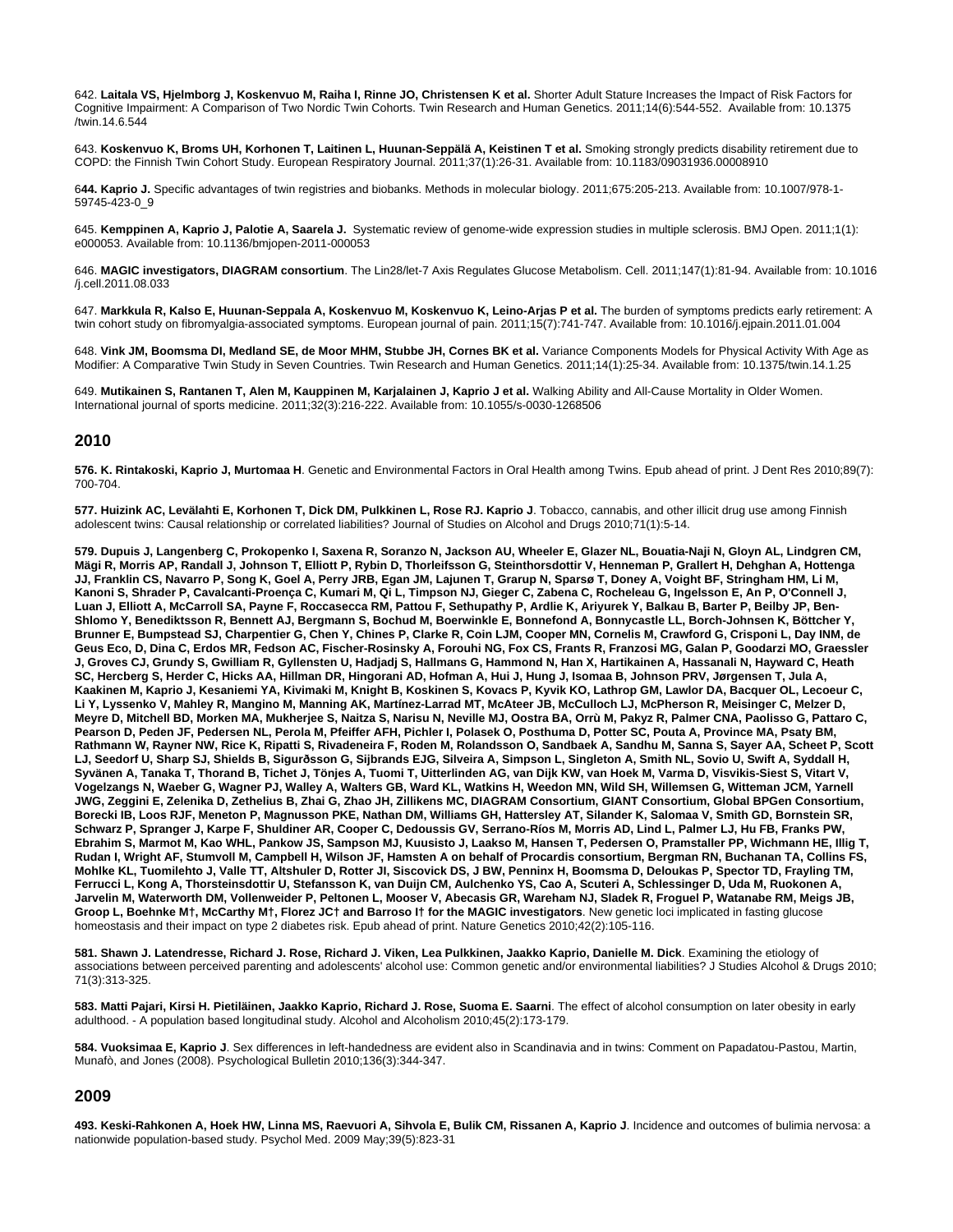**500. Ortega-Alonso A, Sipilä S, Kujala UM, Kaprio J, Rantanen T**. Longitudinal changes in genetic and environmental influences on older women's walking ability. Scand J Med Sci Sports. 2009 ;19(5):669-77

**501. Mikkola TM, Sipilä S, Rantanen T, Sievänen H, Suominen H, Tiainen K, Kaprio J, Koskenvuo M, Kauppinen M, Heinonen A**. Muscle Cross-Sectional Area and Structural Bone Strength Share Genetic and Environmental Effects in Older Women. J Bone Miner Res. 2009 Feb;24(2):338-45.

**504. Markkula R, Järvinen P, Leino-Arjas P, Koskenvuo M, Kalso E, Kaprio J**. Clustering of symptoms associated with fibromyalgia in a Finnish Twin Cohort. Eur J Pain. 2009 ;13(7):744-50.

**507. Paunio T, Korhonen T, Hublin C, Partinen M, Kivimäki M, Koskenvuo M, Kaprio J**. Longitudinal Study on Poor Sleep and Life Dissatisfaction in a Nationwide Cohort of Twins. Am J Epidemiol. 2009 Jan 15;169(2):206-13.

**508. Kulmala J, Viljanen A, Sipilä S, Pajala S, Pärssinen O, Kauppinen M, Koskenvuo M, Kaprio J, Rantanen T**. Poor vision accompanied with other sensory impairments as a predictor of falls in older women. Age Ageing. 2009 Mar;38(2):162-7.

**509. Virta JJ, Aalto S, Järvenpää T, Karrasch M, Kaprio J, Koskenvuo M, Räihä I, Viljanen T, Rinne JO**. Voxel-based analysis of cerebral glucose metabolism in mono- and dizygotic twins discordant for Alzheimer's disease. J Neurol Neurosurg Psychiatry. 2009 Mar;80(3):259-66

**512. Mustelin L, Silventoinen K, Pietiläinen K, Rissanen A, Kaprio J**. Physical activity reduces the influence of genetic effects on BMI and waist circumference: a study in young adult twins. Int J Obes (Lond). 2009 Jan;33(1):29-36.

**513. Pietiläinen OP, Paunio T, Loukola A, Tuulio-Henriksson A, Kieseppä T, Thompson P, Toga AW, van Erp TG, Silventoinen K, Soronen P, Hennah W, Turunen JA, Wedenoja J, Palo OM, Silander K, Lönnqvist J, Kaprio J, Cannon TD, Peltonen L**. Association of AKT1 with verbal learning, verbal memory, and regional cortical gray matter density in twins. Am J Med Genet B Neuropsychiatr Genet. 2009 Jul 5;150B(5):683-92.

**516. Sihvola E, Keski-Rahkonen A, Dick DM, Hoek HW, Raevuori A, Rose RJ, Pulkkinen L, Marttunen M, Kaprio J**. Prospective associations of earlyonset Axis I disorders with developing eating disorders. Compr Psychiatry. 2009 Jan-Feb;50(1):20-5. Epub 2008 Aug 27.

**517. Saarni SE, Pietiläinen KH, Kantonen S, Rissanen A, Kaprio J**. Association of Smoking in Adolescence With Abdominal Obesity in Adulthood: A Follow-Up Study of 5 Birth Cohorts of Finnish Twins. Am J Public Health 2009 Feb;99(2):348-54.

**518. The ENGAGE Consortium, Aulchenko YS, Ripatti S, Lindqvist I, Boomsma D, Heid IM, Pramstaller PP, Penninx BW, Janssens AC, Wilson JF, Spector T, Martin NG, Pedersen NL, Kyvik KO, Kaprio J, Hofman A, Freimer NB, Jarvelin MR, Gyllensten U, Campbell H, Rudan I, Johansson A, Marroni F, Hayward C, Vitart V, Jonasson I, Pattaro C, Wright A, Hastie N, Pichler I, Hicks AA, Falchi M, Willemsen G, Hottenga JJ, de Geus EJ, Montgomery GW, Whitfield J, Magnusson P, Saharinen J, Perola M, Silander K, Isaacs A, Sijbrands EJ, Uitterlinden AG, Witteman JC, Oostra BA, Elliott P, Ruokonen A, Sabatti C, Gieger C, Meitinger T, Kronenberg F, Döring A, Wichmann HE, Smit JH, McCarthy MI, van Duijn CM,**  Peltonen L. Loci influencing lipid levels and coronary heart disease risk in 16 European population cohorts. Nat Genet. 2009 Jan;41(1):47-55. Epub 2008 Dec 7.

**519. Ortega-Alonso A, Sipilä S, Kujala UM, Kaprio J, Rantanen T**. Genetic Influences on Change in BMI from Middle to Old Age: A 29-Year Follow-up Study of Twin Sisters. Behav Genet. 2009 Mar;39(2):154-64

**520. Söderberg KC, Kaprio J, Verkasalo PK, Pukkala E, Koskenvuo M, Lundqvist E, Feychting M**. Overweight, obesity and risk of haematological malignancies: A cohort study of Swedish and Finnish twins. Eur J Cancer 2009 May;45(7):1232-8

**521. Leskelä P, Ukkola O, Vartiainen J, Rönnemaa T, Kaprio J, Bouchard C, Kesäniemi YA**. Fasting plasma total ghrelin concentrations in monozygotic twins discordant for obesity. Metabolism. 2009 Feb;58(2):174-9.

**522. Mutikainen S, Ortega-Alonso A, Alén M, Kaprio J, Karjalainen J, Rantanen T, Kujala UM**. Genetic influences on resting electrocardiographic variables in older women: a twin study. Ann Noninvasive Electrocardiol. 2009 Jan;14(1):57-64.

**523. Finni T, Kovanen V, Ronkainen PH, Pöllänen E, Bashford GR, Kaprio J, Alen M, Kujala UM, Sipilä S**. Combination of hormone replacement therapy and high physical activity is associated with differences in Achilles tendon size in monozygotic female twin pairs. J Appl Physiol. 2009; 106(4): 1332-7

**524. Videman T, Saarela J, Kaprio J, Näkki A, Levälahti E, Gill K, Peltonen L, Battié MC**. Associations of 25 structural, degradative, and inflammatory candidate genes with lumbar disc desiccation, bulging, and height narrowing. Arthritis Rheum. 2009 Feb;60(2):470-81.

**525. Pergadia ML, Agrawal A, Loukola A, Montgomery GW, Broms U, Saccone SF, Wang JC, Todorov AA, Heikkilä K, Statham DJ, Henders AK, Campbell MJ, Rice JP, Todd RD, Heath AC, Goate AM, Peltonen L, Kaprio J, Martin NG, Madden PA**. Genetic linkage findings for DSM-IV nicotine withdrawal in two populations. Am J Med Genet B Neuropsychiatr Genet. 2009 ; 150B(7):950-9.

**526. Viljanen A, Kaprio J, Pyykkö I, Sorri M, Pajala S, Kauppinen M, Koskenvuo M, Rantanen T**. Hearing as a Predictor of Falls and Postural Balance in Older Female Twins. J Gerontol A Biol Sci Med Sci. 2009; 64(2):312-7.

**527. Raevuori A, Hoek HW, Susser E, Kaprio J, Rissanen A, Keski-Rahkonen A**. Epidemiology of anorexia nervosa in men: a nationwide study of Finnish twins. PLoS ONE. 2009;4(2):e4402. Epub 2009 Feb 10.

**528. Jartti L, Rönnemaa T, Raitakari OT, Hedlund E, Hammar N, Lassila R, Marniemi J, Koskenvuo M, Kaprio J**. Migration at early age from a high to a lower coronary heart disease risk country lowers the risk of subclinical atherosclerosis in middle-aged men. J Intern Med. 2009 Mar;265(3):345-58.

**529. Tiainen K, Sipilä S, Kauppinen M, Kaprio J, Rantanen T**. Genetic and environmental effects on isometric muscle strength and leg extensor power followed up for three years among older female twins. J Appl Physiol. 2009; 106(5):1604-10

**531. Leskinen T, Waller K, Mutikainen S, Aaltonen S, Ronkainen PH, Alén M, Sipilä S, Kovanen V, Perhonen M, Pietiläinen KH, Cheng S, Suominen H, Kainulainen H, Kaprio J, Kujala UM**. Effects of 32-Year Leisure Time Physical Activity Discordance in Twin Pairs on Health (TWINACTIVE Study): Aims, Design and Results for Physical Fitness. Twin Res Hum Genet. 2009 Feb;12(1):108-17.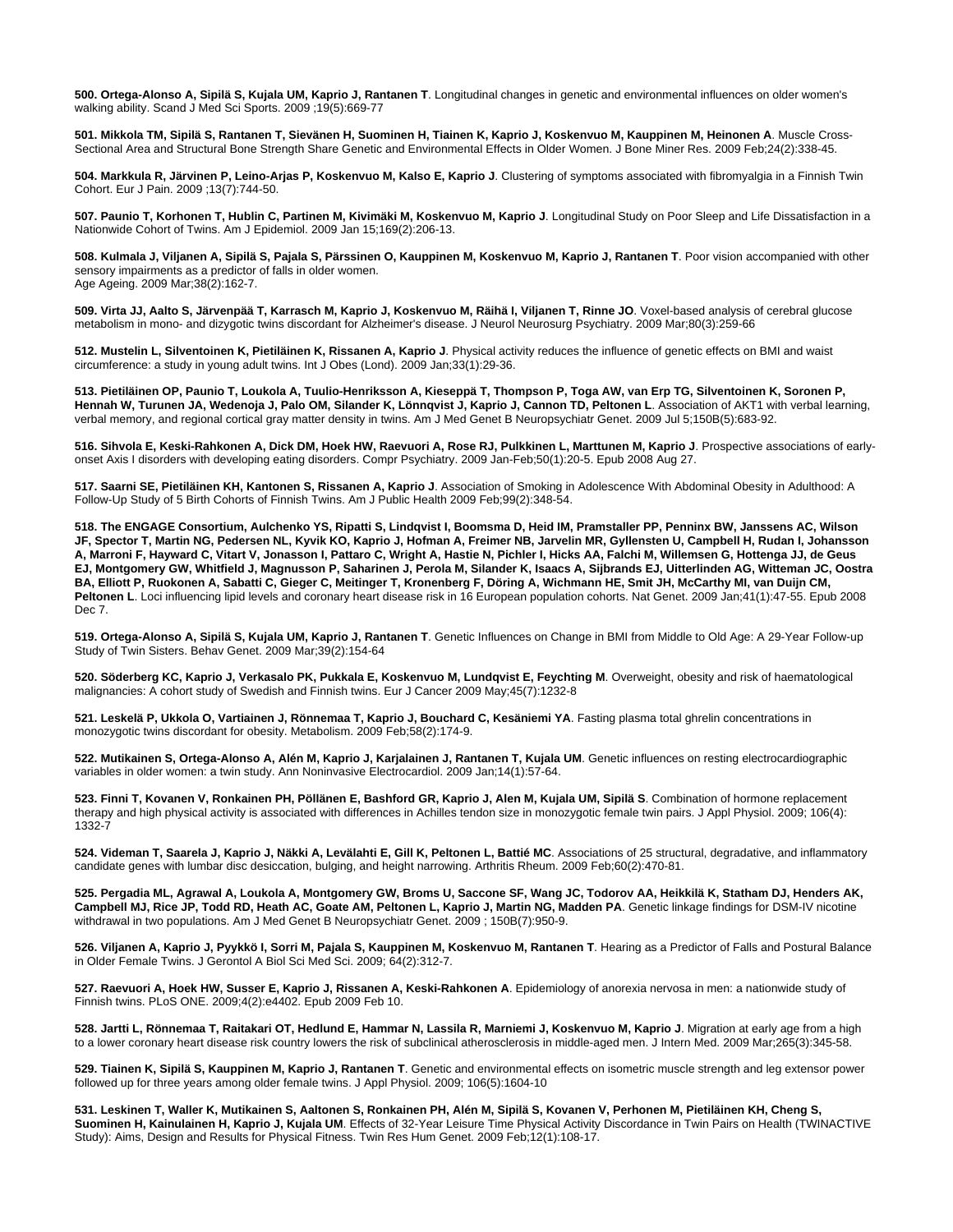**532. Ronkainen PH, Kovanen V, Alen M, Pöllänen E, Palonen EM, Ankarberg-Lindgren C, Hämäläinen E, Turpeinen U, Kujala UM, Puolakka J, Kaprio J, Sipila S**. Postmenopausal Hormone Replacement Therapy Modifies Skeletal Muscle Composition and Function: A Study with Monozygotic Twin Pairs. J Appl Physiol. 2009; 107(1):25-33

**533. Korhonen T, Broms U, Levälahti E, Koskenvuo M, Kaprio J**. Characteristics and health consequences of intermittent smoking: Long-term followup among Finnish adult twins. Nicotine Tob Res. 2009; 11(2):148-55.

**534. Latendresse SJ, Rose RJ, Viken RJ, Pulkkinen L, Kaprio J, Dick DM**. Parental socialization and adolescents' alcohol use behaviors: predictive disparities in parents' versus adolescents' perceptions of the parenting environment. J Clin Child Adolesc Psychol. 2009 Mar;38(2):232-44.

**535. Vink JM, Smit AB, de Geus EJ, Sullivan P, Willemsen G, Hottenga JJ, Smit JH, Hoogendijk WJ, Zitman FG, Peltonen L, Kaprio J, Pedersen NL, Magnusson PK, Spector TD, Kyvik KO, Morley KI, Heath AC, Martin NG, Westendorp RG, Slagboom PE, Tiemeier H, Hofman A, Uitterlinden AG, Aulchenko YS, Amin N, van Duijn C, Penninx BW, Boomsma DI**. Genome-wide association study of smoking initiation and current smoking. Am J Hum Genet. 2009 Mar;84(3):367-79.

**536. McEvoy BP, Montgomery GW, McRae AF, Ripatti S, Perola M, Spector TD, Cherkas L, Ahmadi KR, Boomsma D, Willemsen G, Hottenga JJ, Peterson NL, Magnusson PK, Ohm Kyvik K, Christensen K, Kaprio J, Heikkila K, Palotie A, Widen E, Muilu J, Syvanen AC, Liljedahl U, Hardiman O, Cronin S, Peltonen L, Martin NG, Visscher PM**. Geographical structure and differential natural selection amongst North European populations. Genome Res. 2009; 19(5):804-14

**537. Ortega-Alonso A, Sipilä S, Kujala UM, Kaprio J, Rantanen T**. Genetic influences on adult BMI followed over 29 years and their effects on late life mobility: a study of twin sisters. J Epidemiol Community Health. 2009; 63(8):651-8.

**538. Makkonen J, Pietiläinen KH, Rissanen A, Kaprio J, Yki-Järvinen H**. Genetic factors contribute to variation in serum alanine aminotransferase activity independent of obesity and alcohol: A study in monozygotic and dizygotic twins. J Hepatol. 2009; 50(5):1035-42.

**539. Lajunen H-R, J Kaprio, A Keski-Rahkonen, R J Rose, L Pulkkinen, A Rissanen & K Silventoinen**. Genetic and environmental effects on body mass index during adolescence: a prospective study among Finnish twins. Int J Obes 2009;33: 559-567.

**540. Ma H, Leskinen T, Alen M, Cheng S, Sipilä S, Heinonen A, Kaprio J, Suominen H, Kujala UM**. Long-Term Leisure Time Physical Activity and Properties of Bone: A Twin Study. J Bone Miner Res. 2009; 24(8):1427-33.

**542: Lajunen HR, Keski-Rahkonen A, Pulkkinen L, Rose RJ, Rissanen A, Kaprio J**. Leisure activity patterns and their associations with overweight: A prospective study among adolescents. J Adolesc. 2009; 32(5):1089-103.

**543. Mänty M, Heinonen A, Viljanen A, Pajala S, Koskenvuo M, Kaprio J, Rantanen T**. Self-reported preclinical mobility limitation and fall history as predictors of future falls in older women: prospective cohort study. Osteoporos Int. 2009 May 5. [Epub ahead of print]

**544. Hukkinen M, Kaprio J, Broms U, Koskenvuo M, Korhonen T**. Characteristics and consistency of light smoking: Long-term follow-up among Finnish adults. Nicotine Tob Res. 2009; 11(7):797-805

**545. Vuoksimaa E, Koskenvuo M, Rose RJ, Kaprio J**. Origins of handedness: a nationwide study of 30,161 adults. Neuropsychologia. 2009 Apr;47(5): 1294-301.

**546. Korhonen T, Kujala UM, Rose RJ, Kaprio J**. Physical activity in adolescence as a predictor of alcohol and illicit drug use in early adulthood: a longitudinal population-based twin study. Twin Res Hum Genet. 2009 Jun;12(3):261-8.

**548. Kauppila E, Vanninen E, Kuusela T, Kaurijoki S, Karhunen L, Pietiläinen KH, Rissanen A, Kaprio J, Tiihonen J, Kuikka J**. Cardiac repolarization and striatal dopamine transporter function are interrelated. Nucl Med Commun. 2009; 30(9):713-7

**551. Katariina Salmela-Aro, Sanna Read, Jari-Erik Nurmi, Markku Koskenvuo, Jaakko Kaprio, Taina Rantanen**. Personal Goals of Older Female Twins: Genetic and Environmental Effects. European Psychologist 2009; 14: 160-167

**552. Tikka-Kleemola P, Kaunisto MA, Hämäläinen E, Todt U, Göbel H, Kaprio J, Kubisch C, Färkkilä M, Palotie A, Wessman M, Kallela M**. Genetic association study of Endothelin-1 and its receptors EDNRA and EDNRB in migraine with aura. Cephalalgia. 2009; 29(11):1224-31

**553. Pietiläinen KH, Söderlund S, Rissanen A, Nakanishi S, Jauhiainen M, Taskinen MR, Kaprio J**. HDL Subspecies in Young Adult Twins: Heritability and Impact of Overweight. Obesity (Silver Spring). 2009 Jun;17(6):1208-14.

**554. Silventoinen K, Hasselbalch AL, Lallukka T, Bogl L, Pietiläinen KH, Heitmann BL, Schousboe K, Rissanen A, Kyvik KO, Sørensen TI, Kaprio J**. Modification effects of physical activity and protein intake on heritability of body size and composition. Am J Clin Nutr. 2009; 90(4):1096-103

**555. Hannukainen JC, Kalliokoski KK, Borra RJ, Viljanen AP, Janatuinen T, Kujala UM, Kaprio J, Heinonen OJ, Viljanen T, Haaparanta M, Iozzo P, Parkkola R, Nuutila P**. Higher Free Fatty Acid Uptake in Visceral Than in Abdominal Subcutaneous Fat Tissue in Men. Obesity (Silver Spring). 2009 Aug 20.

**557. Juselius S, Kieseppä T, Kaprio J, Lönnqvist J, Tuulio-Henriksson A**. Executive Functioning in Twins with Bipolar I Disorder and Healthy Co-Twins. Arch Clin Neuropsychol. 2009; 24(6):599-606.

**558. Keskitalo K, Broms U, Heliövaara M, Ripatti S, Surakka I, Perola M, Pitkäniemi J, Peltonen L, Aromaa A, Kaprio J**. Association of serum cotinine level with a cluster of three nicotinic acetylcholine receptor genes (CHRNA3/CHRNA5/CHRNB4) on chromosome 15. Hum Mol Genet. 2009; 18 (20):4007-12.

**559. Dick DM, Bernard M, Aliev F, Viken R, Pulkkinen L, Kaprio J, Rose RJ**. The Role of Socioregional Factors in Moderating Genetic Influences on Early Adolescent Behavior Problems and Alcohol Use. Alcohol Clin Exp Res. 2009 ; 33(10):1739-48.

**561 Laitala VS, Kaprio J, Koskenvuo M, Räihä I, Rinne JO, Silventoinen K**. Coffee drinking in middle age is not associated with cognitive performance in old age. Am J Clin Nutr. 2009 Sep;90(3):640-6.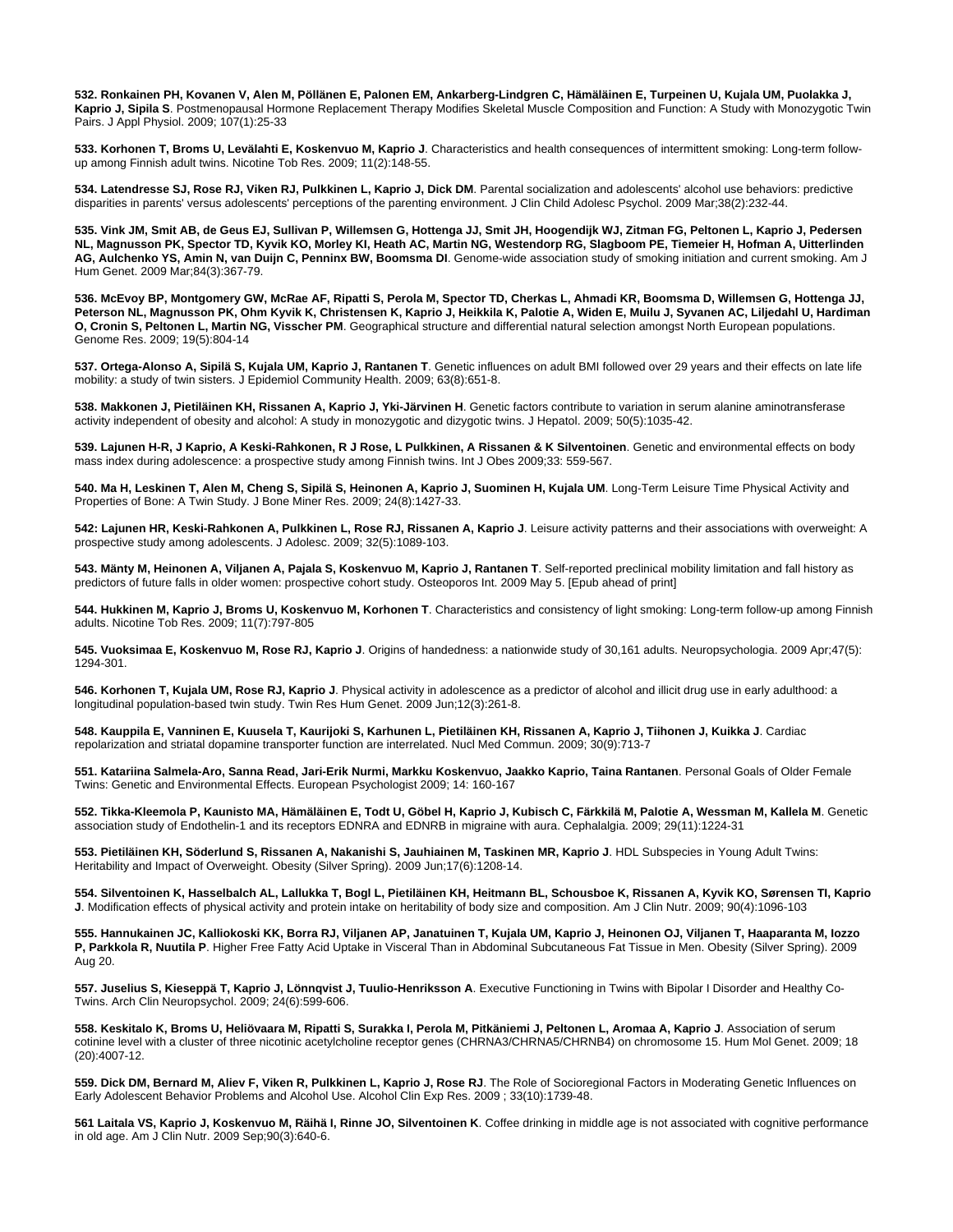**562. Mänty M, Heinonen A, Viljanen A, Pajala S, Koskenvuo M, Kaprio J, Rantanen T**. Outdoor and indoor falls as predictors of mobility limitation in older women. Age Ageing. 2009; 38(6):757-61.

**563. Virtanen R, Aromaa M, Koskenvuo M, Sillanpää M, Rose RJ, Metsähonkala L, Helenius H, Anttila P, Kaprio J**. Prevalence and Incidence of Headache in Adolescent Finnish Twins. Headache. 2009; 49(10):1503-12.

**564. Mutikainen S, Ortega-Alonso A, Alén M, Kaprio J, Karjalainen J, Rantanen T, Kujala UM**. Electrocardiographic indices of left ventricular hypertrophy and repolarization phase share the same genetic influences: a twin study. Ann Noninvasive Electrocardiol. 2009 Oct;14(4):346-54.

**565. Hukkinen M, Korhonen T, Broms U, Koskenvuo M, Kaprio J**. Long-term smoking behavior patterns predicting self-reported chronic bronchitis. COPD. 2009 Aug;6(4):242-9.

**566. Kettunen J, Perola M, Martin NG, Cornes BK, Wilson SG, Montgomery GW, Benyamin B, Harris JR, Boomsma D, Willemsen G, Hottenga JJ, Slagboom PE, Christensen K, Kyvik KO, Sørensen TI, Pedersen NL, Magnusson PK, Andrew T, Spector TD, Widen E, Silventoinen K, Kaprio J,**  Palotie A, Peltonen L. Multicenter dizygotic twin cohort study confirms two linkage susceptibility loci for body mass index at 3q29 and 7q36 and identifies three further potential novel loci. Int J Obes (Lond). 2009; 33(11):1235-42.

**567. Pakkala I, Read S, Kaprio J, Koskenvuo M, Kauppinen M, Rantanen T**. Genetic contribution to the relationship between personality and depressive symptoms among older women. Psychol Med. 2009 Oct 8:1-10. [Epub ahead of print]

**569. Bachman P, Kim J, Yee CM, Therman S, Manninen M, Lönnqvist J, Kaprio J, Huttunen MO, Näätänen R, Cannon TD**. Efficiency of working memory encoding in twins discordant for schizophrenia. Psychiatry Res. 2009 Nov 30;174(2):97-104.

**570. Viljanen A, Kaprio J, Pyykkö I, Sorri M, Koskenvuo M, Rantanen T**. Hearing Acuity as a Predictor of Walking Difficulties in Older Women. J Am Geriatr Soc. 2009 Oct 26. [Epub ahead of print]

**571. Videman T, Gibbons LE, Kaprio J, Battié MC**. Challenging the cumulative injury model: positive effects of greater body mass on disc degeneration. Spine J. 2009 Nov 17. [Epub ahead of print]

**573. Wennerstad KM, Silventoinen K, Tynelius P, Bergman L, Kaprio J, Rasmussen F**. Associations between IQ and cigarette smoking among Swedish male twins. Soc Sci Med. 2009 Nov 19. [Epub ahead of print]

**574. Mutikainen S, Rantanen T, Alén M, Kauppinen M, Karjalainen J, Ortega-Alonso A, Kaprio J, Kujala UM**. Electrocardiographic and other clinical correlates of walking ability in older women. Arch Gerontol Geriatr. 2009 Nov 23. [Epub ahead of print]

**575. Leskinen T, Sipilä S, Alen M, Cheng S, Pietiläinen KH, Usenius JP, Suominen H, Kovanen V, Kainulainen H, Kaprio J, Kujala UM**. Leisuretime physical activity and high-risk fat: a longitudinal population-based twin study. Int J Obes (Lond). 2009 Nov;33(11):1211-8.

**576. Waller K, Kujala UM, Kaprio J, Koskenvuo M, Rantanen T**. Effect of Physical Activity on Health in Twins: A 30-Year Longitudinal Study. Med Sci Sports Exerc. 2009 Nov 27. [Epub ahead of print]

**578. Bogl LH, Pietiläinen KH, Rissanen A, Kaprio J**. Improving the accuracy of self-reports on diet and physical exercise: the co-twin control method. Twin Res Hum Genet. 2009 Dec;12(6):531-40.

**579. Korkeila M, Rissanen A. Sørensen TI, Kaprio J**. BMI, Weight Stability and Mortality among Adults without Clinical Co-Morbidities. A 22-Year Mortality Follow-up in the Finnish Twin Cohort. Obesity Facts (online ePub).

**580. Pietiläinen KH, Korkeila M, Bogl LH, Westerterp KR, Yki-Järvinen H, Kaprio J, Rissanen A**. Inaccuracies in food and physical activity diaries of obese subjects: complementary evidence from doubly labeled water and co-twin assessments. Int J Obes (Lond). . [Epub ahead of print]

# <span id="page-8-0"></span>**2008**

**453. Keskitalo K, Silventoinen K, Tuorila H, Pietiläinen K, Rissanen A, Kaprio J**. Genetic and environmental contributions to food use patterns of young adult twins. Physiol Behav 2008;93(1-2):235-42.

**458. Virta JJ, Karrasch M, Kaprio J, Koskenvuo M, Räihä I, Viljanen T, Rinne JO**: Cerebral Glucose Metabolism in Dizygotic Twin Pairs Discordant for Alzheimer's Disease. Dement Geriatr Cogn Disord 2008;25:9-16

**433. Oswell G, Kaunisto MA, Kallela M, Hämälainen E, Anttila V, Kaprio J, Farkkilä M, Wessman M, Palotie A**. No association of migraine to the GABA-A receptor complex on chromosome 15. Am J Med Genet B Neuropsychiatr Genet. 2007 Jun 19 Epub ahead of print. 2008 Jan 5;147(1):33-6.

**434. Silventoinen K, Hammar N, Hedlund E, Koskenvuo M, Rönnemaa T, Kaprio J**. Selective international migration by social position, health behaviour and personality. Eur J Public Health. [ 2007 Jun 14 Epub ahead of print] 2008 Apr;18(2):150-5.

**443. Waller K, Kaprio J, Kujala UM**. Associations between long-term physical activity, waist circumference and weight gain: a 30-year longitudinal twin study. Int J Obes (Lond). 2007 Jul 24 Epub ahead of print. 2008 Feb;32(2):353-61.

**460. Battie MC, Levalahti E, Videman T, Burton K, Kaprio J**. Heritability of Lumbar Flexibility and the Role of Disc Degeneration and Body Weight. J Appl Physiol. [ 2007 Nov 29 Epub ahead of print] 2008 Feb;104(2):379-85.

**461. Mikkola T, Sipilä S, Rantanen T, Sievänen H, Suominen H, Kaprio J, Koskenvuo M, Kauppinen M, Heinonen A**. Genetic and Environmental Influence on Structural Strength of Weight-Bearing and Non-Weight-Bearing Bone: A Twin Study. J Bone Miner Res. [ 2007 Dec 11 Epub ahead of print] 2008 Apr;23(4):492-8.

**462. Koskela AK, Kaurijoki S, Pietiläinen KH, Karhunen L, Pesonen U, Kuikka JT, Kaprio J, Rissanen A**. Serotonin transporter binding and acquired obesity - An imaging study of monozygotic twin pairs. Physiol Behav. (2007 Dec 3; Epub ahead of print) 2008 Mar 18;93(4-5):724-32.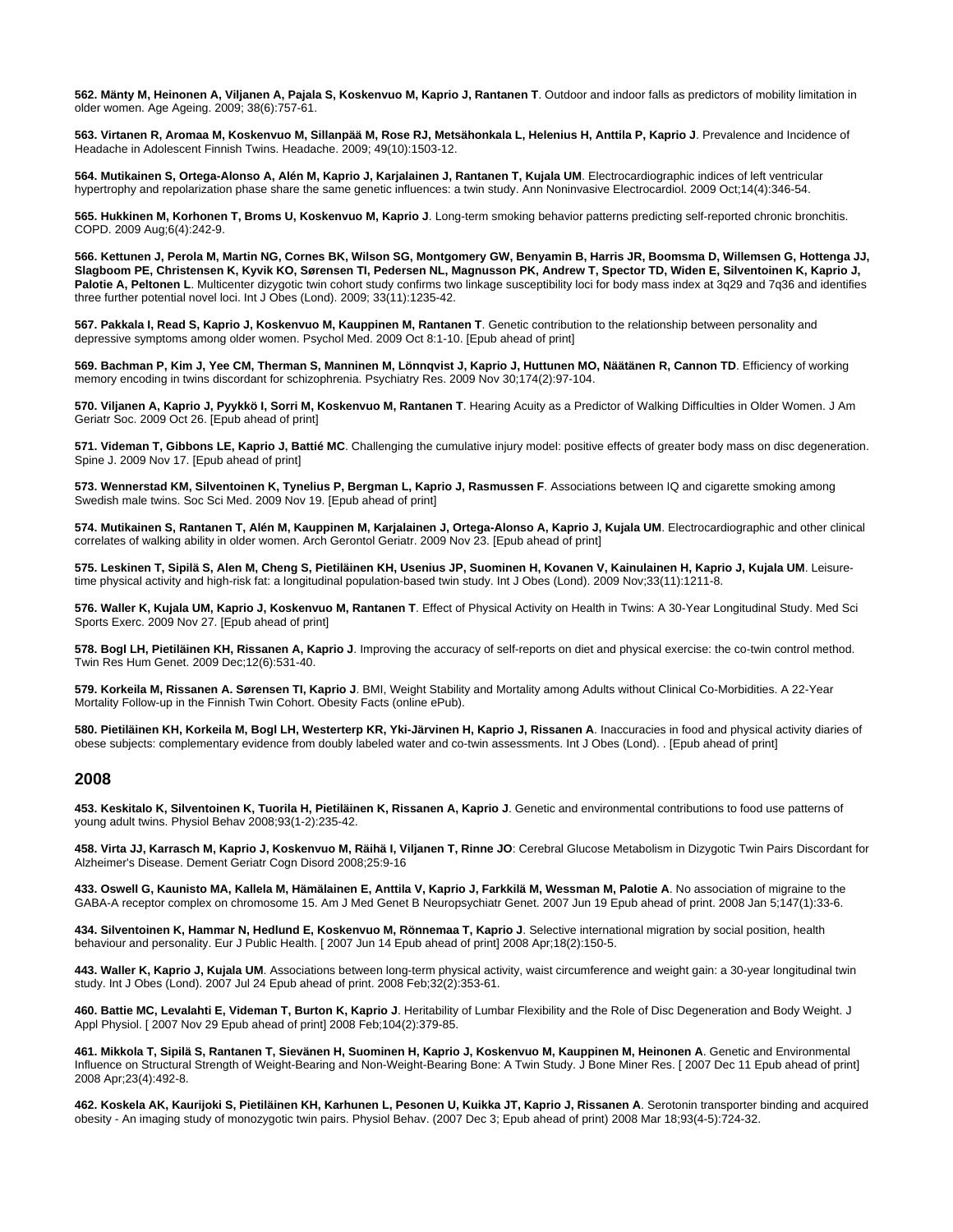**463. Latendresse SJ, Rose RJ, Viken RJ, Pulkkinen L, Kaprio J, Dick DM**. Parenting Mechanisms in Links Between Parents' and Adolescents' Alcohol Use Behaviors. Alcohol Clin Exp Res. 2007 Dec 21 Epub ahead of print. 2008 Feb;32(2):322-30.

**464. Pietiläinen KH, Kaprio J, Borg P, Plasqui G, Yki-Järvinen H, Kujala UM, Rose RJ, Westerterp KR, Rissanen A**. Physical Inactivity and Obesity: A Vicious Circle. Obesity (Silver Spring). 2008 Feb;16(2):409-414.

**465. Hjelmborg JV, Fagnani C, Silventoinen K, McGue M, Korkeila M, Christensen K, Rissanen A, Kaprio J**. Genetic Influences on Growth Traits of BMI: A Longitudinal Study of Adult Twins. Obesity (Silver Spring). 2008 Jan 24; (Epub ahead of print).

**467. El-Metwally A, Mikkelsson M, Ståhl M, Macfarlane GJ, Jones GT, Pulkkinen L, Rose RJ, Kaprio J**. Genetic and environmental influences on nonspecific low back pain in children: a twin study. Eur Spine J. 2008 Jan 18; Epub ahead of print.

**468. Anttila V, Nyholt DR, Kallela M, Artto V, Vepsäläinen S, Jakkula E, Wennerström A, Tikka-Kleemola P, Kaunisto MA, Hämäläinen E, Widén E, Terwilliger J, Merikangas K, Montgomery GW, Martin NG, Daly M, Kaprio J, Peltonen L, Färkkilä M, Wessman M, Palotie A**. Consistently Replicating Locus Linked to Migraine on 10q22-q23. Am J Hum Genet. 2008 Apr 16. Epub ahead of print.

**469. Ortega-Alonso A, Sipilä S, Kujala UM, Kaprio J, Rantanen T**. Body Fat and Mobility Are Explained by Common Genetic and Environmental Influences in Older Women. Obesity (Silver Spring). 2008 Apr 17; Epub ahead of print.

**470. Huizink AC, Bartels M, Rose RJ, Pulkkinen L, Eriksson CJ, Kaprio J**. Chernobyl exposure as stressor during pregnancy and hormone levels in adolescent offspring. J Epidemiol Community Health. 2008 Apr;62(4):e5.

**471. Ronkainen PH, Pöllänen E, Törmäkangas T, Tiainen K, Koskenvuo M, Kaprio J, Rantanen T, Sipilä S, Kovanen V**. Catechol-omethyltransferase gene polymorphism is associated with skeletal muscle properties in older women alone and together with physical activity. PLoS ONE. 2008 Mar 19;3(3):e1819.

**472. Pietiläinen KH, Naukkarinen J, Rissanen A, Saharinen J, Ellonen P, Keränen H, Suomalainen A, Götz A, Suortti T, Yki-Järvinen H, Oresic M, Kaprio J, Peltonen L**. Global transcript profiles of fat in monozygotic twins discordant for BMI: pathways behind acquired obesity. PLoS Med. 2008 Mar 11; 5(3):e51.

**473. Broms U, Korhonen T, Kaprio J**. Smoking reduction predicts cessation: Longitudinal evidence from the Finnish adult twin cohort. Nicotine Tob Res. 2008 Mar;10(3):423-7.

**474. Pajala S, Era P, Koskenvuo M, Kaprio J, Törmäkangas T, Rantanen T**. Force platform balance measures as predictors of indoor and outdoor falls in community-dwelling women aged 63-76 years. J Gerontol A Biol Sci Med Sci. 2008 Feb;63(2):171-8.

**476: Wehkalampi K, Silventoinen K, Kaprio J, Dick DM, Rose RJ, Pulkkinen L, Dunkel L**. Genetic and environmental influences on pubertal timing assessed by height growth. Am J Hum Biol. 2008 Feb 21; Epub ahead of print.

**477. Kronholm E, Partonen T, Laatikainen T, Peltonen M, Härmä M, Hublin C, Kaprio J, Aro AR, Partinen M, Fogelholm M, Valve R, Vahtera J, Oksanen T, Kivimäki M, Koskenvuo M, Sutela H**. Trends in self-reported sleep duration and insomnia-related symptoms in Finland from 1972 to 2005: a comparative review and re-analysis of Finnish population samples. J Sleep Res. 2008 Mar;17(1):54-62.

**479. Antti Knaapila, Hely Tuorila, Karri Silventoinen, Margaret J. Wright, Kirsten O. Kyvik, Lynn F. Cherkas, Kaisu Keskitalo, Jonathan Hansen, Nicholas G. Martin, Tim D. Spector, Jaakko Kaprio, and Markus Perola**. Genetic and Environmental Contributions to Perceived Intensity and Pleasantness of Androstenone Odor: An International Twin Study. Chemosensory Perception. 2008; 1(1): 34-42. .

**480. Finnon P, Robertson N, Dziwura S, Raffy C, Zhang W, Ainsbury L, Kaprio J, Badie C, Bouffler S**. Evidence for significant heritability of apoptotic and cell cycle responses to ionising radiation. Hum Genet. 2008 Apr 25; Epub ahead of print.

**481. Raevuori A, Keski-Rahkonen A, Hoek HW, Sihvola E, Rissanen A, Kaprio J**. Lifetime anorexia nervosa in young men in the community: Five cases and their co-twins. Int J Eat Disord. 2008 Apr 23; Epub ahead of print.

**482. Agrawal A, Pergadia ML, Saccone SF, Lynskey MT, Wang JC, Martin NG, Statham D, Henders A, Campbell M, Garcia R, Broms U, Todd RD, Goate AM, Rice J, Kaprio J, Heath AC, Montgomery GW, Madden PA**. An Autosomal Linkage Scan for Cannabis Use Disorders in the Nicotine Addiction Genetics Project. Arch Gen Psychiatry. 2008 Jun;65(6):713-721.

**483. Tiainen KM, Perola M, Kovanen VM, Sipilä S, Tuononen KA, Rikalainen K, Kauppinen MA, Widen EI, Kaprio J, Rantanen T, Kujala UM**. Genetics of maximal walking speed and skeletal muscle characteristics in older women. Twin Res Hum Genet. 2008 Jun;11(3):321-34.:

**484. Kaurijoki S, Kuikka JT, Niskanen E, Carlson S, Pietiläinen KH, Pesonen U, Kaprio JM, Rissanen A, Tiihonen J, Karhunen L**. Association of serotonin transporter promoter regulatory region polymorphism and cerebral activity to visual presentation of food. Clin Physiol Funct Imaging. 2008 May 12.

**485. Videman T, Battié MC, Parent E, Gibbons LE, Vainio P, Kaprio J**. Progression and Determinants of Quantitative Magnetic Resonance Imaging Measures of Lumbar Disc Degeneration: A Five-Year Follow-up of Adult Male Monozygotic Twins. Spine. 2008 Jun 1;33(13):1484-1490.

**486. Mustelin L, Pietilainen KH, Rissanen A, Sovijarvi AR, Piirila P, Naukkarinen J, Peltonen L, Kaprio J, Yki-Jarvinen H**. Acquired obesity and poor physical fitness impair expression of genes of mitochondrial oxidative phosphorylation in monozygotic twins discordant for obesity. Am J Physiol Endocrinol Metab. 2008 May 6. Epub ahead of print.

**487. Korhonen T, Huizink AC, Dick DM, Pulkkinen L, Rose RJ, Kaprio J**. Role of individual, peer and family factors in the use of cannabis and other illicit drugs: A longitudinal analysis among Finnish adolescent twins. Drug Alcohol Depend. 2008 May 1.

**488. van Erp TG, Therman S, Pirkola T, Tuulio-Henriksson A, Glahn DC, Bachman P, Huttunen MO, Lönnqvist J, Hietanen M, Kaprio J, Koskenvuo M, Cannon TD**. Verbal recall and recognition in twins discordant for schizophrenia. Psychiatry Res. 2008 Jun 30;159(3):271-80. Epub 2008 Apr 28.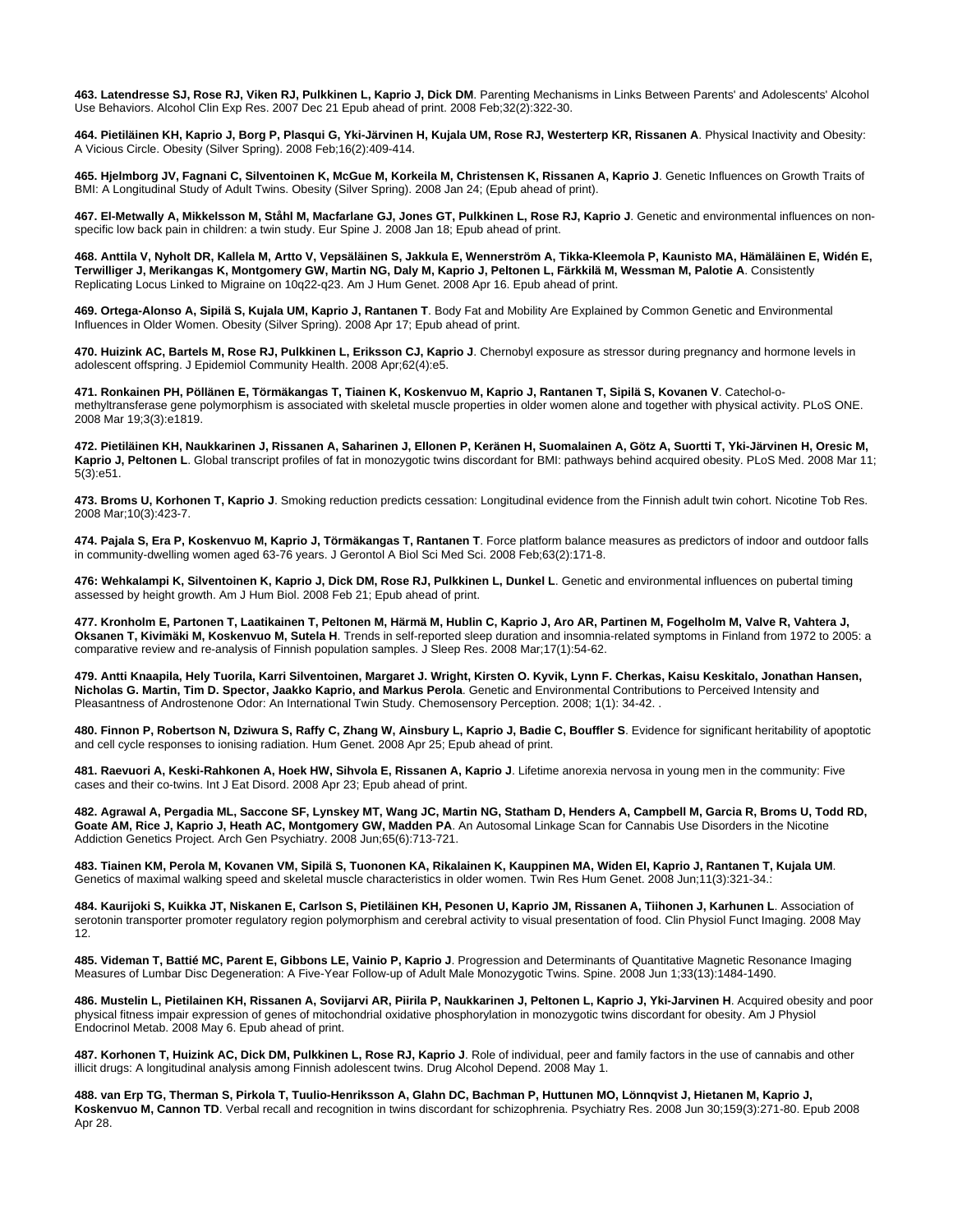**489. Knaapila A, Tuorila H, Silventoinen K, Wright MJ, Kyvik KO, Keskitalo K, Hansen J, Kaprio J, Perola M**. Environmental Effects Exceed Genetic Effects on Perceived Intensity and Pleasantness of Several Odors: A Three-Population Twin Study. Behav Genet. 2008 Jun 10. (Epub ahead of print)

**490. Sverrild A, Backer V, Kyvik KO, Kaprio J, Milman N, Svendsen CB, Thomsen SF**. Heredity In Sarcoidosis - A Registry-Based Twin Study. Thorax. 2008 Jun 5. (Epub ahead of print)

**491. Bachman P, Kim J, Yee CM, Therman S, Manninen M, Lönnqvist J, Kaprio J, Huttunen MO, Näätänen R, Cannon TD**. Abnormally high EEG alpha synchrony during working memory maintenance in twins discordant for schizophrenia. Schizophr Res. 2008 Jun 4. (Epub ahead of print)

**492. Mikael Hartman, Per Hall, Gustaf Edgren, Marie Reilly, Linda Lindstrom, Paul Lichtenstein, Jaakko Kaprio, Axel Skytthe, Julian Peto, Kamila Czene**. Breast cancer onset in twins and women with bilateral disease. J Clinical Oncology (0732-183X) 2008 vol:26 iss:25 pg:4086-91.

**494. Koskela AK, Kauppinen T, Keski-Rahkonen A, Sihvola E, Kaprio J, Rissanen A, Ahonen A**. Brain Serotonin Transporter Binding of [(123)I] ADAM: Within-Subject Variation between Summer and Winter Data. Chronobiology International 2008; Volume 25, Number 5, pp. 657-665(9).

**495. Hur YM, Kaprio J, Iacono WG, Boomsma DI, McGue M, Silventoinen K, Martin NG, Luciano M, Visscher PM, Rose RJ, He M, Ando J, Ooki S, Nonaka K, Lin CC, Lajunen HR, Cornes BK, Bartels M, van Beijsterveldt CE, Cherny SS, Mitchell K**. Genetic influences on the difference in variability of height, weight and body mass index between Caucasian and East Asian adolescent twins. Int J Obes (Lond). 2008; 32(10):1455-67

**496. Kuusisto H, Kaprio J, Kinnunen E, Luukkaala T, Koskenvuo M, Elovaara I**. Concordance and heritability of multiple sclerosis in Finland: study on a nationwide series of twins. Eur J Neurol. 2008; 15(10):1106-10.

**497. Kaisu Keskitalo, Hely Tuorila, Tim D Spector, Lynn F Cherkas, Antti Knaapila, Jaakko Kaprio, Karri Silventoinen, and Markus Perola**. The Three-Factor Eating Questionnaire, body mass index, and responses to sweet and salty fatty foods: a twin study of genetic and environmental associations. Am J Clin Nutr 2008;88:263-71.

**498. Nyholt DR, Laforge KS, Kallela M, Alakurtti K, Anttila V, Färkkilä M, Hämaläinen E, Kaprio J, Kaunisto MA, Heath AC, Montgomery GW, Göbel H, Todt U, Ferrari MD, Launer LJ, Frants RR, Terwindt GM, de Vries B, Verschuren WM, Brand J, Freilinger T, Pfaffenrath V, Straube A, Ballinger DG, Zhan Y, Daly MJ, Cox DR, Dichgans M, van den Maagdenberg AM, Kubisch C, Martin NG, Wessman M, Peltonen L, Palotie A**. A high-density association screen of 155 ion transport genes for involvement with common migraine. Hum Mol Genet. 2008; 17(21):3318-31

**499. Lutkenhoff ES, van Erp TG, Thomas MA, Therman S, Manninen M, Huttunen MO, Kaprio J, Lönnqvist J, O'Neill J, Cannon TD**. Proton MRS in twin pairs discordant for schizophrenia. Mol Psychiatry. 2008 Jul 22. Epub ahead of print

**502. Knaapila A, Tuorila H, Kyvik KO, Wright MJ, Keskitalo K, Hansen J, Kaprio J, Perola M, Silventoinen K**. Self-Ratings of Olfactory Function Reflect Odor Annoyance Rather than Olfactory Acuity The Laryngoscope 2008. 118:2212-2217.

**503. Estlander AM, Knaster P, Karlsson H, Kaprio J, Kalso E**. Pain intensity influences the relationship between anger management style and depression. Pain. 2008; 140(2):387-92.

**505. Sihvola E, Rose RJ, Dick DM, Pulkkinen L, Marttunen M, Kaprio J**. Early-onset depressive disorders predict the use of addictive substances in adolescence: a prospective study of adolescent Finnish twins. Addiction. 2008 Dec;103(12):2045-53.

**506. Harkonmäki K, Silventoinen K, Levälahti E, Pitkäniemi J, Huunan-Seppälä A, Klaukka T, Koskenvuo M, Kaprio J**. The genetic liability to disability retirement: a 30-year follow-up study of 24,000 Finnish twins. PLoS ONE. 2008;3(10):e3402. Epub 2008 Oct 15.

**510. Raevuori A, Kaprio J, Hoek HW, Sihvola E, Rissanen A, Keski-Rahkonen A**. Anorexia and Bulimia Nervosa in Same-Sex and Opposite-Sex Twins: Lack of Association With Twin Type in a Nationwide Study of Finnish Twins. Am J Psychiatry. 2008 ; 165(12):1604-10.

**511. Battié MC, Videman T, Levälahti E, Gill K, Kaprio J**. Genetic and Environmental Effects on Disc Degeneration by Phenotype and Spinal Level: A Multivariate Twin Study. Spine. 2008 Dec 1;33(25):2801-2808.

# <span id="page-10-0"></span>**2007**

**412. Korhonen T, Broms U, Varjonen J, Romanov K, Koskenvuo M, Kinnunen T, Kaprio J**. Smoking behaviour as a predictor of depression among Finnish men and women: a prospective cohort study of adult twins. Psychol Med. 2007 May;37(5):705 15.

**413. Broms U, Madden PA, Heath AC, Pergadia ML, Shiffman S, Kaprio J**. The Nicotine Dependence Syndrome Scale in Finnish smokers. Drug Alcohol Depend. 2007 Jun 15;89(1):42 51.

**414. Kaunisto MA, Kallela M, Hamalainen E, Kilpikari R, Havanka H, Harno H, Nissila M, Sako E, Ilmavirta M, Liukkonen J, Teirmaa H, Tornwall O, Jussila M, Terwilliger J, Farkkila M, Kaprio J, Palotie A, Wessman M**. Testing of variants of the MTHFR and ESR1 genes in 1798 Finnish individuals fails to confirm the association with migraine with aura. Cephalalgia. 2006 Dec;26(12):1462 72.

**415. Marja Heinonen-Guzejev, Heikki S. Vuorinen, Helena Mussalo-Rauhamaa, Kauko Heikkilä, Markku Koskenvuo, Jaakko Kaprio**. The association of noise sensitivity with coronary heart and cardiovascular mortality among Finnish adults. Science of the Total Environment 2007;372:406 12. (2.224)

**416. Keski Rahkonen A, Bulik CM, Pietilainen KH, Rose RJ, Kaprio J, Rissanen A**. Eating styles, overweight and obesity in young adult twins. Eur J Clin Nutr. 2007 Jan 24; Epub ahead of print.

**417. K. H. Pietiläinen, M. Sysi-Aho, A. Rissanen, T. Seppänen-Laakso, H. Yki-Järvinen, J. Kaprio, and M. Orešisc**. Acquired obesity is associated with changes in the serum lipidomic profile independent of genetic effects - a monozygotic twin study, PLoS ONE 1, e218 (2007).

**418. Battie MC, Videman T, Levalahti E, Gill K, Kaprio J**. Heritability of low back pain and the role of disc degeneration. Pain. 2007 Feb 28; Epub ahead of print (IF 4.31).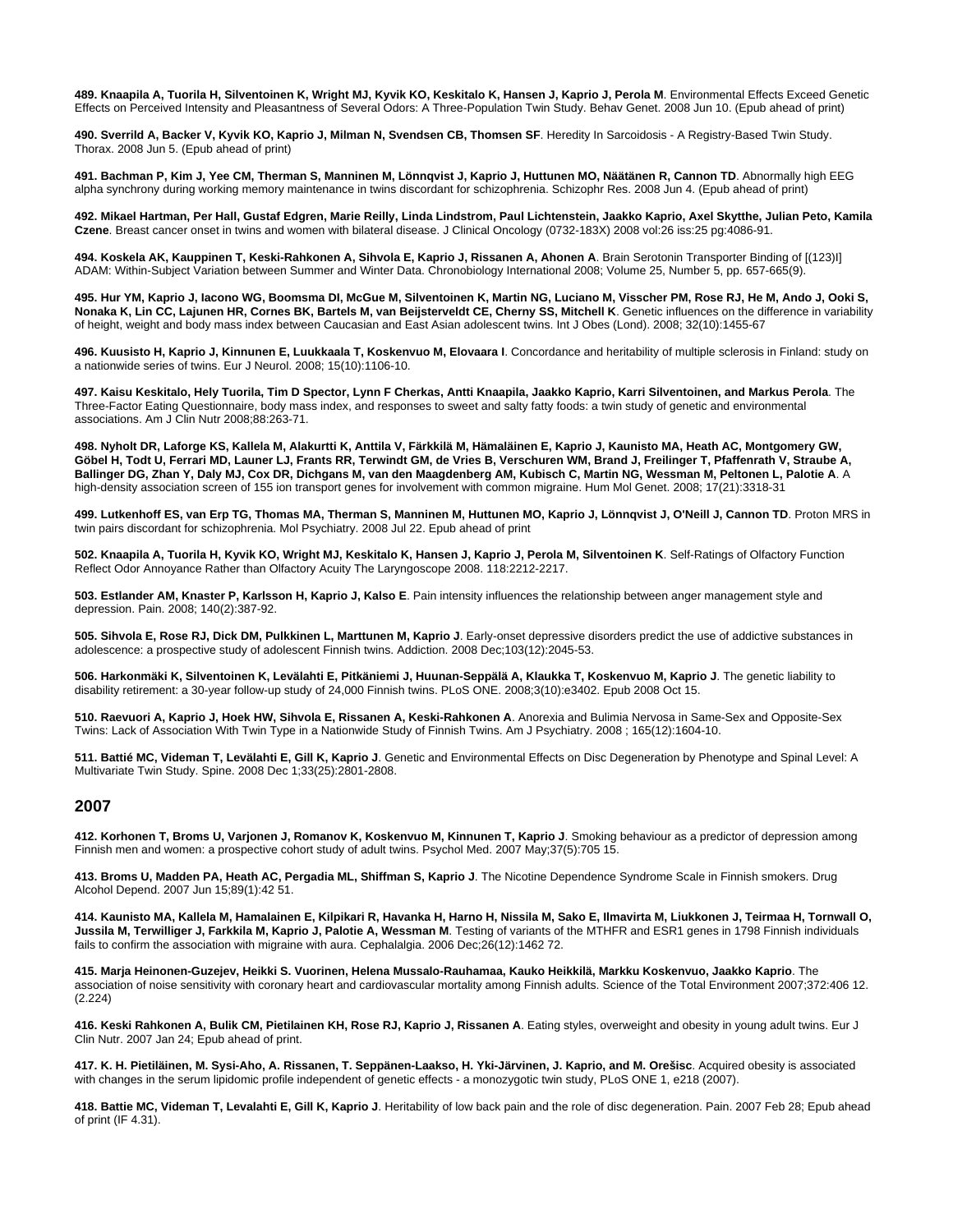**419. Koskenvuo M, Hublin C, Partinen M, Heikkilä K, Kaprio J**. Heritability of diurnal type - a nationwide study of 8753 adult twin pairs. J Sleep Res 2007; 16: 156-62 (IF=3.329).

**420. Hanna-Reetta Lajunen, Anna Keski-Rahkonen, Lea Pulkkinen, Richard J Rose, Aila Rissanen and Jaakko Kaprio**. Are computer and cell phone use associated with body mass index and overweight? A population study among twin adolescents. BMC Public Health 2007 Feb 26;7:24.

**421. Uusitalo AL, Vanninen E, Levalahti E, Battie MC, Videman T, Kaprio J**. The role of genetic and environmental influences on heart rate variability in middle aged men. Am J Physiol Heart Circ Physiol. 2007; 293(2):H1013-22

**422. Hannukainen JC, Janatuinen T, Toikka JO, Jarvisalo MJ, Heinonen OJ, Kapanen J, Nagren K, Nuutila P, Kujala UM, Kaprio J, Knuuti J, Kalliokoski KK**. Myocardial and peripheral vascular functional adaptation to exercise training. Scand J Med Sci Sports. 2007 Apr;17(2):139 47. (2.15).

**425. Dick DM, Viken R, Purcell S, Kaprio J, Pulkkinen L, Rose RJ**. Parental monitoring moderates the importance of genetic and environmental influences on adolescent smoking. J Abnorm Psychol. 2007 Feb;116(1):213 8.

**426. Donescu OS, Battie MC, Kaprio J, Levalahti E, Risteli J, Eyre D, Videman T**. Genetic and constitutional influences on bone turnover markers: a study of male twin pairs. Calcif Tissue Int. 2007 Feb;80(2):81 8.

**427. Viken RJ, Kaprio J, Koskenvuo M, Rose RJ**. Personality at ages 16 and 17 and drinking problems at ages 18 and 25. Twin Research and Human Genetics. 2007; 10:25-32.

**428. Anne Viljanen, Pertti Era, Jaakko Kaprio, Ilmari Pyykkö, Markku Koskenvuo, and Taina Rantanen**. Genetic and environmental influences on hearing in older women The Journal of Gerontology: Medical Sciences 2007 Apr; 62(4):447-52.(3.5).

**429. Saccone SF, Pergadia ML, Loukola A, Broms U, Montgomery GW, Wang JC, Agrawal A, Dick DM, Heath AC, Todorov AA, Maunu H, Heikkila K, Morley KI, Rice JP, Todd RD, Kaprio J, Peltonen L, Martin NG, Goate AM, Madden PA**. Genetic linkage to chromosome 22q12 for a heavy smoking quantitative trait in two independent samples. Am J Hum Genet. 2007 May;80(5):856 66.

**430. Tiainen K, Pajala S, Sipila S, Kaprio J, Koskenvuo M, Alen M, Heikkinen E, Tolvanen A, Rantanen T**. Genetic effects in common on maximal walking speed and muscle performance in older women. Scand J Med Sci Sports. 2007;17(3):274-80.

**431. Danielle M. Dick, Jason L. Pagan, Richard Viken, Shaun Purcell, Jaakko Kaprio, Lea Pulkkinen and Richard J. Rose**. Changing Environmental Influences on Substance Use Across Development. Twin Research and Human Genetics 2007; 10: 315-326.

**432. Koskela AK, Keski-Rahkonen A, Sihvola E, Kauppinen T, Kaprio J, Ahonen A, Rissanen A**. Serotonin transporter binding of [123I]ADAM in bulimic women, their healthy twin sisters, and healthy women: A SPET study. BMC Psychiatry. 2007 May 21;7(1):19. Epub ahead of print.

**435. Kujala UM, Kaprio J, Rose RJ**. Physical activity in adolescence and smoking in young adulthood: a prospective twin cohort study. Addiction. 2007 Jul;102(7):1151-7.

**436: Perola M, Sammalisto S, Hiekkalinna T, Martin NG, Visscher PM, Montgomery GW, Benyamin B, Harris JR, Boomsma D, Willemsen G, Hottenga JJ, Christensen K, Kyvik KO, Sorensen TI, Pedersen NL, Magnusson PK, Spector TD, Widen E, Silventoinen K, Kaprio J, Palotie A, Peltonen L; GenomEUtwin Project**. Combined Genome Scans for Body Stature in 6,602 European Twins: Evidence for Common Caucasian Loci. PLoS Genet. 2007 Jun 8;3(6):e97. Epub ahead of print.

**437: Loukola A, Broms U, Maunu H, Widen E, Heikkilä K, Siivola M, Salo A, Pergadia ML, Nyman E, Sammalisto S, Perola M, Agrawal A, Heath AC, Martin NG, Madden PA, Peltonen L, Kaprio J**. Linkage of nicotine dependence and smoking behavior on 10q, 7q and 11p in twins with homogeneous genetic background. Pharmacogenomics J. 2007 Jun 5. (Epub ahead of print).

**438: Videman T, Levälahti E, Battie MC, Simonen R, Vanninen E, Kaprio J**. Heritability of Bone Density of Femoral Neck and Lumbar Spine: A Multivariate Twin Study of Finnish Men. J Bone Miner Res. 2007 Sep;22(9):1455-62.

**439. Ellen Lundqvist, Jaakko Kaprio, Pia K Verkasalo, Eero Pukkala, Markku Koskenvuo, Karin C Söderberg, Maria Feychting**. Co-twin control and cohort analyses of body mass index and height in relation to breast, prostate, ovarian, corpus uteri, colon and rectal cancer among Swedish and Finnish twins. International Journal of Cancer. 2007 ;121(4):810-818.

**440. Raevuori A, Dick DM, Keski-Rahkonen A, Pulkkinen L, Rose RJ, Rissanen A, Kaprio J, Viken RJ, Silventoinen K**. Genetic and environmental factors affecting self-esteem from age 14 to 17: a longitudinal study of Finnish twins. Psychol Med. 2007 Nov;37(11):1625-33.

**441. Keski-Rahkonen A, Hoek HW, Susser ES, Linna MS, Sihvola E, Raevuori A, Bulik CM, Kaprio J, Rissanen A**. Epidemiology and course of anorexia nervosa in the community. Am J Psychiatry. 2007 Aug;164(8):1259-65.

**444. Parssinen O, Era P, Tolvanen A, Kaprio J, Koskenvuo M, Rantanen T**. Heritability of Intraocular Pressure in Older Female Twins. Ophthalmology. 2007 Dec;114(12):2227-31.

**445. Saarni SE, Silventoinen K, Rissanen A, Sarlio-Lahteenkorva S, Kaprio J**. Recurrent dieting and smoking among Finnish men and women. Obesity (Silver Spring). 2007 Jul;15(7):1851-9.

**447. Brian S. Mustanski, Richard Viken, Jaakko Kaprio, Torsten Winter & Richard J. Rose**. Sexual Behavior in Young Adulthood: A Population-Based Twin Study. Health Psychology 2007;26(5):610-7. 3.513.

**449. Ebba Hedlund, Jaakko Kaprio, Anders Lange, Markku Koskenvuo, Laura Jartti, Tapani Rönnemaa, Niklas Hammar**. Migration and coronary heart disease. A study of Finnish twins living in Sweden and their co twins residing in Finland. Scand J Public Health 2007;35(5):468-74.

**450. Dick DM, Pagan JL, Holliday C, Viken R, Pulkkinen L, Kaprio J, Rose RJ**. Gender Differences in Friends' Influences on Adolescent Drinking: A Genetic Epidemiological Study. Alcohol Clin Exp Res. 2007;31:2012-9.

451. Hammar N, Hakala P, Jorgensen L, Becker W, Hedlund E, Ronnemaa T, Koskenvuo M, Kaprio J. Migration and differences in dietary habits-a cross sectional study of Finnish twins in Sweden. Eur J Clin Nutr. 2007 Oct 17; Epub ahead of print.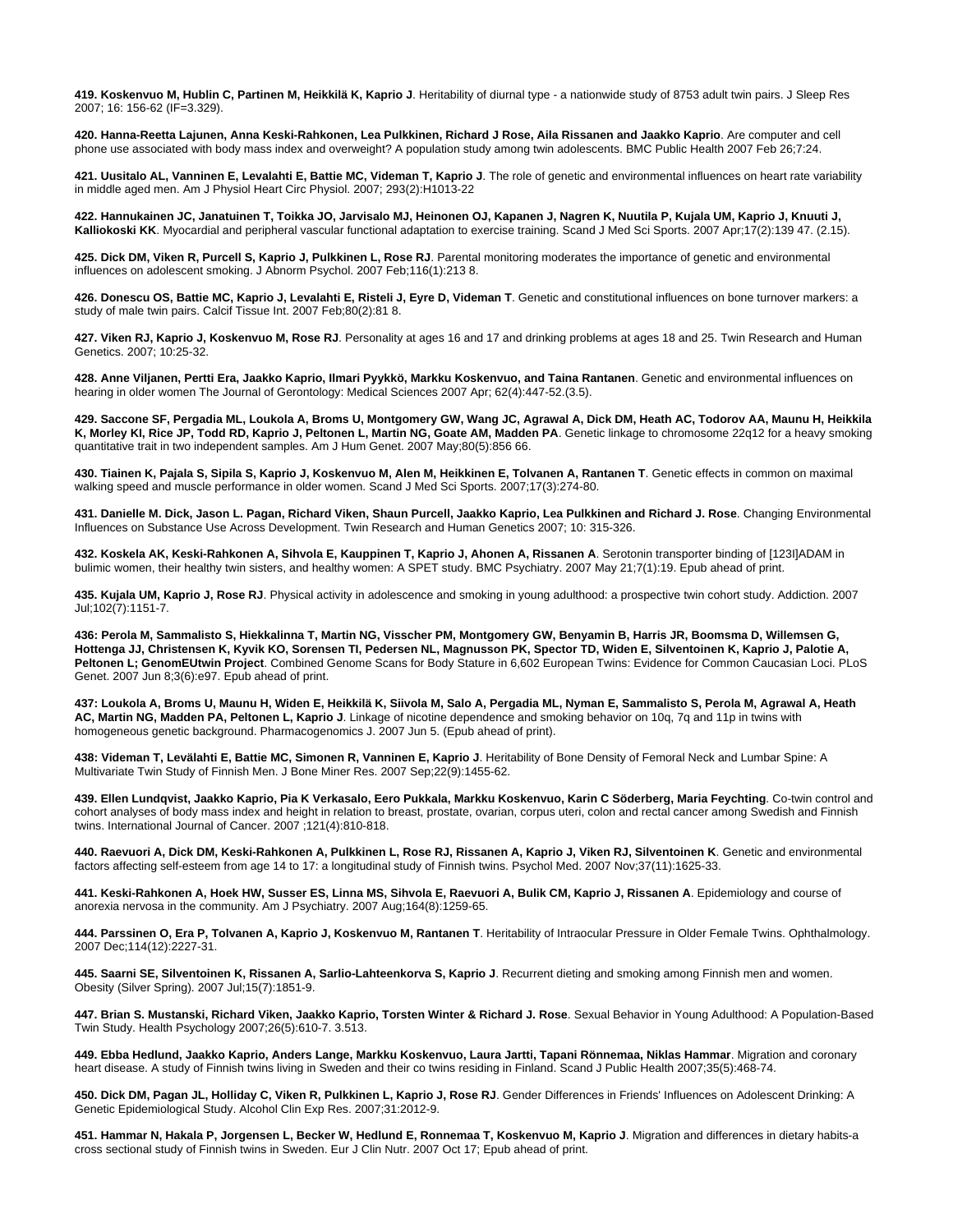**452. Kaprio J**. Differences in Smoking Habits of MZ and DZ Twins: A Commentary on Tishler and Carey. Twin Res Hum Genet. 2007;10:718-20.

**454. Videman T, Battie MC, Ripatti S, Jurvelin J, Vanninen E, Kaprio J**. Determinants of Changes in Bone Density: A 5-Year Follow-Up Study of Adult Male Monozygotic Twins. J Clin Densitom. 2007 Oct-Dec;10(4):408-14.

**455. Hublin C, Partinen M, Koskenvuo M, Kaprio J**. Sleep and mortality: a population-based 22-year follow-up study. Sleep. 2007;30:1245-53.

**456. Li W, Zhou Y, Jentsch JD, Brown RA, Tian X, Ehninger D, Hennah W, Peltonen L, Lonnqvist J, Huttunen MO, Kaprio J, Trachtenberg JT,**  Silva AJ, Cannon TD. Specific developmental disruption of disrupted-in-schizophrenia-1 function results in schizophrenia-related phenotypes in mice. Proc Natl Acad Sci U S A. 2007; 104:18280-5.

**457. Anja C. Huizink, Danielle M. Dick, Elina Sihvola, Lea Pulkkinen, Richard J. Rose, Jaakko Kaprio**. Chernobyl exposure as stressor during pregnancy and behaviour in adolescent offspring. Acta Psychiatrica Scandinavica 2007; 116:438-446.

**459. Viljanen A, Kaprio J, Pyykkö I, Sorri M, Kauppinen M, Koskenvuo M, Rantanen T**. Genetic and environmental influences on hearing at different frequencies separately for the better and worse hearing ear in older women. Int J Audiol. 2007 Dec;46(12):772-9.

# <span id="page-12-0"></span>**2006**

**376. Pajala S, Era P, Koskenvuo M, Kaprio J, Tolvanen A, Rantanen T**. Genetic and environmental contribution to postural balance of older women in single and dual task situations. Neurobiol Aging 2007 Jun;28(6):947-54. Epub 2006 May 15.

**377. Pajala S, Era P, Koskenvuo M, Kaprio J, Viljanen A, Rantanen T**. Genetic factors and susceptibility to falls in older women. J Am Geriatr Soc 2006; 54:613-618.

**379. Broms U, Silventoinen K, Madden PA, Heath AC, Kaprio J**. Genetic architecture of smoking behavior: a study of Finnish adult twins. Twin Res Hum Genet 2006;9:64-72.

**380. Pietiläinen KH, Kannisto K, Korsheninnikova E, Rissanen A, Kaprio J, Ehrenborg E, Hamsten A, Yki-Järvinen H**. Acquired obesity increases CD68 and TNF-alpha and decreases adiponectin gene expression in adipose tissue. A study in monozygotic twins. J Clin Endocrinol Metab 2006 Jul;91(7): 2776-81.

**383. Raevuori A, Keski-Rahkonen A, Bulik CM, Rose RJ, Rissanen A, Kaprio J**. Muscle dissatisfaction in young adult men. Clin Pract Epidemol Ment Health 2006;2:6.

**384. Pagan JL, Rose RJ, Viken RJ, Pulkkinen L, Kaprio J, Dick DM**. Genetic and Environmental Influences on Stages of Alcohol Use Across Adolescence and into Young Adulthood. Behav Genet 2006 Jul;36(4):483-97.

**387. Portegijs E, Sipila S, Pajala S, Lamb SE, Alen M, Kaprio J, Kosekenvuo M, Rantanen T**. Asymmetrical lower extremity power deficit as a risk factor for injurious falls in healthy older women. J Am Geriatr Soc 2006;54:551-553.

**388. Videman T, Battie MC, Ripatti S, Gill K, Manninen H, Kaprio J**. Determinants of the progression in lumbar degeneration: a 5-year follow-up study of adult male monozygotic twins. Spine 2006;31:671-678.

**389. Särkijärvi S, Kuusisto H, Paalavuo R, Levula M, Airla N, Lehtimäki T, Kaprio J, Koskenvuo M, Elovaara I**. Gene expression profiles in Finnish twins with multiple sclerosis. BMC Med Genet 2006;7:11.

**390. Silventoinen K, Zdravkovic S, Skytthe A, McCarron P, Herskind AM, Koskenvuo M, de Faire U, Pedersen N, Christensen K, Kaprio J**. Association between height and coronary heart disease mortality: a prospective study of 35,000 twin pairs. Am J Epidemiol 2006;163:615-621.

**392. Hjelmborg JV, Iachine I, Skytthe A, Vaupel JW, Mcgue M, Koskenvuo M, Kaprio J, Pedersen NL, Christensen K**. Genetic influence on human lifespan and longevity. Hum Genet 2006;119:312-321.

**394. Hirvonen J, van Erp TG, Huttunen J, Nagren K, Huttunen M, Aalto S, Lönnqvist J, Kaprio J, Cannon TD, Hietala J**. Striatal dopamine D1 and D2 receptor balance in twins at increased genetic risk for schizophrenia. Psychiatry Res 2006;146:13-20.

**395. Suviolahti E, Reue K, Cantor RM, Phan J, Gentile M, Naukkarinen J, Soro-Paavonen A, Oksanen L, Kaprio J, Rissanen A, Salomaa V, Kontula K, Taskinen MR, Pajukanta P, Peltonen L**. Cross-species analyses implicate Lipin 1 involvement in human glucose metabolism. Hum Mol Genet 2006;15:377-386.

**396. Anttila V, Kallela M, Oswell G, Kaunisto MA, Nyholt DR, Hämälainen E, Havanka H, Ilmavirta M, Terwilliger J, Sobel E, Peltonen L, Kaprio J, Färkkilä M, Wessman M, Palotie A**. Trait components provide tools to dissect the genetic susceptibility of migraine. Am J Hum Genet. 2006 Jul;79(1):85 99. Epub 2006 May 10.

**398. Keski Rahkonen A, Sihvola E, Raevuori A, Kaukoranta J, Bulik CM, Hoek HW, Rissanen A, Kaprio J**. Reliability of self reported eating disorders: Optimizing population screening. Int J Eat Disord. 2006; 39: 754-62.

**399 Silventoinen K, Posthuma D, Lahelma E, Rose RJ, Kaprio J**. Genetic and Environmental Factors Affecting Self-Rated Health from Age 16-25: A Longitudinal Study of Finnish Twins. Behav Genet. 2007; 37: 326-333.

**400. Ahveninen J, Jääskelainen IP, Osipova D, Huttunen MO, Ilmoniemi RJ, Kaprio J, Lonnqvist J, Manninen M, Pakarinen S, Therman S, Näätänen R, Cannon TD**. Inherited Auditory - Cortical Abnormalities in Twin Pairs Discordant for Schizophrenia. Biol Psychiatry. 2006; 60(6):612-20.

**401. Pietiläinen KH, Bergholm R, Rissanen A, Kaprio J, Hakkinen AM, Sattar N, Yki Järvinen H**. Effects of acquired obesity on endothelial function in monozygotic twins. Obesity (Silver Spring). 2006 May;14(5):826 37.

**402. Sihvola E, Keski Rahkonen A, Dick DM, Pulkkinen L, Rose RJ, Marttunen M, Kaprio J**. Minor depression in adolescence: Phenomenology and clinical correlates. J Affect Disord. 2007; 97: 211-218.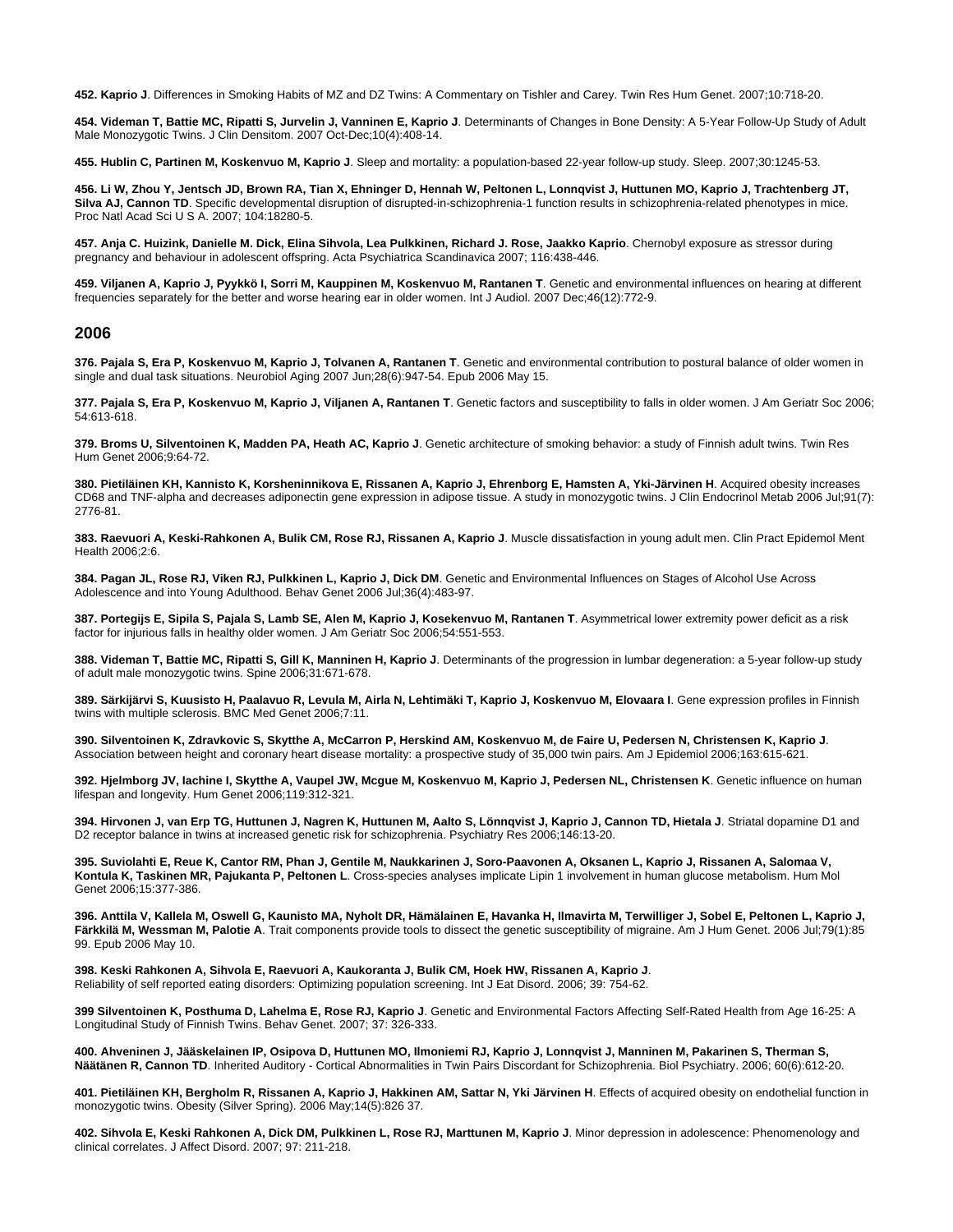**403. Hannukainen JC, Nuutila P, Kaprio J, Heinonen O, Kujala UM, Janatuinen T, Ronnemaa T, Kapanen J, Haaparanta Solin M, Viljanen T, Knuuti J, Kalliokoski KK**. Relationship between local perfusion and FFA uptake in human skeletal muscle no effect of increased physical activity and aerobic fitness. J Appl Physiol. 2006; 101: 1303-11

**404. Raevuori A, Keski Rahkonen A, Rose RJ, Rissanen A, Kaprio J**. Muscle dissatisfaction and muscle enhancing substance use: a population based twin study in young adult men. Twin Res Hum Genet. 2006 Jun;9(3):431 7.

**405. Ebba Hedlund, Niklas Hammar, Anders Lange, Markku Koskenvuo, Lena Jörgensen, Jaakko Kaprio**. Migrating Twins: A study of welfare components among Finnish twins living in Sweden and their cotwins residing in Finland. Journal of Ethnic and Migration Studies. 2006;32:3-28.

**406. Vierikko E , Pulkkinen L, Kaprio J, Rose RJ**. Genetic and environmental sources of continuity and change in teacher-rated aggression during early adolescence. Aggressive Behavior 2006; 32:308-320.

**407. K. Karlsgodt, D. Glahn, T.G.M. van Erp, S. Therman, M. Huttunen, M. Manninen, J. Lonnqvist, J Kaprio, M.S. Cohen, T.D. Cannon**. The Relationship Between Performance and fMRI Signal During Working Memory in Patients with Schizophrenia, Unaffected Co-Twins, and Control Subjects. Schizophrenia Research 2007; 89:191-197. (ePub Oct 4, 2006)

**408. Alfredo Ortega-Alonso, Nancy L. Pedersen, Urho M. Kujala, Sarianna Sipilä, Timo Törmäkangas, Jaakko Kaprio, Markku Koskenvuo, Taina Rantanen**. A Twin Study on the Heritability of Walking Ability Among Older Women. The Journal of Gerontology: Medical Sciences 2006; 61: 1082-5.

**409. Jarna Christina Hannukainen, Pirjo Nuutila, Ronald Borra, Jaakko Kaprio, Urho M Kujala, Tuula Janatuinen, Olli J Heinonen, Jukka Kapanen, Tapio Viljanen, Merja Haaparanta, Tapani Rönnemaa, Riitta Parkkola, Juhani Knuuti, and Kari K Kalliokoski**. Increased physical activity decreases hepatic free fatty acid uptake: a study in monozygotic twins. J Physiol. 2007 Jan 1;578(Pt 1):347 58 (4.352)

**410. Hirvonen J, van Erp TG, Huttunen J, Aalto S, Nagren K, Huttunen M, Lonnqvist J, Kaprio J, Cannon TD, Hietala J**. Brain dopamine d1 receptors in twins discordant for schizophrenia. Am J Psychiatry. 2006 Oct;163(10):1747 53.

**411. Stubbe JH, Boomsma DI, Vink JM, Cornes BK, Martin NG, Skytthe A, Kyvik KO, Rose RJ, Kujala UM, Kaprio J, Harris JR, Pedersen NL, Hunkin J, Spector TD, de Geus EJ**. Genetic influences on exercise participation in 37.051 twin pairs from seven countries PLoS ONE. 2006 Dec 20;1: e22.

# <span id="page-13-0"></span>**2005**

**357. Tiainen K, Sipilä S, Alén M, Heikkinen E, Kaprio J, Koskenvuo M, Pajala S, Rantanen T**: Shared Genetic and Environmental Effects on Strength and Power in Older Female Twins. Medicine & Science in Sports & Exercise; 37(1):72-78, January 2005.

**340. Stuart G. Baker, Paul Lichtenstein, Jaakko Kaprio, and Niels Holm**. Genetic Susceptibility to Prostate, Breast and Colorectal Cancer Among Nordic Twins. Biometrics 61(1):55-63, March 2005.

**358. Dick DM, Viken RJ, Kaprio J, Pulkkinen L, Rose RJ**. Understanding the Covariation between Childhood Externalizing Disorders: Genetic and Environmental Influences on Conduct Disorder, Attention Deficit Hyperactivity Disorder, and Oppositional Defiant Disorder Symptoms. J Abnormal Child Psych; 33(2):219-229, April 2005.

**365. Varpu Penninkilampi-Kerola, Irma Moilanen, and Jaakko Kaprio**. Co-twin dependence in relation to twins' social interactions, schooling and parental socio-economic status - A population based study of adolescent twins and their parents. Journal of social and personal relationships; 22(4):519, 2005.

**366. Lasse Mikkelsson, Jaakko Kaprio Hannu Kautiainen, Urho Kujala, Heimo Nupponen**. Associations between self-estimated and measured physical fitness among 40-year-old men and women. Scand J Sports Exer Med; 15(5):329-335, October 2005.

**334. Mari A. Kaunisto, Päivi J. Tikka, Mikko Kallela, Suzanne M. Leal, Jeanette C. Papp, Arja Korhonen, Eija Hämäläinen, Hanna Harno, Hannele Havanka, Jaakko Kaprio, Markus Färkkilä, Roel A. Ophoff, Aarno Palotie, Maija Wessman**. Chromosome 19p13 loci in Finnish migraine with aura families. Am J Med Genet (Psychiatric Genetics) (2005:132:85-89).

**343. Kaprio J, Marttila R**. Demographic Trends in Multiple Births: Nordic Countries. In Blickstein I, Keith L (eds.) Multiple pregnancy: Epidemiology, Gestation & Perinatal Outcome, 2nd edition, 2005. Taylor & Francis, London: ISBN 1842142399. Pp. 22-25.

344. Koivumaa-Honkanen H, Kaprio J, Honkanen RJ, Viinamaki H, Koskenvuo M. The stability of life satisfaction in a 15-year follow-up of adult Finns healthy at baseline. BMC Psychiatry. 2005 Jan 18;5(1):4.

**345. Baker SG, Lichtenstein P, Kaprio J, Holm N**. Genetic Susceptibility to Prostate, Breast, and Colorectal Cancer among Nordic Twins. Biometrics. 2005;61:55-63.

**346. Jussi Hirvonen, Theo G.M. van Erp, Jukka Huttunen, Kjell Någren, Matti Huttunen, Jouko Lönnqvist, Jaakko Kaprio, Jarmo Hietala, Tyrone D. Cannon**. Increased Caudate Dopamine D2 Receptor Availability as a Genetic Marker for Schizophrenia. Arch Gen Psychiatry. 2005;62:371-378.

**348. Anna Keski-Rahkonen, Cynthia M. Bulik, Benjamin Neale , Richard J. Rose, Aila Rissanen, Jaakko Kaprio**. Body dissatisfaction and drive for thinness in Finnish young adult twins. Int J Eat Disord 2005; 37:188-199.

**349. Kieseppä T, Tuulio-Henriksson A, Haukka J, Van Erp T, Glahn D, Cannon TD, Partonen T, Kaprio J, Lönnqvist J**. Memory and verbal learning functions in twins with bipolar-I disorder, and the role of information-processing speed. Psychol Med. 2005;35:205-15.

**350. Dick DM, Viken RJ, Kaprio J, Pulkkinen L, Rose RJ**. Understanding the covariation among childhood externalizing symptoms: genetic and environmental influences on conduct disorder, attention deficit hyperactivity disorder, and oppositional defiant disorder symptoms. J Abnorm Child Psychol. 2005;33:219-29.

**352. Eriksson CJ, Kaprio J, Pulkkinen L, Rose RJ**. Testosterone and Alcohol Use among Adolescent Male Twins: Testing Between-Family Associations in Within-Family Comparisons. Behav Genet. 2005;35:359-68.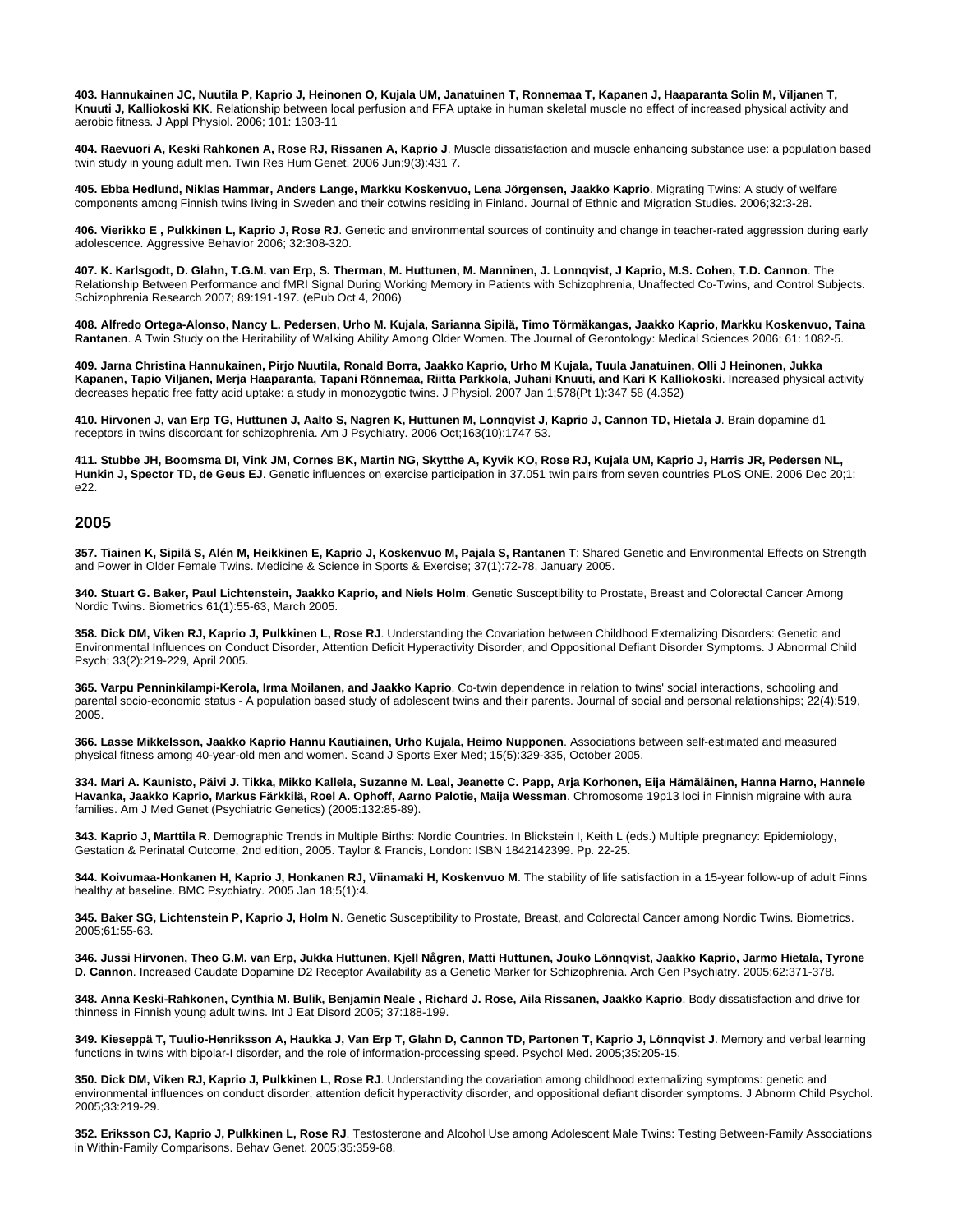**353. Katoh S, Lehtovirta M, Kaprio J, Harjutsalo V, Koskenvuo M, Eriksson J, Tajima N, Tuomilehto J**. Genetic and environmental effects on fasting and post-challenge plasma glucose and serum insulin values in Finnish twins. J Clin Endocrinol Metab. 2005 ;90(5):2642-7.

**354. Leinonen R, Kaprio J, Jylha M, Tolvanen A, Koskenvuo M, Heikkinen E, Rantanen T**. Genetic influences underlying self-rated health in older female twins. J Am Geriatr Soc. 2005 ;53:1002-7.

**355. Keski-Rahkonen A, Neale BM, Bulik CM, Pietilainen KH, Rose RJ, Kaprio J, Rissanen A**. Intentional weight loss in young adults: sex-specific genetic and environmental effects. Obes Res. 2005 ;13:745-53.

**356. Jorgensen L, Hammar N, Kaprio J, Koskenvuo M, Svensson A**. Migration and smoking: An epidemiological study of Finnish twins in Sweden. Scand J Public Health. 2005;33(4):285-91. (0.881)

**359. Heinonen-Guzejev M, Vuorinen HS, Mussalo-Rauhamaa H, Heikkila K, Koskenvuo M, Kaprio J**. Genetic component of noise sensitivity. Twin Res Hum Genet. 2005 Jun;8(3):245-9.

**360. Penninkilampi-Kerola V, Kaprio J, Moilanen I, Rose RJ**. Co-twin dependence modifies heritability of abstinence and alcohol use: a populationbased study of Finnish twins. Twin Res Hum Genet. 2005 Jun;8(3):232-44.

**361.Varpu Penninkilampi-Kerola, Jaakko Kaprio, Irma Moilanen**. Co-twin dependence, social interactions, and academic achievement: A populationbased study. Journal of Social and Personal Relationships. 2005;22(4):519-541.

**362. Sorensen TIA, Korkeila M, Rissanen A, Kaprio J**. Intention to Lose Weight, Weight Changes, and 18-y Mortality in Overweight Individuals without Co-Morbidities. Public Library of Science - Medicine 2005; 2(6): e171.

**363. Hannukainen JC, Kujala UM, Toikka J, Heinonen OJ, Kapanen J, Vahlberg T, Kaprio J, Kalliokoski KK**. Cardiac structure and function in monozygotic twin pairs discordant for physical fitness. Journal of Applied Physiology 2005;99: 535-541. IF 3.027.

**364. Portegijs E, Sipila S, Alen M, Kaprio J, Koskenvuo M, Tiainen K, Rantanen T**. Leg extension power asymmetry and mobility limitation in healthy older women. Arch Phys Med Rehabil. 2005 Sep;86(9):1838-42. IF 1.656.

**367. Pirkola T, Tuulio-Henriksson A, Glahn D, Kieseppa T, Haukka J, Kaprio J, Lonnqvist J, Cannon TD**. Spatial Working Memory Function in Twins with Schizophrenia and Bipolar Disorder. Biol Psychiatry. 2005 Aug 19; Epub ahead of print. .6.159.

**368. M. Lehtovirta, J. Kaprio, L.Groop, M.Trombetta, R.C.Bonadonna**. Heritability of model-derived parameters of beta cell secretion during intravenous and oral glucose tolerance tests: a study of twins. Diabetologia 2005; 48: 1604-13.

**369. Järvenpää, Tarja, Juha O Rinne, Markku Koskenvuo, Ismo Räihä, Jaakko Kaprio**. Binge Drinking in Midlife and Dementia Risk. Epidemiology 2005;16: 766-771.

**370. Pietiläinen KH, Rissanen A, Kaprio J, Makimattila S, Hakkinen AM, Westerbacka J, Sutinen J, Vehkavaara S, Yki-Jarvinen H**. Acquired obesity is associated with increased liver fat, intra-abdominal fat, and insulin resistance in young adult monozygotic twins. Am J Physiol Endocrinol Metab. 2005 Apr;288(4):E768-74.

**371. Pajala S, Era P, Koskenvuo M, Kaprio J, Alen M, Tolvanen A, Tiainen K, Rantanen T**. Contribution of Genetic and Environmental Factors to Individual Differences in Maximal Walking Speed With and Without Second Task in Older Women. J Gerontol A Biol Sci Med Sci. 2005;60:1299-1303.

**372. Heinonen-Guzejev M, Vuorinen HS, Mussalo-Rauhamaa H, Heikkila K, Koskenvuo M, Kaprio J**. Somatic and psychological characteristics of noise-sensitive adults in Finland. Arch Environ Health. 2004 Aug;59(8):410-7. (0.91)

**373. Cannon TD, Hennah W, van Erp TG, Thompson PM, Lonnqvist J, Huttunen M, Gasperoni T, Tuulio-Henriksson A, Pirkola T, Toga AW, Kaprio J, Mazziotta J, Peltonen L**. Association of DISC1/TRAX Haplotypes With Schizophrenia, Reduced Prefrontal Gray Matter, and Impaired Shortand Long-term Memory. Arch Gen Psychiatry. 2005; 62:1205-13 (11.2).

**374. Hämäläinen J, Poikolainen K, Isometsä E, Kaprio J, Heikkinen M, Lindeman S, Aro H**. Major depressive episode related to long unemployment and frequent alcohol intoxication. Nord J Psychiatry. 2005;59(6):486-91.

**375. Verkasalo PK, Lillberg K, Stevens RG, Hublin C, Partinen M, Koskenvuo M, Kaprio J**. Sleep duration and breast cancer: a prospective cohort study. Cancer Res. 2005 Oct 15;65(20):9595-600.

# <span id="page-14-0"></span>**2004**

**293. Tiainen K, Sipila S, Alen M, Heikkinen E, Kaprio J, Koskenvuo M, Tolvanen A, Pajala S, Rantanen T**. Heritability of maximal isometric muscle strength in older female twins. J Appl Physiol. 2004; 96: 173-180.

**294. Pajala S, Era P, Koskenvuo M, Kaprio J, Tolvanen A, Heikkinen E, Tiainen K, Rantanen T**. The contribution of genetic and environmental effects to postural balance in older female twins. J Appl Physiol. 2004;96(1):308-15.

**312. Tarja Järvenpää, Mikko Laakso, Roberta Rossi, Markku Koskenvuo,Jaakko Kaprio, Ismo Räihä, Timo Kurki, Matti Laine, Giovanni B. Frisoni, Juha O. Rinne**. Hippocampal MRI Volumetry in Cognitively Discordant Monozygotic Twin Pairs. J Neurol Neurosurg Psychiatry 2004; 75: 116-20.

**313. Koivumaa-Honkanen H, Koskenvuo M, Honkanen RJ, Viinamaki H, Heikkila K, Kaprio J**. Life dissatisfaction and subsequent work disability in an 11-year follow-up. Psychol Med. 2004;34:221-8.

**314. Sanna Takkinen, Asko Tolvanen, Jaakko Kaprio, Stig Berg, Markku Koskenvuo, Taina Rantanen**. The Genetic and Environmental Effects on Depressive Symptoms Among Older Female Twins. Twin Research 2004; Volume 7 Number 6 pp. 626-636.

**315. Suoma E Saarni, Karri Silventoinen, Aila Rissanen, Sirpa Sarlio-Lähteenkorva, Jaakko Kaprio**. Intentional weight loss and smoking in young adults. Int J Obes 2004 28(6):796-802.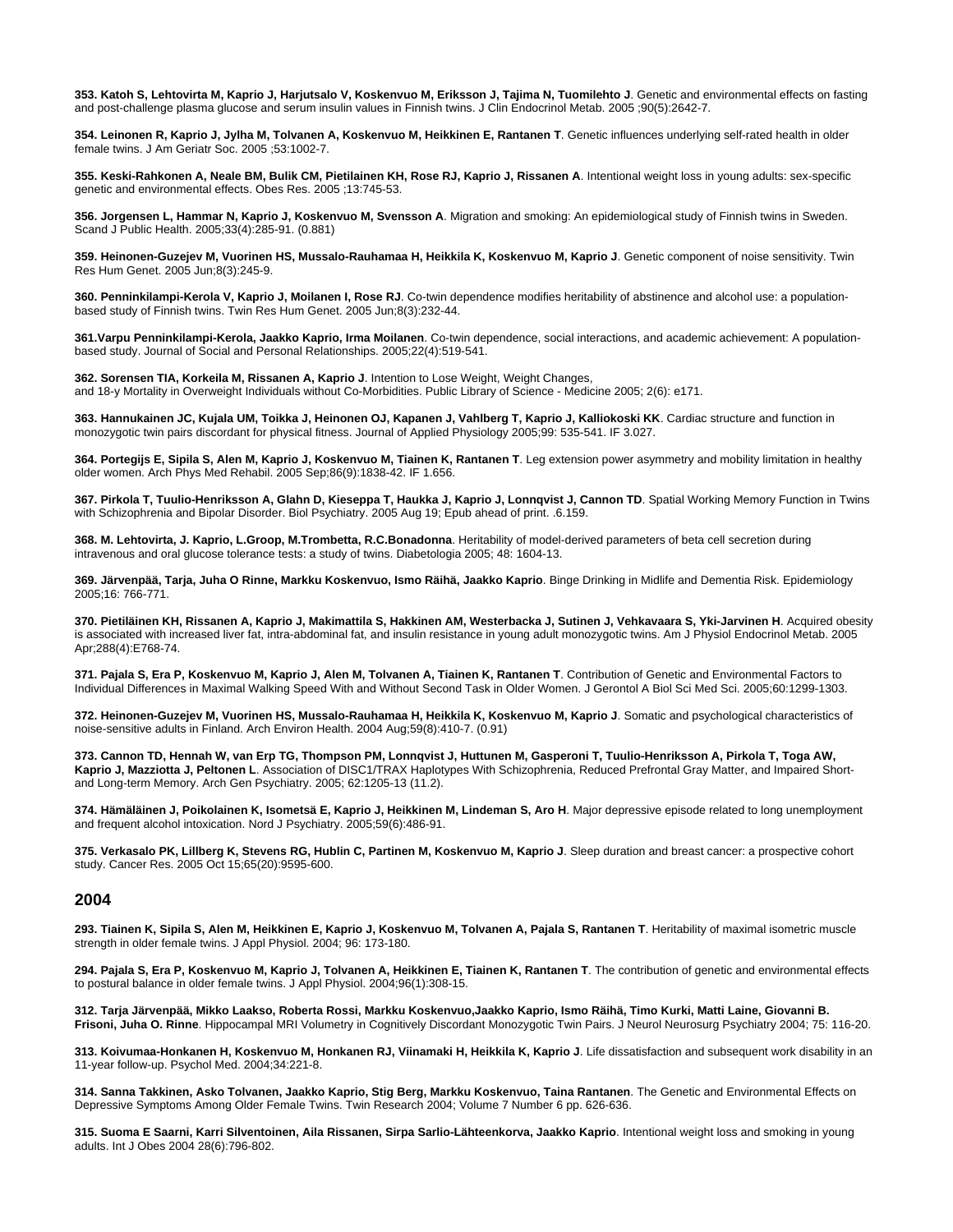**316. Madden PAF, Pedersen NL, Kaprio J, Koskenvuo M, Martin NG**. The epidemiology and genetics of smoking initiation and persistence: Crosscultural comparisons of twin study results. Twin Research 2004; 7; 82-97.

**317. van Erp TG, Saleh PA, Huttunen M, Lonnqvist J, Kaprio J, Salonen O, Valanne L, Poutanen VP, Standertskjold-Nordenstam CG, Cannon TD**. Hippocampal volumes in schizophrenic twins. Arch Gen Psychiatry. 2004; 61(4):346-53.

**319. Gertow K, Pietilainen KH, Yki-Jarvinen H, Kaprio J, Rissanen A, Eriksson P, Hamsten A, Fisher RM**. Expression of fatty-acid-handling proteins in human adipose tissue in relation to obesity and insulin resistance. Diabetologia. 2004; 47: 1118-25.

**320. Hernelahti M, Levähti E, Simonen RL, Kaprio J, Kujala UM, Uusitalo-Koskinen AL, Battie MC, Videman T**. The relative roles of heredity and physical activity in adolescence and adulthood on blood pressure. J Appl Physiol. 2004 May 14.

**321. Carlsson S, Hammar N, Grill V, Kaprio J**. Coffee consumption and risk of type 2 diabetes in Finnish twins. Int J Epidemiol. 2004 Apr 22.

**322. E Vierikko, L Pulkkinen, J Kaprio, RJ Rose**. Genetic and Environmental Influences on the Covariance between Aggression and Hyperactivity-Impulsivity as Rated by Teachers and Parents. Twin Research 2004;7:261-274.

**323. Ropponen A., Levälahti E., Videman T., Kaprio J, Battié MC**. The Role of Genetics and Environment in Lifting Force and Isometric Trunk Extensor Endurance. Physical Therapy 2004;84:608-621.

**324. Keski-Rahkonen A, Viken RJ, Kaprio J, Rissanen A, Rose RJ**. Genetic and Environmental Factors in Breakfast Eating Patterns. Behav Genet. 2004 ;34:503-514.

**325. Marttila R, Kaprio J, Hallman M**. Respiratory distress syndrome in twin infants compared with singletons. Am J Obstet Gynecol. 2004 ;191:271-6.

**326. Barman SK, Pulkkinen L, Kaprio J, Rose RJ**. Inattentiveness, parental smoking and adolescent smoking initiation. Addiction. 2004;99:1049-61.

**327. Broms U, Silventoinen K, Lahelma E, Koskenvuo M, Kaprio J**. Smoking cessation by socioeconomic status and marital status: the contribution of smoking behavior and family background. Nicotine Tob Res. 2004;6:447-55.

**328. Karri Silventoinen, Bob Krueger, Thomas J Bouchard Jr., Jaakko Kaprio, Matt McGue**. Heritability of Body Height and Educational Attainment in an International Context: Comparison of Adult Twins in Minnesota and Finland. Am J Human Biol. 2004; 16: 544-555.

**330. Hernelahti M, Kujala U, Kaprio J**. Stability and change of volume and intensity of physical activity as predictors of hypertension. Scand J Public Health. 2004;32(4):303-309.

**331. Kannisto K, Pietiläinen KH, Ehrenborg E, Rissanen A, Kaprio J, Hamsten A, Yki-Järvinen H**. Overexpression of 11ß-HSD-1 in Adipose Tissue is Associated with Acquired Obesity and Features of Insulin Resistance: Studies in Young Adult Monozygotic Twins. J Clin Endocrinol Metab. 2004 Sep;89 (9):4414-4421.

**332. Kieseppä T, Partonen T, Kaprio J, Lönnqvist J**. The Genetic Epidemiology of Bipolar I Disorder in a Nationwide Sample of Finnish Twins. Am J Psychiatr 2004; 161(10):1814-21

**333. Simonen R, Levälahti E, Kaprio J, Videman T and Battie MC**. Multivariate Genetic Analysis of Lifetime Exercise and Environmental Factors. Medicine & Science in Sports & Exercise 2004; 36(9):1559-66.

**335. Karri Silventoinen, Sirpa Sarlio-Lähteenkorva, Markku Koskenvuo, Eero Lahelma, Jaakko Kaprio**. Effect of environmental and genetic factors on education-associated disparities in weight and weight gain: a study of Finnish adult twins. Am J Clin Nutr 2004; 80:815-22.

**336. Ruut Virtanen, Minna Aromaa, Markku Koskenvuo, Matti Sillanpää, Lea Pulkkinen, Liisa Metsähonkala, Sakari Suominen, Richard Rose, Hans Helenius, Jaakko Kaprio**. Externalizing Problem Behaviors and Headache: A Follow-up Study of Adolescent Finnish Twins. Pediatrics 2004; 114(4):981-7.

**337. Brian S. Mustanski, Richard J. Viken, Jaakko Kaprio, Lea Pulkkinen, Richard J. Rose**. Genetic and Environmental Influences on Pubertal Development: Longitudinal Data from 12-14 year-old Twins. Developmental Psychology 2004; 40:1188-98.

**338. Kirsi H. Pietiläinen Aila Rissanen, Maria Laamanen1, Anna-Kaisa Lindholm, Harri Markkula, Hannele Yki-Järvinen Jaakko Kaprio**. Growth patterns in young adult monozygotic twin pairs discordant and concordant for obesity. Twin Research 2004; 7:421-9.

**339. Richard J. Rose, Danielle M. Dick, Richard J. Viken, Lea Pulkkinen and Jaakko Kaprio**. Genetic and Environmental Effects on Conduct Disorder, Alcohol Symptoms, and their Covariation at Age 14. Alcoholism: Clinical and Experimental Research; 28(10):1541-1548, October 2004.

**341. Marja Heinonen-Guzejev, Markku Koskenvuo, Heikki S. Vuorinen, Jaakko Kaprio, Helena Mussalo-Rauhamaa, Kauko Heikkilä**. Characteristics of noise sensitive adults. Archives of Environmental Health; 59(8):410-417, August 2004.

**342. Lajunen H-R, Anna Keski-Rahkonen, Lea Pulkkinen, Aila Rissanen, Jaakko Kaprio**. Nuorten harrastukset ja niiden yhteydet ylipainoisuuteen 14 ja 17-vuotiailla. Sosiaalilääketieteellinen Aikakauslehti 4-2004.

**347. Koivumaa-Honkanen H, Kaprio J, Honkanen R, Viinamäki H, Koskenvuo M**. From life dissatisfaction to depression? Life satisfaction and depression in a 15-year follow-up of healthy adults. Social Psychiatry and Psychiatric Epidemiology; 39(12):994-999, December 2004.

**351. Kirsi Hannele Pietiläinen, Aila Rissanen, Jaakko Kaprio, Sari Mäkimattila, Anna-Maija Häkkinen, Jukka Westerbacka, Jussi Sutinen, Satu Vehkavaara, Hannele Yki-Järvinen**. Acquired obesity increases liver fat, intra-abdominal fat, and insulin resistance: Studies on monozygotic twins discordant and concordant for obesity. AJP: Endocrinology and Metabolism; 288(4):E768-774, December 2004.

<span id="page-15-0"></span>**2003**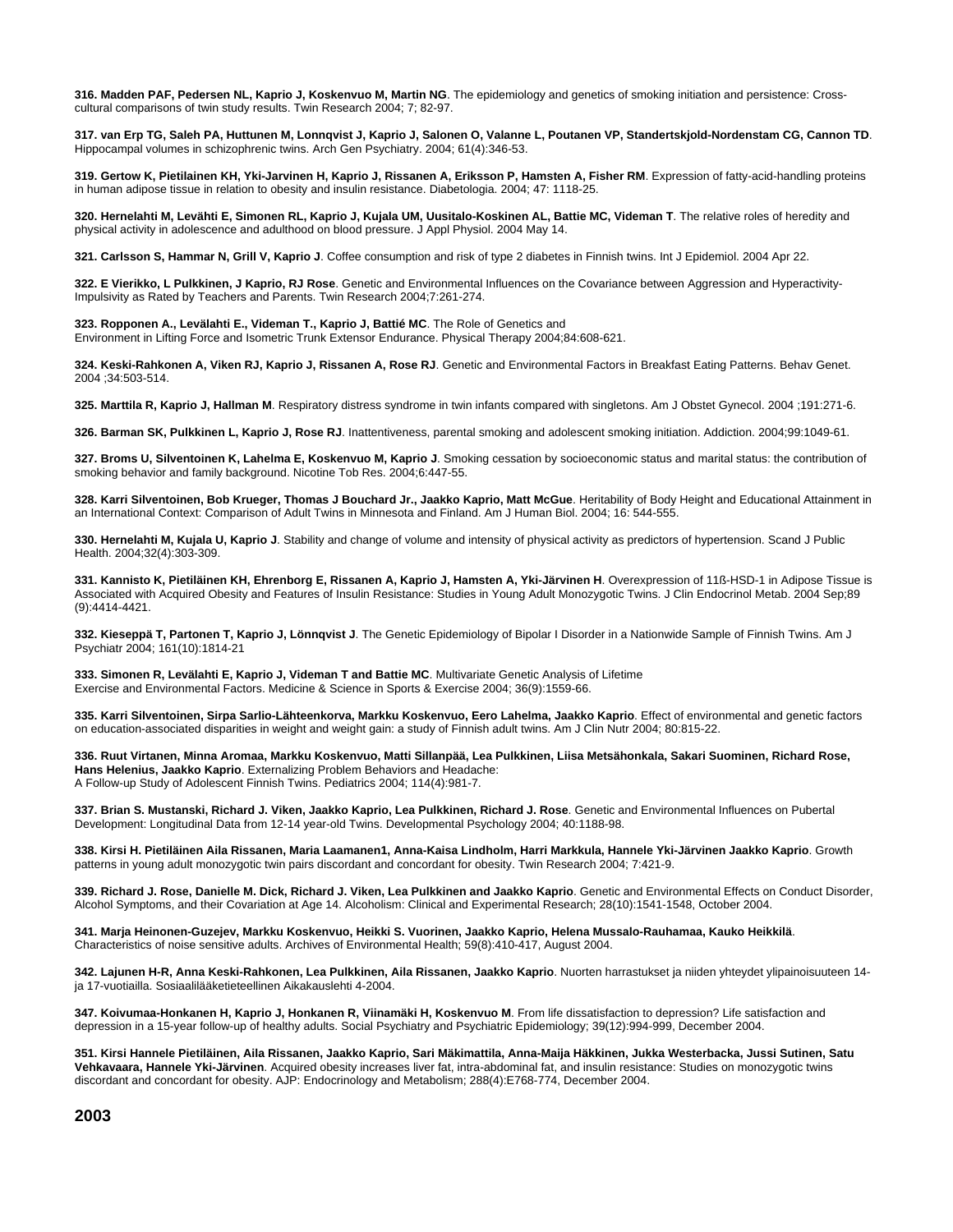**271. Gasperoni TL, J Ekelund, M Huttunen, CG Palmer, A Tuulio-Henriksson, J Lönnqvist, J Kaprio, M Koskenvuo, L Peltonen, TD Cannon**. Genetic linkage and association between chromosome 1q and working memory function in schizophrenia. Am J Med Genet - Psychiatric Genetics 2003 ; 116: 8-16.

272. Romanov K.Varionen J. Kaprio J. Koskenvuo M. Life events and depressiveness - the effect of adjustment for psychosocial factors, somatic health and genetic liability. Acta Psychiatr Scand 2003;107:25-33.

**273. Elina Vierikko, Lea Pulkkinen, Jaakko Kaprio, Richard Viken, Richard J. Rose**. Sex Differences in Genetic and Environmental Effects on Aggression. Aggressive Behavior 2003;29:55-68.

**274.Videman T, Battie MC, Gibbons LE, Maravilla K, Manninen H, Kaprio J**. Associations Between Back Pain History and Lumbar MRI Findings. Spine 2003 ;28:582-8.

**275. Huovinen E, Kaprio J, Laitinen LA, Koskenvuo M**. Factors associated to Lifestyle and risk of adult-onset asthma. Resp Med 2003;97:273-80.

**276. Valma Hyttinen, Jaakko Kaprio , Leena Kinnunen, Markku Koskenvuo, Jaakko Tuomilehto**. Genetic Liability of Type 1 Diabetes and the Onset Age Among 22,650 Young Finnish Twin Pairs: A Nationwide Follow-Up Study. Diabetes. 2003 Apr;52(4):1052-1055.

**277. Kirsi Lillberg, Pia K. Verkasalo, Jaakko Kaprio, Lyly Teppo, Hans Helenius, Markku Koskenvuo**. Stressful life events and risk of breast cancer in 10,808 women: a cohort study. Am J Epidemiol. 2003;157:415-23.

**278. Lea Pulkkinen, Inka Vaalamo, Risto Hietala, Jaakko Kaprio and Richard Rose**. Peer Reports of Adaptive Behavior in Twins and Singletons: Is Twinship a Risk or an Advantage? Twin Research 2003;6:106-118.

**279. Koivumaa-Honkanen H, Honkanen R, Kaprio J, Koskenvuo M**. Self-reported unhappiness predicts suicide in ensuing 20 years. Social Psychiatry & Psychiatric Epidemiology 2003;38:244-8.

**280. Glahn DC, Therman S, Manninen M, Huttunen MO, Kaprio J, Lönnqvist J, Cannon TD**. Spatial working memory as an endophenotype for schizophrenia. Biological Psychiatry 2003;53:624-6.

**281. Silventoinen K, Kaprio J, Koskenvuo M, Lahelma E**. The association between body height and coronary heart disease among Finnish twins and singletons. Int J Epidemiol. 2003 Feb;32(1):78-82.

**282. Richard J. Rose, Richard J. Viken, Danielle M. Dick, John Bates, Lea Pulkkinen, Jaakko Kaprio**. It Does Take a Village: Nonfamilial Environments and Children's Behavior. Psychol Science 2003; 14:273-277.

**283. Reeta Hakkarainen, Timo Partonen, Tuula Kieseppä, Markku Koskenvuo, Jaakko Kaprio and Jouko Lönnqvist**. Seasonal changes, sleep length and circadian preference among twins with bipolar disorder. BMC Psychiatry 2003;3:6.

**284. Brian S. Mustanski, Richard J.Viken, Jaakko Kaprio, Richard J. Rose**. Genetic Influences on the Association Between Personality Risk Factors and Alcohol Use and Abuse. J Abnorm Psychol 2003 ;112:282-9.

**285. Anna Keski-Rahkonen, Jaakko Kaprio, Aila Rissanen, Matti Virkkunen, Richard J. Rose**. Breakfast skipping and health-compromising behaviors in adolescents and adults. Eur J Clin Nutr 2003;57: 842-853.

**286. Jarvisalo MJ, Jartti L, Karvonen MK, Pesonen U, Koulu M, Marniemi J, Hammar N, Kaprio J, Paakkunainen U, Simell O, Raitakari OT, Ronnemaa T**. Enhanced endothelium-dependent vasodilation in subjects with Proline7 substitution in the signal peptide of neuropeptide Y. Atherosclerosis. 2003;167:319-26.

**287. Milan T, Verkasalo PK, Kaprio J, Koskenvuo M**. Lifestyle differences in twin pairs discordant for basal cell carcinoma of the skin. Br J Dermatol. 2003 Jul;149(1):115-123.

**288. Carlsson S, Hammar N, Hakala P, Kaprio J, Marniemi J, Ronnemaa T**. Assessment of alcohol consumption by mailed questionnaire in epidemiological studies: evaluation of misclassification using a dietary history interview and biochemical markers. Eur J Epidemiol. 2003;18:493-501.

**289. Kujala UM, Kaprio J, Koskenvuo M**. Leisure and work-related physical activity as predictors of mortality) Am J Epidemiol. 2003;158:392-3. (Letter with original data)

**290. Tarja Järvenpää, Ismo Räihä, Jaakko Kaprio, Markku Koskenvuo, Matti Laine, Timo Kurki, Tapio Viljanen, Juha O Rinne**. A 90-Year-Old Monozygotic Female Twin Pair Discordant for Alzheimer's Disease. Neurobiology of Aging s, 2003;24: 941-945.

**291. Karri Silventoinen, Jaakko Kaprio, Eero Lahelma, Richard J Rose, Richard J Viken**. Assortative mating by body height and BMI: Finnish twins and their spouses. Am J Human Biol 2003; 15:620-7.

**292. Simonen R, Videman T, Kaprio J, Levälahti E, Battié MC**. Factors associated with exercise lifestyle - a study of monozygotic twins. Int J Sports Med. 2003 Sep;24(7):499-505.

**297. Tarja Järvenpää, Ismo Räihä, Jaakko Kaprio, Markku Koskenvuo, Tero Vahlberg, Tapio Viljanen, Juha O Rinne**. Regional Cerebral Glucose Metabolism in Monozygotic Twins Discordant for Alzheimer's Disease. Dementia and Geriatric Cognitive Disorders 2003;16(4):245-252.

**298. Carlsson S, Hammar N, Grill V, Kaprio J**. Alcohol consumption and the incidence of type 2 diabetes. A 20 year follow-up of the Finnish Twin Cohort Study. Diabetes Care 2003; 26: 2785-90.

**299. Jartti L, Raitakari OT, Järvisalo MJ, Hammar N, Kaprio J, Koskenvuo M, Marniemi J, Saikku P, Rönnemaa T**. Higher prevalence of Chlamydia pneumoniae seropositivity in Finnish twins compared to cotwins living in Sweden - relationships to markers of subclinical atherosclerosis. Clin Sci (Lond). 2003 ;105:303-13.

**300. Tuula Kieseppä, Theo G.M. van Erp, Jari Haukka, Timo Partonen, Tyrone D. Cannon, Veli-Pekka Poutanen, Jaakko Kaprio, Jouko Lönnqvist**. Reduced Left Hemispheric White Matter Volume in Twins with Bipolar I Disorder. Biol Psychiatry 2003;54: 896-905.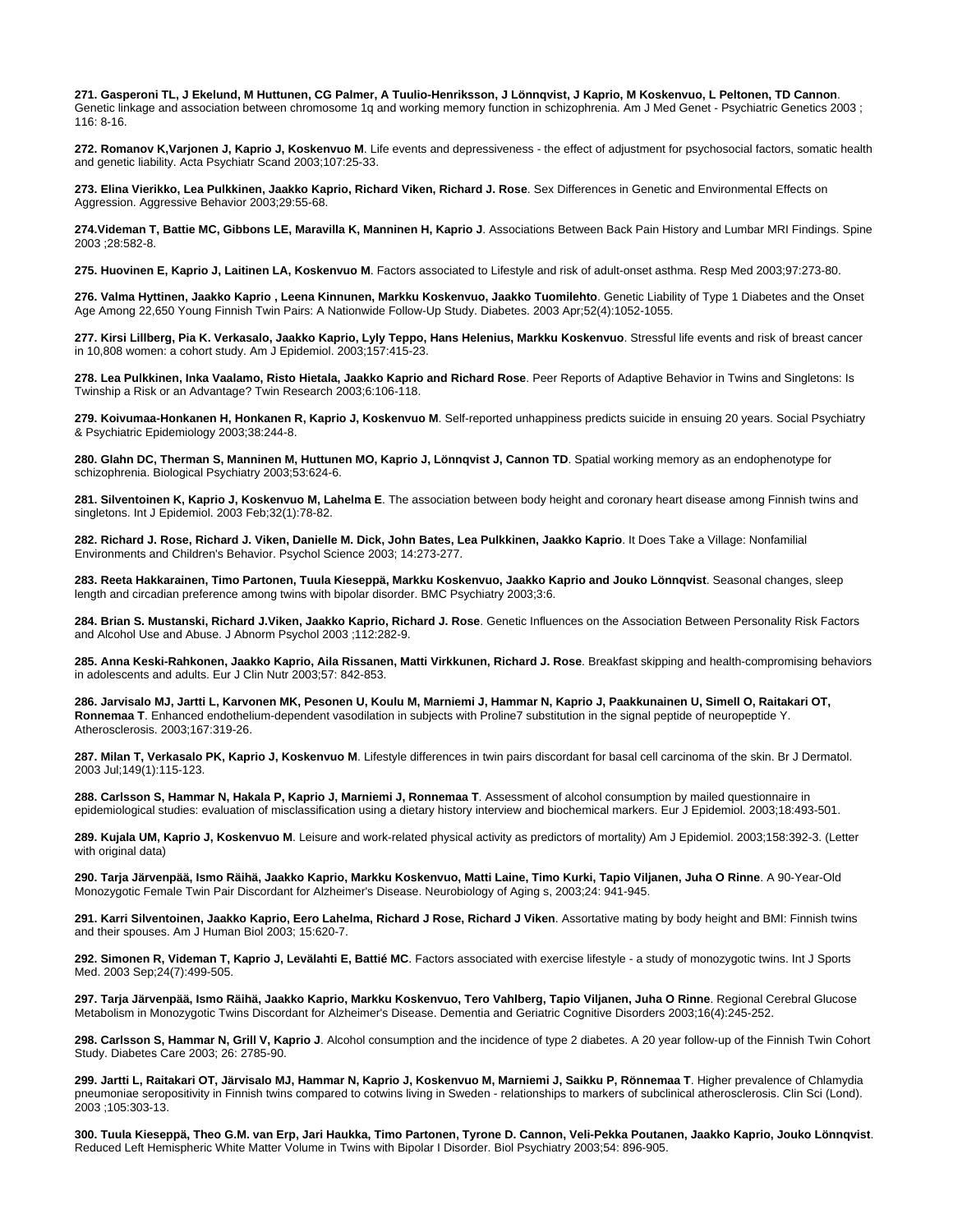**303. Skytthe A, Pedersen NL, Kaprio J, Stazi MA, Hjelmborg JV, Iachine I, Vaupel JW, Christensen K**. Longevity studies in GenomEUtwin. Twin Res. 2003;6:448-54.

**304. Gaist D, Pedersen NL, Koskenvuo M, Bak S, Giampaoli S, Christensen K, Kaprio J**. Stroke research in GenomEUtwin.Twin Res. 2003 ;6:442-7.

**305. Evans A, Van Baal GC, McCarron P, DeLange M, Soerensen TI, De Geus EJ, Kyvik K, Pedersen NL, Spector TD, Andrew T, Patterson C, Whitfield JB, Zhu G, MartinNG, Kaprio J, Boomsma DI**. The genetics of coronary heart disease: the contribution of twin studies. Twin Res. 2003 ;6:432- 41.

**306. Mulder EJ, Van Baal C, Gaist D, Kallela M, Kaprio J, Svensson DA, Nyholt DR, Martin NG, MacGregor AJ, Cherkas LF, Boomsma DI, Palotie A**. Genetic and environmental influences on migraine: a twin study across six countries. Twin Res. 2003 ;6:422-31.

**307. Schousboe K, Willemsen G, Kyvik KO, Mortensen J, Boomsma DI, Cornes BK,Davis CJ, Fagnani C, Hjelmborg J, Kaprio J, De Lange M, Luciano M, Martin NG, Pedersen N, Pietilainen KH, Rissanen A, Saarni S, Sorensen TI, Van Baal GC, Harris JR**. Sex differences in heritability of BMI: a comparative study of results from twin studies in eight countries.Twin Res. 2003 ;6:409-21.

**308. Silventoinen K, Sammalisto S, Perola M, Boomsma DI, Cornes BK, Davis C,Dunkel L, De Lange M, Harris JR, Hjelmborg JV, Luciano M, Martin NG, Mortensen J, Nistico L, Pedersen NL, Skytthe A, Spector TD, Stazi MA, Willemsen G, Kaprio J**. Heritability of adult body height: a comparative study of twin cohorts in eight countries. Twin Res. 2003 ;6:399-408.

**309. Johnson JK, Tuulio-Henriksson A, Pirkola T, Huttunen MO, Lonnqvist J, Kaprio J, Cannon TD**. Do schizotypal symptoms mediate the relationship between genetic risk for schizophrenia and impaired neuropsychological performance in co-twins of schizophrenic patients? Biol Psychiatry 2003;54:1200-4.

**310. Suviolahti E, Oksanen LJ, Ohman M, Cantor RM, Ridderstrale M, Tuomi T, Kaprio J, Rissanen A, Mustajoki P, Jousilahti P, Vartiainen E, Silander K, Kilpikari R, Salomaa V, Groop L, Kontula K, Peltonen L, Pajukanta P**. The SLC6A14 gene shows evidence of association with obesity. J Clin Invest. 2003 Dec;112(11):1762-72.

**311. Harno H, Hirvonen T, Kaunisto MA, Aalto H, Levo H, Isotalo E, Kallela M, Kaprio J, Palotie A, Wessman M, Farkkila M**. Subclinical vestibulocerebellar dysfunction in migraine with and without aura. Neurology. 2003 23;61:1748-52.

#### <span id="page-17-0"></span>**2002**

**246. Maija Wessman, Mikko Kallela, Mari Kaunisto, Eric Sobel, Greg Oswell, Suzanne M. Leal, Jeanette C. Papp, Jaana Hartiala, Petra Broas, Eija Hämäläinen, Iiris Hovatta, Tero Hiekkalinna, Pia Marttila, Geoff Joslyn, Jaakko Kaprio, Jürg Ott, Rita M. Cantor, John-Anker Zwart, Matti Ilmavirta, Hannele Havanka, Markus Färkkilä, Leena Peltonen, Aarno Palotie**. A Susceptibility Locus for Migraine with Aura on Chromosome 4q24 Revealed by Genome-wide Screen in Finnish Families. Am J Hum Genet 2002;70:652-62.

**247. L Jartti, T Rönnemaa, J Kaprio, MJ Järvisalo, JO Toikka, J Marniemi, N Hammar, L Alfredsson, M. Saraste,J Hartiala, M Koskenvuo, OT Raitakari**. Population-Based Twin Study of the Effects of Migration From Finland to Sweden on Endothelial Function and Intima-Media Thickness. Arteriosclerosis Thromb Vasc Biol 2002: epub Feb 21 2002.

**248. Tyrone D. Cannon, Paul M. Thompson, Theo G. M. van Erp, Arthur W. Toga, Veli-Pekka Poutanen, Matti Huttunen, Jouko Lonnqvist, Carl-Gustav Standerskjold-Nordenstam, Katherine L. Narr, Mohammad Khaledy, Chris I. Zoumalan, Rajneesh Dail, Jaakko Kaprio**. Cortex Mapping Reveals Regionally Specific Patterns of Genetic and Disease-Specific Gray-matter Deficits in Twins Discordant for Schizophrenia. Proc Nat Acad Sciences U.S.A. 2002;99: 3228-33.

**249. Järvenpää T, Rinne JO, Räihä I, Koskenvuo M, Löppönen M, Hinkka S, Kaprio J**. Characteristics of two telephone screens for cognitive impairment. Dementia and Geriatric Cognitive Disorders 2002 ;13:149-155.

250. Inka Vaalamo, Lea Pulkkinen, Taru Kinnunen, Jaakko Kaprio, Richard J. Rose. Interactive Effects of Internalizing and Externalizing Problem Behaviors on Recurrent Pain in Children. Journal of Pediatric Psychology 2002 ;27:245-57.

**251. Niklas Hammar, Jaakko Kaprio, Ulrika Hagström, Lars Alfredsson, Markku Koskenvuo, and Tomas Hammar**. Migration and mortality: a 20 year follow-up of Finnish twin pairs with migrant co-twins in Sweden. J Epidemiol Comm Health. J Epidemiol Community Health. 2002;56:362-366.

**252. Lillberg K, Verkasalo PK, Kaprio J, Teppo L, Helenius H, Koskenvuo M**. A prospective study of life satisfaction, neuroticism and breast cancer risk (Finland). Cancer Causes Control 2002 ;13:191-8

**253. Narr KL, Cannon TD, Woods RP, Thompson PM, Kim S, Asunction D, van Erp TG, Poutanen VP, Huttunen M, Lönnqvist J, Standerksjöld-Nordenstam CG, Kaprio J, Mazziotta JC, Toga AW**. Genetic Contributions to Altered Callosal Morphology in Schizophrenia. J Neuroscience 2002 ;22: 3720-9.

**254. Rose RJ, Kaprio J, Winter T, Dick DM , Viken RJ , Pulkkinen L , Koskenvuo M**. Femininity and Fertility in Sisters with Twin Brothers: Prenatal Androgenization? Cross-Sex Socialization? Psychological Science 2002; 13: 263-267.

**255. Happonen M, Pulkkinen L, Kaprio J, Van der Meere J, Rose RJ**. The heritability of depressive symptoms - multiple informants and multiple measures. The Journal of Child Psychology and Psychiatry and Allied Disciplines 2002;43:471-9.

**256. Koivumaa-Honkanen H-T, Honkanen R, Viinamäki H, Heikkilä K; Kaprio J, Koskenvuo M**. The role of life satisfaction and health related factors in fatal injuries during 20-year follow-up. Acta Psychiatr Scand 2002;105;444-50)

**257. Kirsi Lillberg, Pia K. Verkasalo, Jaakko Kaprio, Hans Helenius, Markku Koskenvuo**. Personality characteristics and the risk of breast cancer: A prospective cohort study. Int J Cancer 2002: 100:361-366.

**258. Aarnio M, Winter T, Peltonen J, Kujala UM, Kaprio J**. Stability of leisure-time physical activity during adolescence - a longitudinal study among 16, 17 and 18 year old Finnish youth. Scandinavian Journal of Medicine & Science in Sports 2002;12:179-185.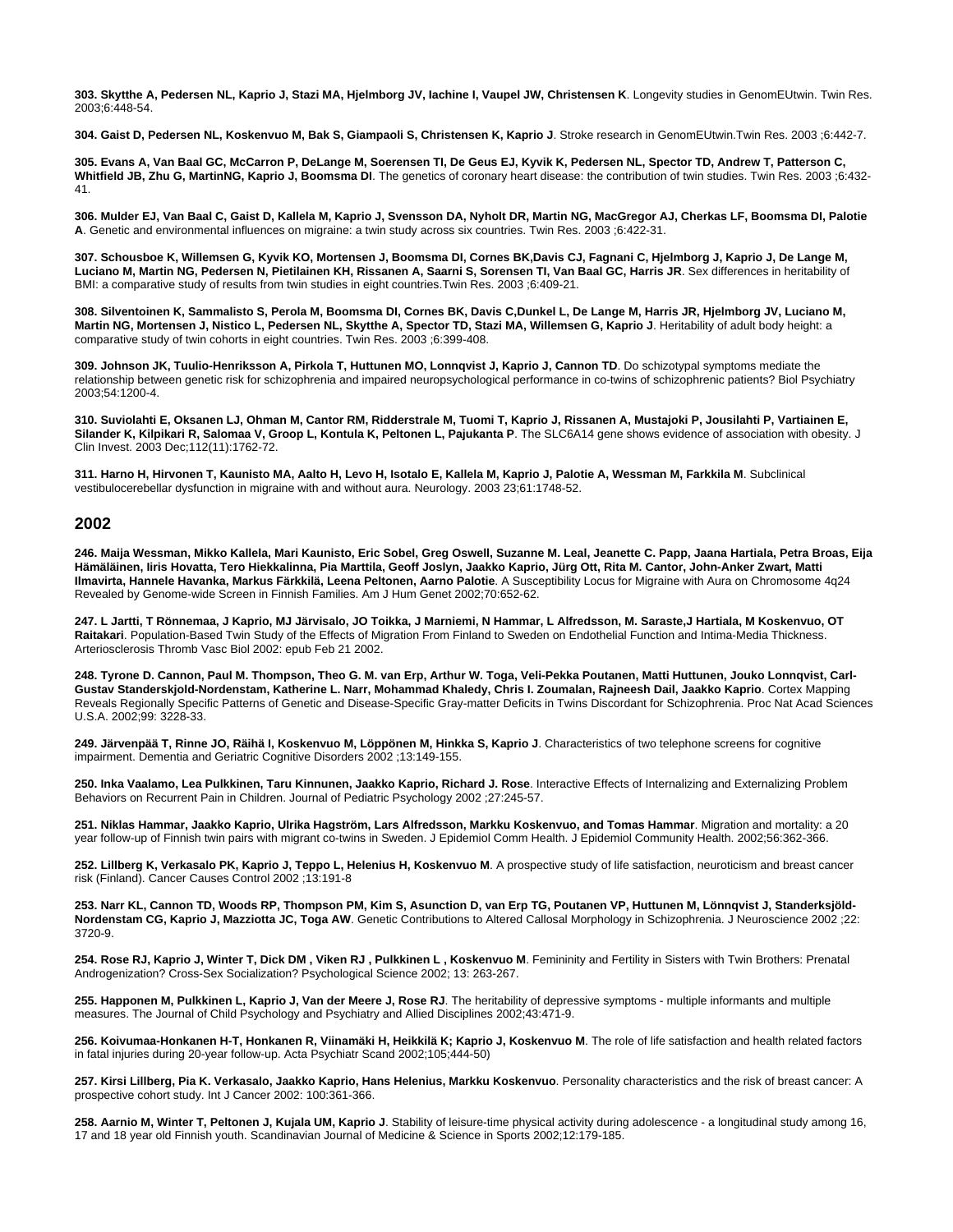**259 Jartti L, Raitakari OT, Kaprio J, Järvisalo MJ, Toikka JO, Marniemi J, Hammar N, Luotolahti M, Koskenvuo M, Rönnemaa T**. Increased carotid intima-media thickness in men born in east Finland: a twin study of the effects of birthplace and migration to Sweden on subclinical atherosclerosis. Ann Med 2002;34:162-170.

**260. Swerdlow AJ , B L de Stavola, B Floderus, N V Holm, J Kaprio, P Verkasalo, T Mack**. Risk factors for breast cancer at young ages in twins: a collaborative population-based study from Denmark, England and Wales, Finland and Sweden. JNCI 2002; 94:1238-46.

**261. Milán T, Verkasalo PK, Kaprio J, Koskenvuo M, Pukkala E**. Malignant skin cancers in the Finnish Twin Cohort: a population-based study, 1976-97. Br J Dermatol 2002;147:509-512.

**262. Kirsi H. Pietiläinen, Jaakko Kaprio, Maija Räsänen, Aila Rissanen, Richard J. Rose**. Genetic and environmental influences on the tracking of body size from birth to early adulthood. Obesity Research 2002;10:875-884.

**263. Aarnio M, Winter T, Kujala U, Kaprio J**. Associations of health related behaviour, social relationships, and health status with persistent physical activity and inactivity: a study of Finnish adolescent twins. Br J Sports Med. 2002;36:360-4.

**264. Heinonen P, Jartti L, Jarvisalo MJ, Pesonen U, Kaprio JA, Ronnemaa T, Raitakari OT, Scheinin M**. Deletion polymorphism in the a2Badrenergic receptor gene is associated with flow-mediated dilatation of the brachial artery. Clin Sci (Lond). 2002; 103:517-24.

**265. Battie MC, Videman T, Gibbons LE, Manninen H, Gill K, Pope M, Kaprio J**. Occupational driving and lumbar disc degeneration: a case-control study. Lancet 2002 ;360:1369-74.

**266.Kujala UM, Kaprio J, Koskenvuo M**. Modifiable Risk Factors as Predictors of All-Cause Mortality: The Roles of Genetics and Childhood Environment. Am J Epidemiol. 2002 Dec 1;156(11):985-993.

**267. Narr KL, van Erp TGM, Cannon TD, Woods RP, Thompson PM, Jang S, Blanton R, Poutanen V-P, Huttunen M, Lönnqvist J, Standerksjöld-Nordenstam C-G, Kaprio J, Mazziota JC, Toga AW**. A twin study of genetic contributions to hippocampal morphology in schizophrenia. Neurobiol Dis 2002;11 :83-95.

**268. Kieseppä T, van Erp TG, Haukka J, Partonen T, Cannon TD, Poutanen VP, Kaprio J, Lönnqvist J**. The volumetric findings in MRI brain study of bipolar twins and their healthy co-twins. Bipolar Disord. 2002;4 Suppl. 1:29-30.

**269. Videman T, Battie MC, Gibbons LE, Vanninen E, Kaprio J, Koskenvuo M**. The roles of adulthood behavioural factors and familial influences in bone density among men. Ann Med. 2002;34(6):434-43. (3.422)

**270. Winter T, Karvonen S, Kaprio J, Lahelma E**. Uskonnollisuuden yhteys raittiuden pysyvyyteen pojilla ja tytöillä. (Religiosity in relation to maintenance of abstinence, in Finnish) Sosiaalilääketieteellinen aikakauslehti 2002;39:273-287.

### <span id="page-18-0"></span>**2001**

**227. Kaprio J, Eriksson J, Lehtovirta M,Tuomilehto J, Koskenvuo M**. Heritability of leptin levels and the shared geneticveffects on body mass index and leptin in adult Finnish twins. Int J Obes 2001; 25: 132-7.

**228. Huovinen E, Kaprio J, Laitinen LA, Koskenvuo M**. Social predictors of adult asthma: a cotwin case-control study. Thorax 2001;56:234-236.

**229. Videman T, Gibbons LE, Battié MC, Maravilla K, Vanninen E, Leppävuori J, Kaprio J, Peltonen L**. The relative roles of intragenic polymorphisms of the Vitamin D receptor gene in lumbar spine degeneration and bone density. Spine 2001 Feb 1;26(3):E7-E12.

**230. Koivumaa-Honkanen H, Honkanen R, Viinamäki H , Heikkilä K, Kaprio J, Koskenvuo M**. Life satisfaction and suicide: A 20 year follow-up study. Am J Psychiatry 2001; 58:433-439

**231. Mikkelsson M, Kaprio J, Salminen JJ , Pulkkinen L, Rose RJ**. Widespread pain among 11-year old Finnish twin pairs. Arthritis and Rheumatism 2001;44:481-5

**232. Lillberg K, Verkasalo PK, Kaprio J, Teppo L, Koskenvuo M**. Stress of daily activities and risk of breast cancer. A 21-year prospective follow-up in 10500 women in Finland. Int J Cancer 2001; 91: 888-893.

**233. Silventoinen K , Kaprio J, Lahelma E, Viken RJ, Rose RJ**. Sex differences in the genetic and environmental factors contributing to body-height. Twin Research 2001; 4:25-29.

**234. Richard J. Rose, Danielle M. Dick, Richard J. Viken, Jaakko Kaprio**. Gene-Environment Interaction in Patterns of Adolescent Drinking: Regional Residency Moderates Longitudinal Influences on Alcohol Use. Alcohol Clin Exp Res 2001; 25(5):637-43.

**235. Hublin C, Kaprio J, Partinen M, Koskenvuo M**. Insufficient sleep - a population-based study in adults. Sleep 2001;24:392-400.

**236. Kirsi H Pietiläinen, Jaakko Kaprio, Maija Räsänen, Torsten Winter, Aila Rissanen, Richard J Rose**. Tracking of Body Size from Birth to Late Adolescence: Contributions of Birth Length, Birth Weight, Duration of Gestation, Parents' Body Size, and Twinship. Am J Epidemiol 2001;154:21-9.

**237. Perola M, Öhman M, Hiekkalinna T, Leppäävuori J, Pajukanta P, Wessman M, Koskenvuo M, Palotie A, Lange K, Kaprio J,Peltonen L**. Quantitative-trait-locus analysis of body mass index and of stature, by combined analysis of five Finnish study groups. American Journal of Human Genetics 2001;69:117-23.

**238. Hublin C, Kaprio J, Partinen M, Koskenvuo M**. Parasomnias: co-occurrence and genetics. Psychiatric Genetics 2001; 11: 65-70.

**239. Danielle M. Dick, Richard J. Rose, Lea Pulkkinen, Jaakko Kaprio**. Measuring Puberty and Understanding its Impact: A Longitudinal Study of Adolescent Twins. J Youth and Adolescence 2001;30:385-399.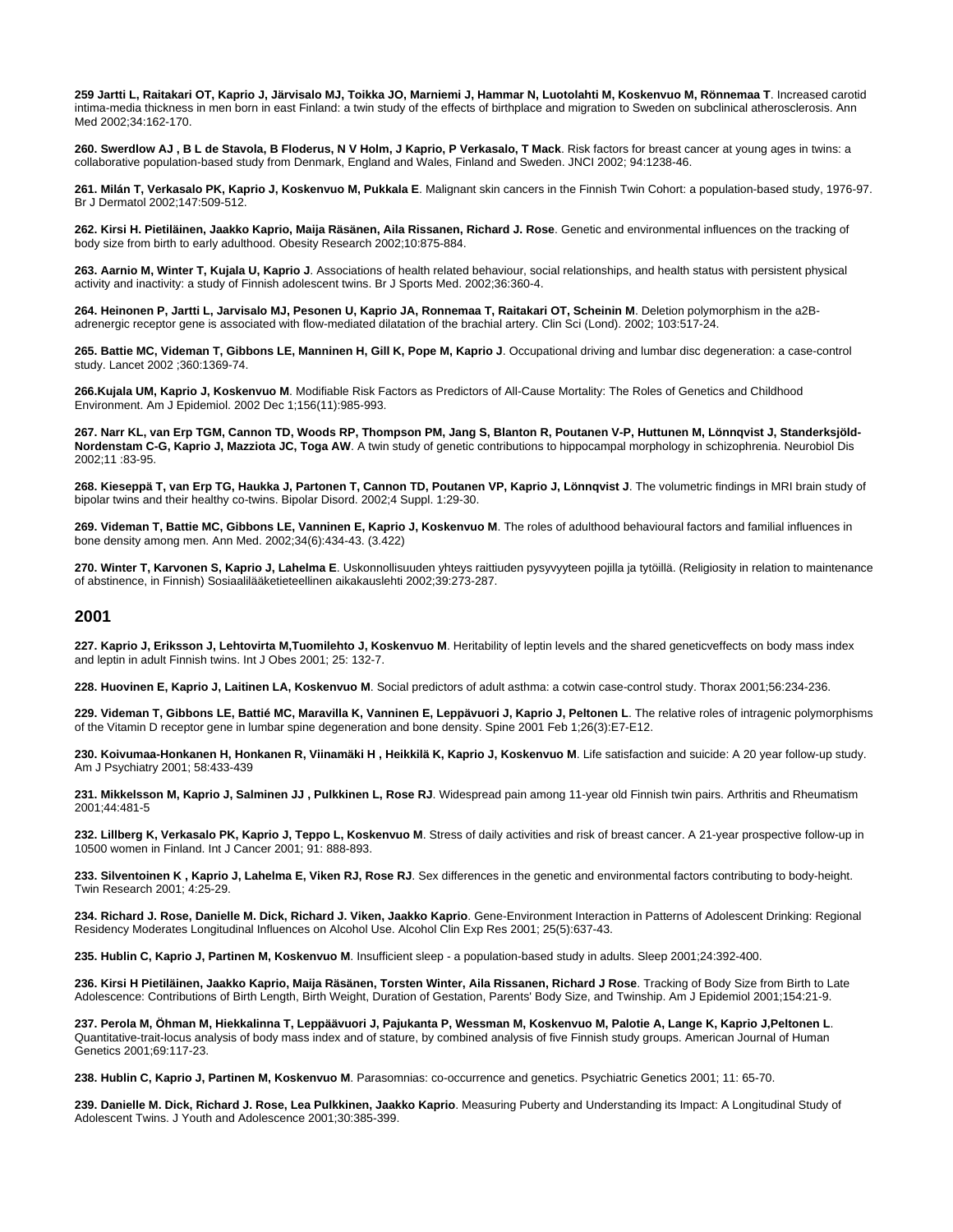241. Huovinen E, Kaprio J, Koskenvuo M. Asthma in relation to personality traits, life satisfaction, and stress: a prospective study among 11 000 adults. Allergy. 2001;56:971-7.

**242. P M Thompson, T D Cannon, K L Narr, T van Erp, V-P Poutanen, M Huttunen, J Lönnqvist, C-G Standertskjöld-Nordenstam, J Kaprio, M Khaledy, R Dail, C I Zoumalan, A W Toga**. Genetic influences on brain structure. Nature Neuroscience. 2001 ;4:1253-8.

**243. Dick DM, Rose RJ, Viken RJ, Kaprio J & Koskenvuo M**, Exploring Gene-Environment Interactions: Socio-Regional Moderation of Alcohol Use. Journal of Abnormal Psychology 2001;110: 625-632.

**244. Richard J. Rose, Danielle M. Dick, Richard J. Viken, Lea Pulkkinen, Jaakko Kaprio**. Drinking or Abstaining at Age 14? A Genetic Epidemiological Study. Alcohol Clin Exp Res 2001;25:1594-1604.

**245. Räsänen M, Kaprio J, Laitinen T, Winter T, Koskenvuo M, Laitinen LA**. Is risk for hay fever determined before or after birth? - A study among 2550 Finnish twin families. Twin Research 2001;4(5):392-399.

# <span id="page-19-0"></span>**2000**

**200. Räsänen M, Kaprio J, Laitinen T, Winter T, Koskenvuo M, Laitinen LA**. Perinatal risk factors for asthma in Finnish adolescent twins.Thorax 2000; 55:25-31.

**201. Milan T, Kaprio J, Verkasalo PK, Jansen CT, Teppo L, Koskenvuo M**. Hereditary factors in basal cell carcinoma of the skin: a population\_based cohort study in twins \_ reply. Brit J Cancer 2000;82;248-249 (letter).

**202. Kaprio J**. General principles of twin studies - applications to research on migraine review with original data. Chapter 4. In: Olesen J, Bousser M-G (eds): Genetics of Headache Disorders. Frontiers in Headache Research, Vol 8. Lippincott Williams & Wilkins 2000: 19-26

**203. MacGregor AJ, Snieder H, Rigby AS, Kaprio J, Aho K, Koskenvuo M, Silman AJ**. Characterizing the quantitative genetic contribution to rheumatoid arthritis using data from twins. Arthritis and Rheumatism 2000;43:30-7

**204. UM Kujala, J Kaprio, M Koskenvuo**. Diabetes in a population-based series of twin pairs discordant for physical activity behavior. Diabetologia 2000; 43:259 (brief original communication)

**205. Sarlio-Lähteenkorva S, Rissanen A, Kaprio J**. A descriptive study of weight loss maintenance: 6 and 15 years follow-up of initially overweight adults. Int J Obes 2000; 24:116-125

**206. Dick DM, Rose RJ, Viken RJ, Kaprio J**. Pubertal timing and and substance use: Associations between and within families across late adolescence. Developmental Psychology 2000; 36: 180-189

207. Lehtovirta M, Kaprio J, Forsblom C, Eriksson J, Tuomilehto J, Groop L. Insulin secretion and insulin sensitivity in monozygotic and dizygotic twin pairs. Diabetologia 2000;43: 285-293

**208. Kujala UM, Kaprio J, Kannus P, Sarna S, Koskenvuo M**. Physical activity and osteoporotic fracture risk in men. Arch Intern Med 2000;160:705-708

**209. Silventoinen K, Kaprio J, Lahelma E, Koskenvuo M**. The relative impact of genetic and environmental factors on body-height. Examining differences across birth cohorts among Finnish men and women. Am J Public Health 2000;90: 627-630

**210. Wamboldt MZ, Hewitt JK, Schmitz S, Wamboldt FS, Räsänen M, Koskenvuo M, Romanov K, Varjonen J, Kaprio J**. Familial association between allergic disorders and depression in Finnish adult twins. Am J Med Genet (Neuropsychiatric Genetics) 2000;96(2);146-153.

**211. Kaprio J, Kujala UM, Koskenvuo M, Sarna S**. Physical activity and other risk factors in male twin-pairs discordant for coronary heart disease. Atherosclerosis 2000; 50(1):193-200.

**212. Salminen E, Sundström J, Sainio-Pöllänen S, Kaprio J, Pöllänen P**. Testicular seminoma and diabetes in twins. Acta Oncol 2000;39:237-8.

**215. Milan T, Pukkala E, Verkasalo PK, Kaprio J, Jansen CT, Koskenvuo M, Teppo L**. Cancer incidence after a diagnosis of BCC: a nationwide cohort study in Finland 1953-1995. Int J Cancer 2000;87:283-288.

**216. Cannon TD, Huttunen MO Lönnqvist J Tuulio-Henriksson AM, Huttunen T, Glahn D, Finkelstein J, Hietanen M, Kaprio J, Koskenvuo M**: The inheritance of neuropsychological dysfunction in twins discordant for schizophrenia. Am J Hum Genet 2000;67:369-382 (electronically published July 3, 2000)

**217. Heinonen-Gusejev M, Vuorinen HS, Kaprio J, Heikkilä K, Romanov K, Koskenvuo M**. Self\_report of transportation noise exposure, annoyance and noise sensitivity in relation to noise map information. Journal of Sound and Vibration, 2000; 234: 191-206

**218. Rönnemaa T, Pulkki K, Kaprio J**. Serum soluble tumor necrosis factor-" receptor is elevated in obesity but not related to insulin sensitivity. A study in identical twins discordant for obesity. Journal of Clinical Endocrinology & Metabolism 2000; 85: 2728-2732

**219. Paul Lichtenstein, Niels Holm, Pia K Verkasalo, Anastasia Illiadou, Jaakko Kaprio, Markku Koskenvuo, Eero Pukkala, Axel Skytthe, Kari Hemminki**. Environmental and Heritable Factors in the Causation of Cancer: Analyses of Cohorts of Twins from Sweden, Denmark, and Finland. New Engl J Med 2000; 343:78-85.

**220. Öhman M, Oksanen L, Kaprio J, Koskenvuo M, Mustajoki P, Rissanen A, Salmi J, Kontula K, Peltonen L**. Genome-wide scan of obesity in Finnish sibpairs reveals linkage to chromosome Xq24. J Clin Endocrinol Metab. 2000;85:3183-90.

**221. Perola M, Kainulainen K, Pajukanta P, Terwilliger J, Hiekkalinna T, Ellonen P, Kaprio J, Koskenvuo M, Peltonen L, Kontula K**. Genome-wide scan of predisposing loci for increased diastolic blood pressure in Finnish siblings. J Hypertension 2000;18:1579-85.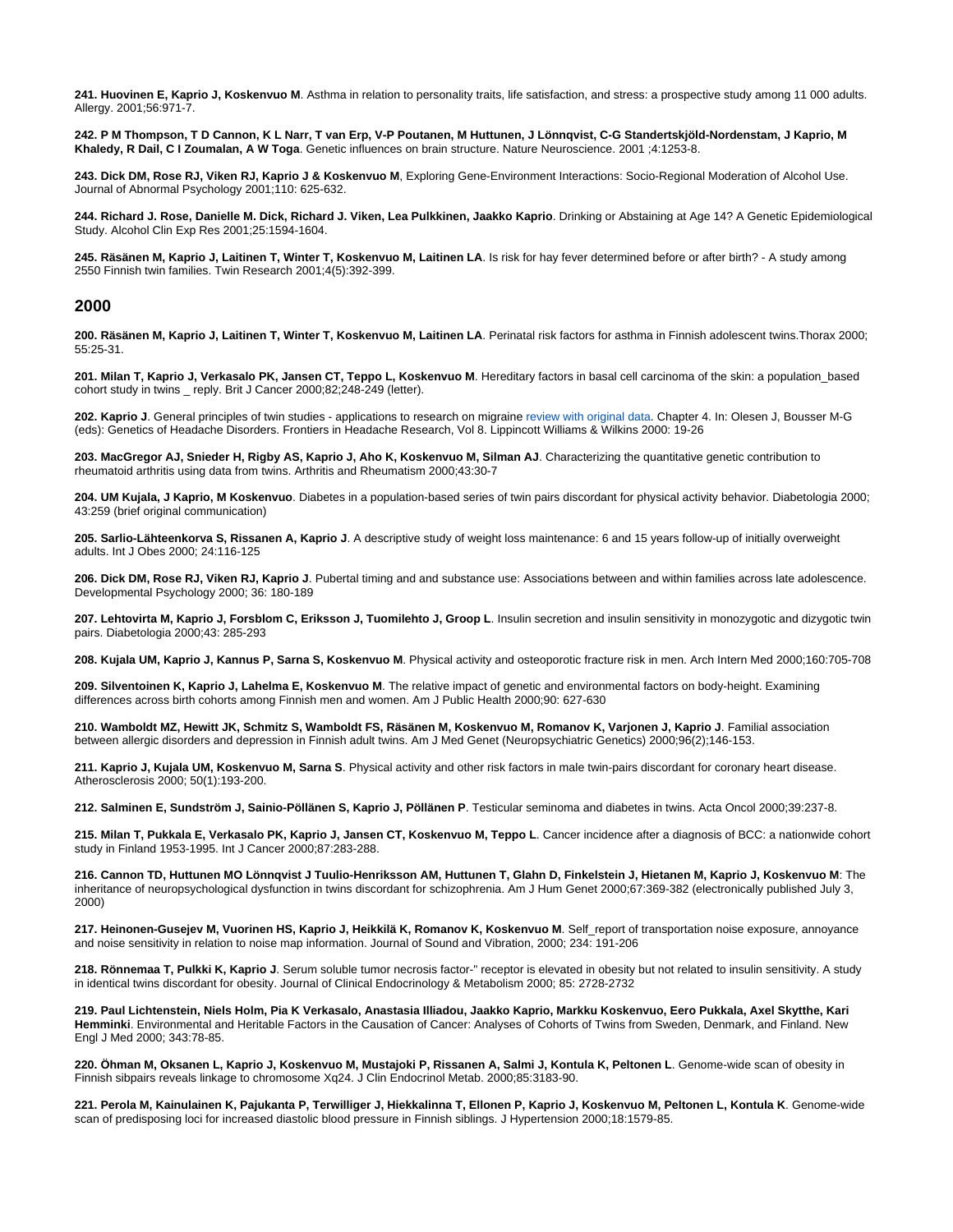**222. Koivumaa-Honkanen HT, Honkanen R, Viinamäki H, Heikkilä, K, Kaprio J, Koskenvuo M**. Self-reported Life satisfaction and 20-year mortality in healthy Finnish adults. Am J Epidemiol 2000; 152:983-91

**223. Kieseppä T, Lönnqvist J, Kaprio J**. Accuracy of register- and record-based bipolar I disorder diagnoses in Finland- a study of twins. Acta neuropsychiatrica 2000; 12:106-109

**224. Andreas Busjahn, Hans Knoblauch, Hans-Dieter Faulhaber, Atakan Aydin, Regina Uhlmann, Jaakko Tuomilehto, Jaakko Kaprio, Piotr Jedrusik, Andrzej Januszewicz, Jan Strelau, Herbert Schuster, Friedrich C. Luft, and Bertram Müller-Myhsok**. A region on chromosome 3 is linked to dizygotic twinning. Nature Genetics 2000; 26:398-399.

**225. Luoto R, Kaprio J, Rutanen E-M, Taipale P, Perola M Koskenvuo M**. Heritability and risk factors of uterine fibroids - The Finnish Twin Cohort Study. Maturitas. 2000; 37:15-26.

**226. Videman T, M.C. Battié, L.D. Gibbons, J. Kaprio, M. Koskenvuo, P. Kannus, R. Raininko, H. Manninen**. Disc degeneration and bone density in monozygotic twins discordant for insulin-dependent diabetes mellitus. J Orthop Res 2000 ;18:768-72.

**240. Silventoinen K, Kaprio J, Lahelma E**. Genetic and environmental contributions to the association between body height and educational attainment: A study of adult Finnish twins. Behavior Genetics 2000;30:477-485.

#### <span id="page-20-0"></span>**1999**

**180. Pietiläinen K, Kaprio J, Rissanen A, Winter T, Rimpelä A, Viken RJ, Rose RJ**. Distribution and heritability of BMI in Finnish adolescents aged 16 y and 17 y: A study of 4884 twins and 2509 singletons. International Journal of Obesity. 1999;23:107-115

**181. Rose RJ, Kaprio J, Winter T, Koskenvuo M and Viken RJ**. Familial and Socio-Regional Environmental Effects on Abstinence from Alcohol at Age 16. Journal of Studies on Alcohol 1999, suppl. 13: 63-74.

**182. Kallela M, Wessman M, Farkkila M, Palotie A, Koskenvuo M, Honkasalo ML, Kaprio J**. Clinical characteristics of migraine in a population-based twin sample: similarities and differences between migraine with and without aura. Cephalalgia 1999;19(3):151-8.

**183. Öhman M, Oksanen L, Kainulainen K, Jänne O, Kaprio J, Koskenvuo M, Mustajoki P, Kontula K, Peltonen L**. Testing of human homologues of murine obesity genes as candidate regions in Finnish obese sibpairs. Eur J Hum Genet 1999; 7: 117-124.

**184. Torsten Winter**: Measuring social alienation with the Harris-Lingoes scale. Finnish Journal of Social Medicine 1998; 35: 267-278

**185. Hublin C, Kaprio J, Partinen M, Koskenvuo M**. Limits of self-report in assessing sleep terrors in a population survey. Sleep 1999 1;22:89-93

**186. Kainulainen K, Perola M, Terwilliger J, Kaprio J, Koskenvuo M, Syvänen A-C, Vartiainen E, Peltonen L, Kontula K**. A multigenic study on genetic variation of the renin-angiotensin-system in essential hypertension: evidence for linkage of the angiotensin receptor type 1 gene locus to diastolic blood pressure. Hypertension 1999;33:844-849

**187. Huovinen E, Kaprio J, Laitinen L, Koskenvuo M**. Incidence and Prevalence of Asthma Among Adult Finnish Men and Women of the Finnish Twin Cohort From 1975 to 1990, and Their Relation to Hay Fever and Chronic Bronchitis. Chest 1999; 115:928-936

**188. Verkasalo PK, Kaprio J, Pukkala E, Koskenvuo M**. Breast Cancer Risk in Monozygotic and Dizygotic Twins: A Population-based Cohort Study in Finland in 1976-95. Cancer Epidemiology, Biomarkers and Prevention 1999; 8: 271-274.

**189. Torsten Winter, Jaakko Kaprio, Richard J.Viken, Sakari Karvonen, Richard J. Rose**. Individual differences in adolescent religiosity in Finland: Familial effects are modified by sex and region of residence. Twin Research 1999;2:108-114

**190. Hublin C, Kaprio J, Partinen M, Heikkilä K, Koskenvuo M**. Nightmares: familial aggregation and association with psychiatric disorders in a nationwide twin cohort. Am J Med Genet - Neuropsychiatric Genetics 1999;88:329-36.

**191. Hakala P, Rissanen A, Koskenvuo M, Kaprio J, Rönnemaa T**. Environmental factors in the development of obesity in identical twins. Int J Obes 1999;23:746-753

**192. Kallela M, Wessman M, Farkkila M, Palotie A, Koskenvuo M, Honkasalo ML, Kaprio J**. Clinical characteristics of migraine in a population-based twin sample: similarities and differences between migraine with and without aura. Cephalalgia 1999;19(3):151-8

**193. Kujala UM, Kaprio J, Leppävuori J, Peltonen L, Koskenvuo M**. Joint-specific twin and familial aggregation of recalled physician diagnosed osteoarthritis. Twin Research 1999;2:196-202

**194. Kallela M, Wessman M, Färkkilä M, Palotie A, Koskenvuo M, Honksalo M-L, Kaprio J**. Clinical characteristics of migraine concordant monozygotic twin pairs. Acta Neurol Scand 1999 Oct;100(4):254\_9

**195. Korkeila M, Rissanen A, Kaprio J, Sörensen TIA, Koskenvuo M**. Attempts to lose weight predict long-term major weight gain in adult Finns. Am J Clin Nutr 1999;70:965\_975.

**196. Kujala UM, Kaprio J, Koskenvuo M, Sarna S**. Hospital care in twins discordant for sedentariness. Am J Publ Health 1999;89: 1869-72

**197. Verkasalo PK, Kaprio J, Pukkala E, Koskenvuo M**. Genetic predisposition, environmental effects and cancer incidence: A nationwide twin study in Finland, 1976-1995. Int J Cancer 1999;83:743-9.

**198. Kannus P, Palvanen M, Kaprio J, Parkkari J, Koskenvuo M**. Genetic factors and osteoporotic fractures in elderly people: prospective 25 year follow up of a nationwide cohort of elderly Finnish twins. BMJ 1999;319 1334-1337.

**199. Pulkkinen L, Kaprio J, Rose RJ**. Peers, Teachers, and Parents as Raters of Twins' Behavioral and Emotional Problems, and adjustment: The multidimensional peer nomination inventory. Twin Research 1999;2:274-285.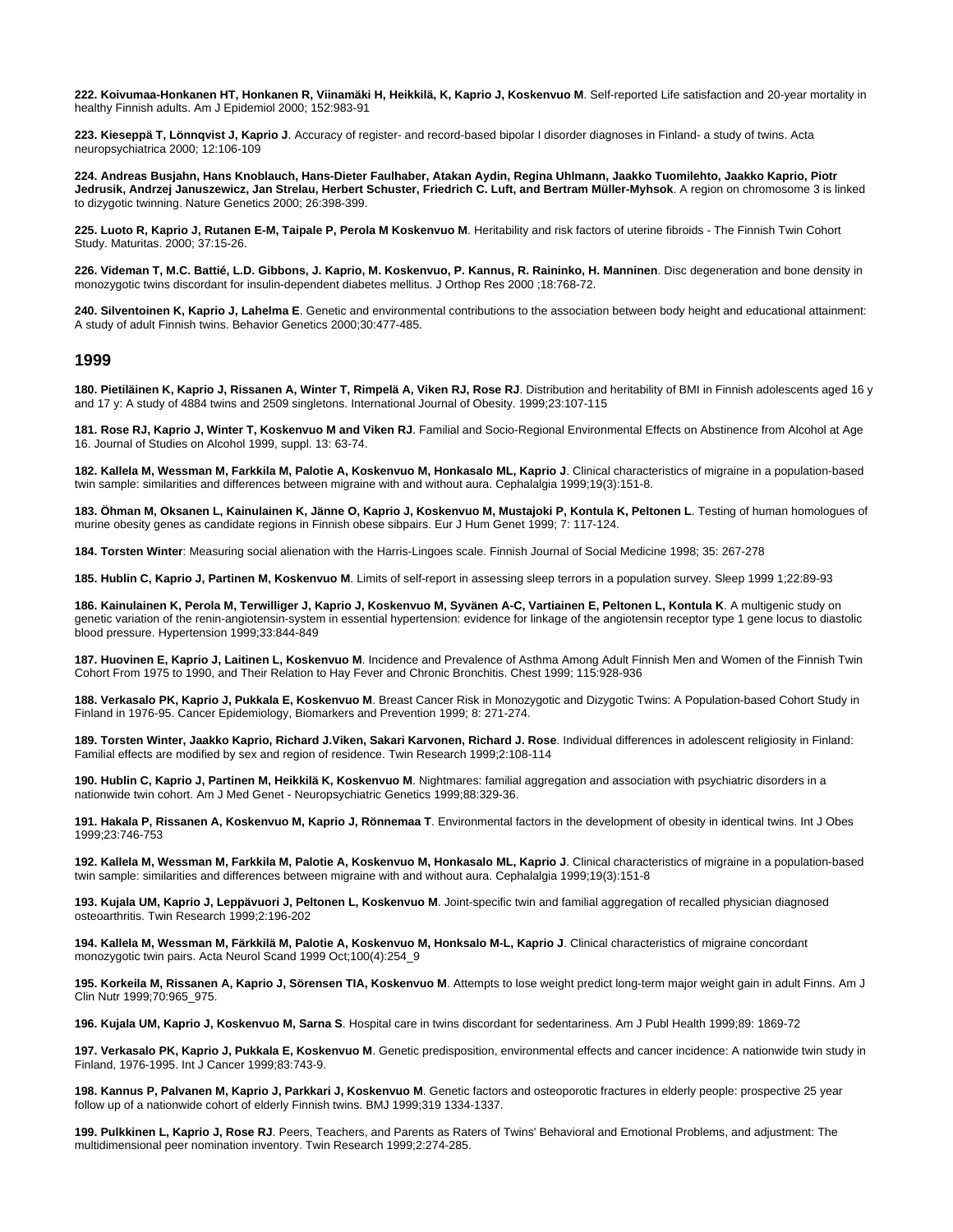**213. Madden PAF, Heath AC Bucholz KK, Pedersen N, Kaprio J, Koskenvuo M, Martin NG**. The genetics of smoking persistence in men and women a multicultural study. Behavior Genetics 1999;29:423-31.

**214. Richard J. Viken, Jaakko Kaprio, Markku Koskenvuo, Richard J. Rose**. Longitudinal Analyses of the Determinants of Drinking and of Drinking to Intoxication in Adolescent Twins. Behavior Genetics 1999;29:455-61.

#### <span id="page-21-0"></span>**1998**

**160. Cannon TD, Kaprio J, Lönnqvist J, Huttunen M, Koskenvuo M**. Genetic epidemiology of Schizophrenia and other Psychoses in the Finnish Twin Cohort: A population-modelling study. Archives of General Psychiatry 1998; 55:67-74.

**161. v. Hertzen L, Surcel H-M, Kaprio J, Koskenvuo M, Bloigu A, Leinonen M, Saikku P**. Effect of smoking on humoral and cell-mediated immune response to Chlamydiae Pneumoniae in twins. J Med Microbiol 1998;47:441-446

**162. Kervinen K, Kaprio J, Koskenvuo M, Juntunen J, Kesäniemi YA**. Serum lipids and apolipoprotein E phenotypes in identical twins reared apart. Clinical Genetics 1998; 53: 191-199

**163. Kujala UM, Kaprio J, Sarna S, Koskenvuo M**. Relationship of Leisure-Time Physical Activity and Mortality. The Finnish Twin Cohort. JAMA 1998; 279:440-444.

**164. Räihä I, Kemppainen H, Kaprio J, Koskenvuo M, Sourander L**. Life-style, stress and genes in peptic ulcer disease - a nationwide twin cohort study. Arch Int Med 1998;158:698-704

**165. Laitinen T, Räsänen M, Kaprio J, Koskenvuo M, Laitinen LA**. Importance of genetic factors in adolescent asthma - a population-based twin family study. Am J Resp Crit Care Med 1998; 157:1073-1078

**166. Simonen RL, Videman T, Battie MC, Gibbons LE**. The effect of lifelong exercise on Psychomotor reaction time: a study of 38 pairs of male monozygotic twins. Med Sci Sports Exerc 1998;30:1445-1450.

**167. Hublin C, Kaprio J, Partinen M, Heikkilä K, Koskenvuo M**. Bruxism: prevalence and familial aggregation- a nationwide, population-based twin study. J Sleep Res 1998;7(1):61-68

**168. Halme S, von Hertzen L, Bloigu A, Kaprio J, Koskenvuo M, Leinonen M, Saikku P, Surcel H-M**. Chlamydia Pneumoniae-specific cell-mediated and humoral immunity in healthy people. Scand. J Immunology 1998;47(5): 517-521.

**169. Simonen RL, Videman T, Battie MC, Gibbons LE**. Determinants of Psychomotor Speed among 61 pairs of Adult Male Monozygotic Twins. J. Gerontol 1998;53A:M228-M234.

**170. Gibbons L, Videman T, Battié MC, Kaprio J**. Determinants of paraspinal muscle cross-sectional area. A study in monozygotic twins. Physical Therapy 1998;78:602-612

**171. Hertzen L v, Kaprio J, Koskenvuo M, Isoaho R, Saikku P**. Humoral immune response to Chlamydia pneumoniae in twins discordant for smoking. J Intern Med 1998; 244:227-234.

**172. Hublin C, Kaprio J, Partinen M, Koskenvuo M**. Nocturnal enuresis in a nationwide twin cohort. Sleep 1998; 21:579-58.

**173. Korkeila M, Kaprio J, Rissanen A, Koskenvuo, Sörensen TIA**. Predictors for long-term major weight gain in adult Finns: Predictors of major weight gain in adult Finns: Stress, life satisfaction and personality traits. Int J Obes 1998;22:949-958.

**174. Räsänen M, Laitinen T, Kaprio J, Koskenvuo M, Laitinen LA**. Hay fever - a nationwide study of adolescent twins and their parents. Allergy 1998; 53: 885-890.

**175. Milán T, Kaprio J, Verkasalo PK, Jansén CT, Teppo L, Koskenvuo M**. Hereditary factors in basal cell carcinoma of the skin: a population-based cohort study in twins. Br J Cancer 1998;78(11): 1516-1520

**176. Hublin C, Kaprio J, Partinen M, Koskenvuo M**. Sleeptalking in twins: epidemiology and psychiatric comorbidity. Behavior Genetics 1998; 28:289- 298.

**177. Räihä I, Kaprio J, Koskenvuo M, Rajala T, Sourander L**. Environmental differences in twin pairs discordant for Alzheimer's disease. Journal of Neurology, Neurosurgery and Psychiatry 1998; 65:785-87.

**178. Videman T, Leppävuori J, Kaprio J, Battié MC, Gibbons L, Peltonen L, Koskenvuo M**. Intragenic polymorphisms of the Vitamin D receptor gene associated with intervertebral disc degeneration. 1998 Volvo Award Winner in basic science studies. Spine 1998;23:2477-2485

**179. Iachine IA, Holm NV, Harris JR, Begun AS, Iachina MK, Laitinen M, Kaprio J, Yashin AI**: How heritable is individual susceptibility to death? The results of an analysis of survival data on Danish, Swedish and Finnish twins. Twin Research 1998;1: 196-205

# <span id="page-21-1"></span>**1997**

**142. Kosunen E, Rimpelä A, Kaprio J, Berg M**. Oral contraception and smoking: time trends for a risk behaviour in Finland. European Journal of Public Health 1997;7:29-33.

**143. Allison DB, Kaprio J, Korkeila M, Koskenvuo M, Neale MC, Hayakawa K**. The heritability of body mass index among an international sample of monozygotic twins reared apart. Int J Obesity 1996;20:501-506

**144. Kujala UM, Ahotupa M, Vasankari T, Kaprio J, Tikkanen M**. Familial aggregation of LDL oxidation. Scand J Clin Lab Invest 1997; 57: 141-146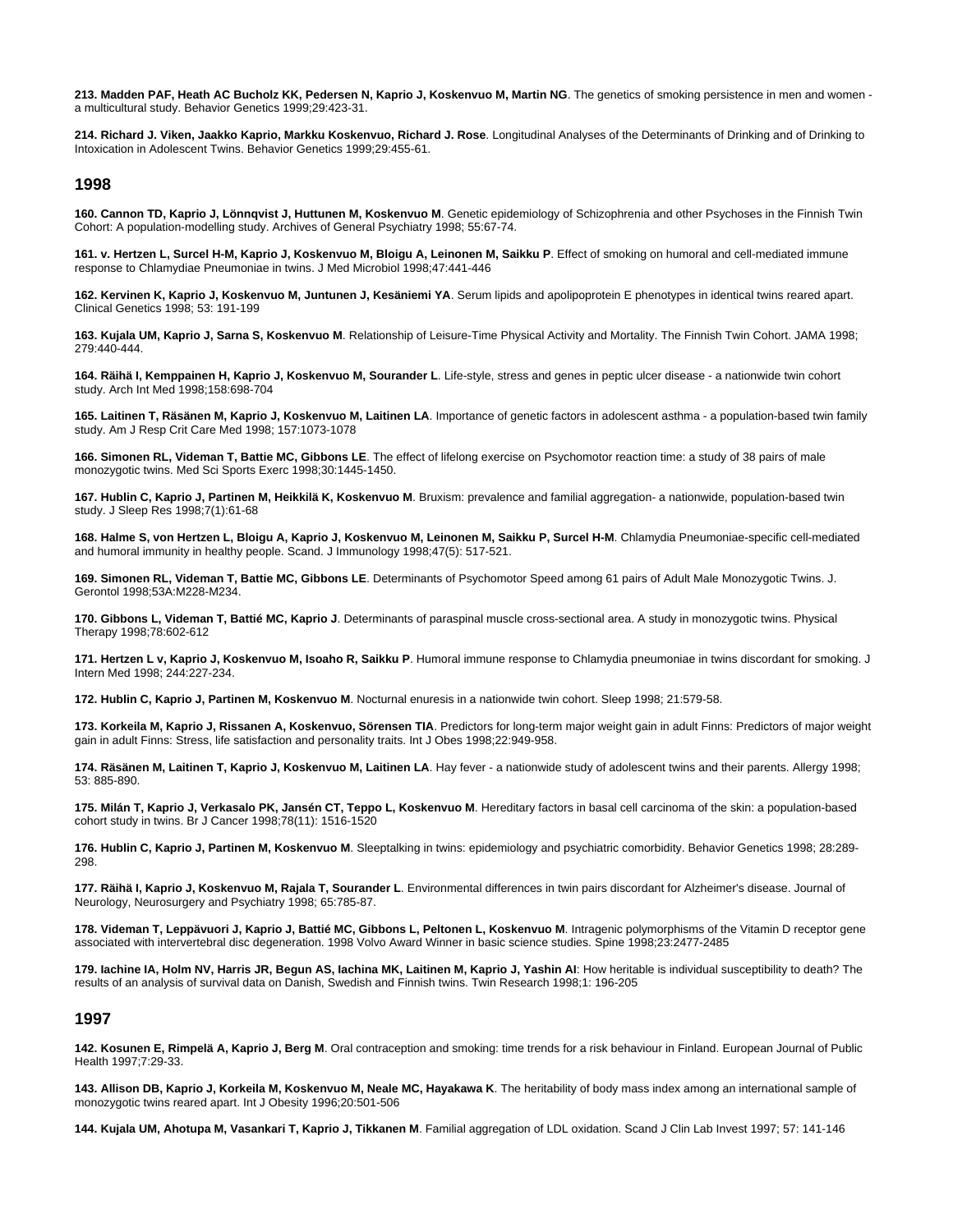**145. Huovinen E, Kaprio J, Vesterinen E, Koskenvuo M**. Mortality of adults with asthma - a prospective cohort study. Thorax 1997;52:49-54.

**146. Hublin C, Kaprio J, Partinen M, Heikkilä K, Koskenvuo M**. Prevalence and genetics of sleepwalking- a population-based twin study. Neurology 1997;48:177-181.

**147. Borg JG**. Are differences between twins a result of mutual rivalry. Acta genet med gemellol 1997;46:23-26.

**148. T. Rönnemaa, S.-L. Karonen, A. Rissanen, M. Koskenvuo and V.A. Koivisto**. Relation between Plasma Leptin Levels and Measures of Body Fat in Identical Twins Discordant for Obesity. Ann Intern Med 1997;126:26-31.

**149. Räsänen M, Laitinen T, Kaprio J, Koskenvuo M, Laitinen LA**. Hay fever, asthma and number of older siblings - a twin study. Clin Exp Allergy 1997; 27:515-518

**150. Rönnemaa T, Koskenvuo M, Marniemi J, Koivunen T, Sajantila A, Rissanen A, Kaitsaari M, Bouchard C, Kaprio J**. Glucose metabolism in identical twins discordant for obesity: the critical role of visceral fat. J Clin Endocrinol Metabolism 1997; 82:383-387.

**151. Oksanen L, Öhman M, Heiman M, Kainulainen K, Kaprio J, Mustajoki P, Koivisto V, Koskenvuo M, Jänne O, Peltonen L, Kontula K**. OB gene markers and serum leptin levels in human morbid obesity. Human Genetics 1997; 99:559-564.

**152. Heitmann BL, Kaprio J, Harris JR, Rissanen A, Korkeila M, Koskenvuo M**. Are genetic determinants of weight gain modified by leisure time physical activity? A propective study of Finnish twins. American Journal of Clinical Nutrition 1997;66:672-678.

**153. Aarnio M, Winter T, Kujala U, Kaprio J**. Familial aggregation of leisure-time physical activity - a three generation study. Int J Sports Medicine 1997; 18: 549-556.

**154. Verkasalo P, Kaprio J, Varjonen J, Romanov K, Heikkilä K, Koskenvuo M**. Magnetic fields of transmission power lines and depression. Am J Epidemiol 1997;146:1037-45

**155. Aarnio M, Kujala U, Kaprio J**. Associations of Health-related behaviors, social relationships and health status to physical activity patterns in 16 year old boys and girls. Scand Journal of Soc Med 1997; 25:156-167.

**156. Varjonen J, Romanov K, Kaprio J, Koskenvuo M**. Self-rated depression in middle-aged adults. Nordic J Psychiatry 1997;51:331-338.

**157. Tapio Videman, Michele C. Battié, Laura E. Gibbons, Hannu Manninen, Kevin Gill, Lloyd D. Fisher and Markku Koskenvuo**. Lifetime exercise and Disk Degeneration: an MRI study of monozygotic twins. Medicine and Science in Sports and Exercise 1997;29 :1350-1356

**158. Simonen RL, Videman T, Battie MC, Gibbons LE**. Differences in Hand and Foot Psychomotor Speed among 18 pairs of Monozygotic Twins Discordant for Lifelong Vehicular Driving. International Archives of Occupational & Environmental Health 1997;70:277-281

**159. de Vries N, Tijssen H, Järvinen P, Aho K, van de Putte LB**. HLA-DRB1 in eight Finnish monozygotic twin pairs concordant for rheumatoid arthritis. Tissue Antigens. 49(3 Pt 1):277-9, 1997.

### <span id="page-22-0"></span>**1996**

**135. Räihä I, Kaprio J, Koskenvuo M, Rajala T, Sourander L**. Alzheimer's disease in twins. Lancet 1996; 347: 573-8.

**136. Kaprio J, Hublin C, Partinen M, Heikkilä K, Koskenvuo M**. Narcolepsy-like symptoms among adult twins. J. Sleep Res. 1996;5:55-60.

**137. Kirsi Appelberg, Kalle Romanov, Kauko Heikkilä, Marja Liisa Honkasalo, Markku Koskevuo**: Interpersonal Conflicts as a Predictor of Work Disability. A Follow up Study of 15,348 Finnish Employees. J Psychosom Research 1996; 40: 157-167.

**138. Hublin C, Kaprio J, Partinen M, Heikkilä K, Koskenvuo M**. Daytime sleepiness in an adult Finnish population. J. Intern. Med. 1996; 239:417-423.

**139. Kronholm E, Aunola S, Hyyppä MT, Kaitsaari M, Mattlar C E, Rönnemaa T**: Sleep in monozygotic twin pairs discordant for obesity. J Appl Physiol 1996;80 :14-9

**140. Kalle Romanov, Kirsi Appelberg, Marja Liisa Honkasalo, Markku Koskenvuo**: Recent Interpersonal Conflicts at Work and Psychiatric Morbidity: A Prospective Study of 15530 Employees Aged 24-64. J Psychosom Research 1996; 40: 169-176.

**141. Harrela M, Koistinen H, Kaprio J, Lehtovirta M, Tuomilehto J, Eriksson J, Groop L, Koskenvuo M, Leinonen P, Koistinen E, Seppälä M**. Genetic and environmental components of interindividual variation in circulating levels of IGF-I, IGF-II, IGFBP-1 and IGFBP-3. J Clin Invest. 1996; 98: 2612-2615

# <span id="page-22-1"></span>**1995**

**128. Michele C. Battié, Tapio Videman, Laura E. Gibbons, Loyd D. Fisher, Hannu Manninen, Kevin Gill**. Determinants of Lumbar Disc Degeneration. Spine 20: 2601-2612, 1995.

**129. Honkasalo, M-L, Kaprio J, Winter T, Heikkilä K, Sillanpää M, Koskenvuo M**. Migraine and concomitant symptoms among 8187 adult twin pairs. Headache 1995; 35;70-78.

**130. Pentti Järvinen**: Occurrence of ankylosing spondytlitis in a nationwide series of twins. Arthritis Rheum 38: 381-383, 1995.

**131. Kaprio J, Boomsma DI, Heikkilä K, Koskenvuo M, Romanov K, Rose RJ, Viken RJ, Winter T**. Genetic variation in behavioral risk factors to risk for atherosclerosis: a twin family study of smoking and cynical hostility. In Athersosclerosis X (Proceedings of the Xth International Symposium on Atherosclerosis, Montreal 1994) Eds. Woodford FP, Davignon J, Sniderman A. Excerpta Medica International Congress Series #1066. 1995: 634-637.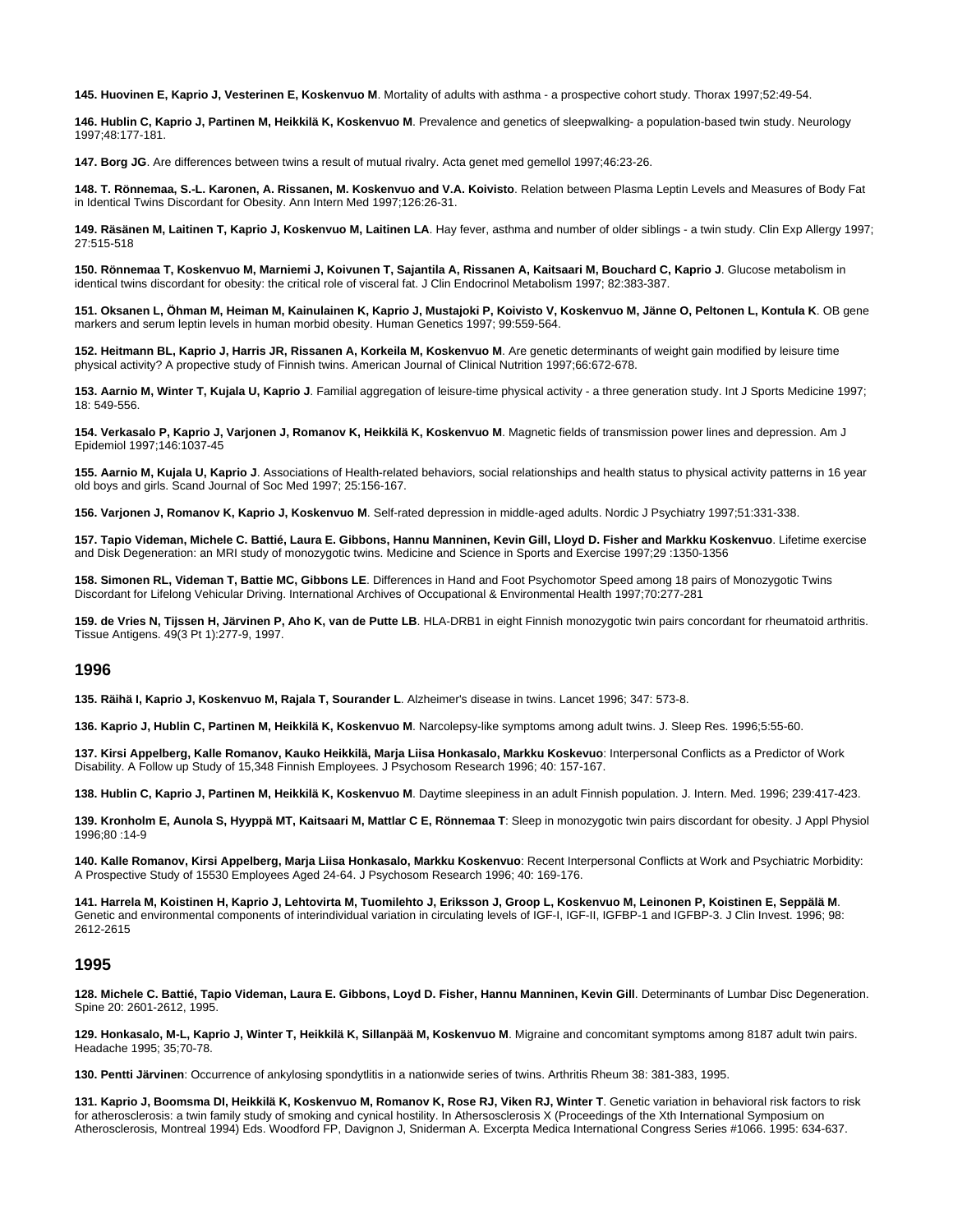**132. Kaprio J, Rimpelä A, Viken RJ, Winter T, Rimpelä M, Rose RJ**. Common genetics influences on BMI and age at menarche. Human Biology 1995; 67: 739-753.

**133. Korkeila M, Kaprio J, Rissanen A, Koskenvuo M**. Consistency and change of body mass index and weight. A study on 5967 Finnish twin pairs. International Journal of Obesity 1995; 19: 310-317.

**134. Terho EO, Koskenvuo M, Kaprio J. Atopy**: a predisposing factor for chronic bronchitis in Finland. J Epidemiol Comm Health 1995; 49: 296-298.

#### <span id="page-23-0"></span>**1994**

**121. Hublin C, Kaprio J, Partinen M, Koskenvuo M, Heikkilä K**. Validation of a method to measure symptoms in narcolepsy. Journal of Sleep Research 1994;3:52-59.

**122. Hublin C, Kaprio J, Partinen M, Koskenvuo M, Heikkilä K, Koskimies S, Guilleminault C**. The prevalence of narcolepsy: An epidemiologic study of the Finnish Twin Cohort. Annals of Neurology 1994;35:709-16.

**123. Koskenvuo M, Partinen M, Kaprio J, Vuorinen H, Telakivi T, Kajaste S, Salmi T, Heikkila K**. Snoring and cardiovascular risk factors and snoring. Annals of Medicine 1994;26:371-376.

**124. Romanov K, Hatakka M, Keskinen E, Laaksonen H, Kaprio J, Rose RJ, Koskenvuo M**. Self-reported hostility and suidical acts, accidents and accidental deaths: a prospective study of 21443 adults aged 25-59. Psychosomatic Medicine 1994;56:328-336.

**125. Gunilla Sand, Carola Ekrem**: Tvillingar (Kaksosista), Att vara tvilling och synen på tvillingar. IF rapport nr 16, Åbo Akademi, Folkloristik. Åbo Akademis tryckeri, 1994, Turku.

**126. SJ Piha, T Rönnemaa, M Koskenvuo**: Autonomic nervous system function in identical twins discordant for obesity. Int J Obesity 18: 547-550, 1994

**127. Viken R, Rose RJ, Kaprio J, Koskenvuo M**. A developmental-genetic analysis of adult personality: Extraversion and neuroticism from 18 to 59. Journal of Personality and Social Psychology 1994;66:722-30.

#### <span id="page-23-1"></span>**1993**

**115. Kirsi Appelberg**. Alcohol consumption and smoking: associations with interpersonal conflicts at work and with spouse among 13,869 Finnish employees. Addiction Research 1: 257 267, 1993.

**116. Kirsi Appelberg, Kalle Romanov, Marja Liisa Honkasalo, Markku Koskenvuo**: The Use of Tranquilizers, Hypnotics and Analgesics among 18,592 Finnish Adults: Associations with Recent Interpersonal Conflicts at Work or with a Spouse. J Clin Epidemiol 46: 1315 1322, 1993.

**117. Honkasalo M-L, Kaprio J, Heikkilä K, Sillanpää M, Koskenvuo M**. A population-based survey of headache and migraine in 22,809 adults. Headache 1993;33:403-412.

**118. Pentti Järvinen**. Occurrence of ankylosing spondylitis (AS) in a nationwide series of twins. Scand J Rheumatol 22: 148, 1993.

**119. E Kinnunen, P Järvinen, L Ketonen, R Sepponen**. Co-twin control study on cerebral manifestations of systemic lupus erythematosus. Acta Neurol Scand 88: 422 426, 1993.

**120. Alho M**. Liikuntatottumusten pysyvyys työikäisessä väestössä. Syventävien opintojen raportti. Helsingin yliopiston kansanterveystieteen laitos 1993 (ohjaaja Seppo Sarna).

# <span id="page-23-2"></span>**1992**

**109. M Anttipoika, H Nordman, M Koskenvuo, J Kaprio, M Jalava**: Role of Occupational Exposure to Airway Irritants in the Development of Asthma. International Archives of Occupational and Environmental Health 64: 195-200, 1992.

**110. Järvinen P, Kaprio J, Mäkitalo R, Koskenvuo M, Aho K**: Systemic Lupus Erythematosus and Related Systemic Diseases in a Nationwide Twin Cohort - An Increased Prevalence of Disease in MZ Twins and Concordance of Disease Features. Journal of Internal Medicine 231: 67-72, 1992.

**111. J Kaprio, J Tuomilehto, M Koskenvuo, K Romanov, A Reunanen, J Eriksson, J Stengård, YA Kesäniemi**: Concordance for Type 1 (insulindependent) and Type 2 (non-insulin-dependent) diabetes mellitus in a population-based cohort of twins in Finland. Diabetologia 35: 1060-1067, 1992

**112. Kaprio J, Viken R, Koskenvuo M, Romanov K, Rose RJ**: Consistency and Change in Patterns of Social Drinking - A 6-year Follow-Up of the Finnish Twin Cohort. Alcoholism - Clinical and Experimental research 16: 234-240, 1992.

**113. Teikari Jaakko M, Kaprio Jaakko, Koskenvuo Markku, O`Donnell James**: Heritability of defects of far vision in young adults - a twin study. Scand J Soc Med 20: 73-78, 1992

**114. Heikki S. Vuorinen, Jaakko Kaprio, Markku Koskenvuo, Markku Partinen, Kalle Romanov, Kauko Heikkilä**. Verenpaine ja melu. Selvitys 118, 1992. Ympäristöministeriö, Helsinki 1992.

# <span id="page-23-3"></span>**1991**

**97. Kirsi Appelberg, Kalle Romanov, Maisa Honkasalo, Markku Koskenvuo**: Interpersonal conflicts at work and psychosocial characteristics of employees. Soc Sci & Med 32: 1051-1056, 1991.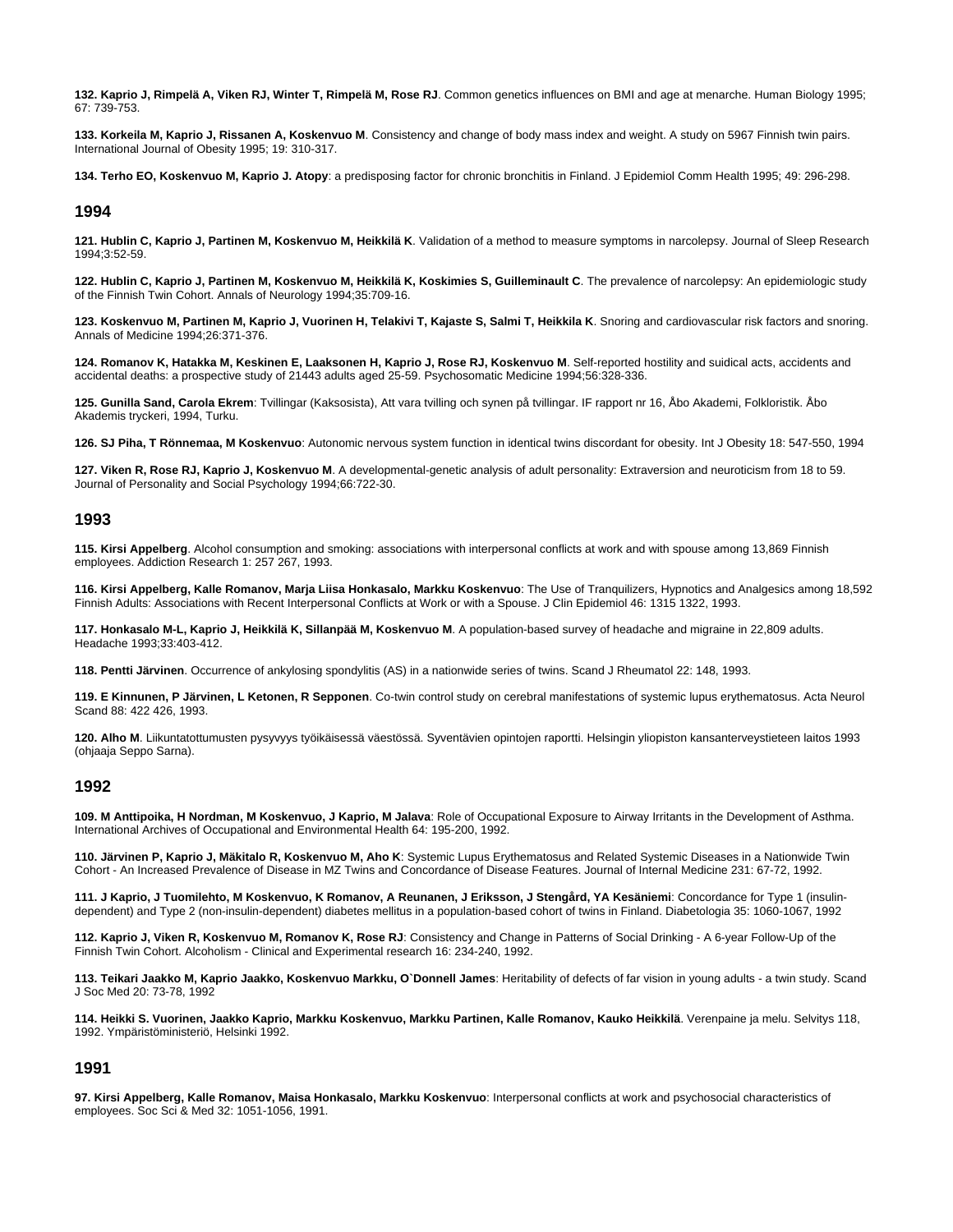**98. Markku Nieminen, Jaakko Kaprio, Markku Koskenvuo**: A Population- Based Study of Bronchial Asthma in Adult Twin Pairs. Chest 100: 70- 75, 1991.

**99. Helena Hänninen, Mari Antti-Poika, Juhani Juntunen, Markku Koskenvuo**: Exposure to organic solvents and neuropsychological dysfunction: a study on monozygotic twins. Br J Ind Med 48: 18-25, 1991

**100. Michele C. Battié, Kevin Gill, Giovanni B. Moneta, Rickard Nyman, Jaakko Kaprio, Markku Koskenvuo, Tapio Videman**: Smoking and Lumbar Intervertebral Disc Degeneration: An MRI Study of Identical Twins, Spine 16: 1015-1021, 1991.

**101. Markku Partinen, Jaakko Kaprio, Markku Koskenvuo, Tiina Telakivi, Tuula Seppälä, Ritva Partinen, Harri Sintonen**: Epidemiology of sleep disordered breathing in Finland. In: Kuna S. et al. (eds.). Sleep and Respiration in Aging Adults. Elsevier Science Publishing Co, New York 1991, pp 129- 135.

**102. Sillanpää M, Koskenvuo M, Romanov K, Kaprio J**. Genetic factors in epileptic seizures: Evidence from a large twin population. Acta Neurol Scand 84: 523-526, 1991.

**103. JM Teikari, J O'Donnell, J Kaprio, M Koskenvuo**: Impact of Heredity in Myopia. Hum Hered 41: 151-156, 1991.

**104. M Korkeila, J Kaprio, A Rissanen, M Koskenvuo**. Effects of gender and age on the heritability of body mass index. Int J Obesity 15: 647-654, 1991

**105. B Hanson, M McGue, B Roitman-Johnson, NL Segal, TJ Bouchard, MN Blumenthal**. Atopic Disease and Immunoglobulin E in Twins Reared Apart and Together. Am J Hum Genet 48: 873-879, 1991. Note: data on Finnish twins used in comparison analysis

**106. Järvinen P, Koskenvuo M, Koskimies S, Kotaniemi K, Aho K**: Rheumatoid Arthritis in Identical Twins: A Clinical and Immunogenetic Study of Eight Concordant Pairs Derived from a Nationwide Twin Panel. Scand J Rheumatol 20: 159-164, 1991

**107. Kaprio J, Rose RJ, Romanov K, Koskenvuo M**: Genetic and Environmental Determinants of Use and Abuse of Alcohol: The Finnish Twin Cohort Studies. Alcohol & Alcoholism, Suppl. 1. pp. 131-136, 1991.

**108. Romanov K, Koskenvuo M, Kaprio J**: Aggressiivisuuden osatekijät: suuttumuksen kokeminen, ilmaiseminen ja kontrollointi. Sosiaalilääketieteellinen Aikakauslehti 28: 308-313, 1991.

### <span id="page-24-0"></span>**1990**

**90. Pentti Järvinen, Kimmo Aho**: Fibromyalgia in a pair of identical twins. Clin Exp Rheumatol 8: 615 616, 1990.

**91. Jaakko Kaprio, Markku Koskenvuo**. Cigarette Smoking As a Cause of Lung Cancer and Coronary Heart Disease. A Study of Smoking- Discordant Twin Pairs. Acta Genet Med Gemellol 39: 25-34, 1990.

**92. Jaakko Kaprio, Markku Koskenvuo, Richard J. Rose**. Change in Cohabitation and Intrapair Similarity of Monozygotic (MZ) Cotwins for Alcohol Use, Extraversion, and Neuroticism. Behavior Genetics 20: 265-276, 1990.

**93. Esko Kinnunen, J Juntunen, Y Konttinen, P Kemppinen, L Ketonen, M Kleemola, M Valle, S Koskimies, M Koskenvuo**. MS and SLE in twins of successive generations. Acta Neurol Scand 81: 246-249, 1990

**94. Esko Kinnunen, Martti Valle, Liisa Piirainen, Marjaana Kleemola, Marja-Leena Kantanen, Juhani Juntunen, Matti Klockars, Markku Koskenvuo** : Viral Antibodies in Multiple Sclerosis, A Nationwide Co-twin Study. Arch Neurol 47: 743-746, 1990.

**95. Yrjö T. Konttinen, Esko Kinnunen, Pertti Kemppainen, Juhani Juntunen, Markku Koskenvuo**. Lymphocyte activation in discordant multiple sclerosis twin pairs. Journal of Neuroimmunology 27: 1-8, 1990.

**96. Kalle Romanov, Markku Koskenvuo, Jaakko Kaprio, Kauko Heikkilä, Seppo Sarna**. Selection bias in twin studies. Acta Genet Med Gemellol 39: 441-446, 1990.

# <span id="page-24-1"></span>**1989**

**81. Arto Haapanen, Markku Koskenvuo, Jaakko Kaprio, Y. Antero Kesäniemi, Kauko Heikkilä**. Carotid arteriosclerosis in identical twins discordant for cigarette smoking. Circulation 80: 10-16, 1989.

**82. Heikki Korpela, Esko Kinnunen, Juhani Juntunen, Jorma Kumpulainen, Markku Koskenvuo**. Serum selenium concentration, glutathione peroxidase activity and lipid peroxides in a co-twin control study on multiple sclerosis. Journal of the Neurological Sciences 91: 79-84, 1989.

**83. Riitta Lassila**. The platelet alpha2- adrenoceptor and prostacyclin sensitivity are not altered by cigarette smoking - a study of monozygotic twin pairs discordant for smoking. Thromb Res 1989.

**84. Jaakko Kaprio, Markku Koskenvuo**. Twins, smoking and mortality: A twelwe-year prospective study of smoking discordant adult pairs. Soc Sci Med 29: 1083-1089, 1989.

**85. Y. Antero Kesäniemi, Markku Koskenvuo, Matti Vuoristo, Tatu A Miettinen**: Biliary lipid composition in monozygotic and dizygotic pairs of twins. Gut 30: 1750-1756, 1989.

**86. Jorma Heikkilä, Markku Koskenvuo, Markku Heliövaara, Kari Kurppa, Hilkka Riihimäki, Kauko Heikkilä, Tapio Videman**. Genetic and Environmental factors in Sciatica: Evidence from a Nationwide Panel of 9365 Adult Twin Pairs. Annals of Medicine 21: 393-398, 1989.

**87. Jaakko Teikari, James J. O'Donnell, Jaakko Kaprio, Markku Koskenvuo**. Genetic and Environmental Effects on Oculometric Traits. Optometry & Vision Science 66: 594-599, 1989.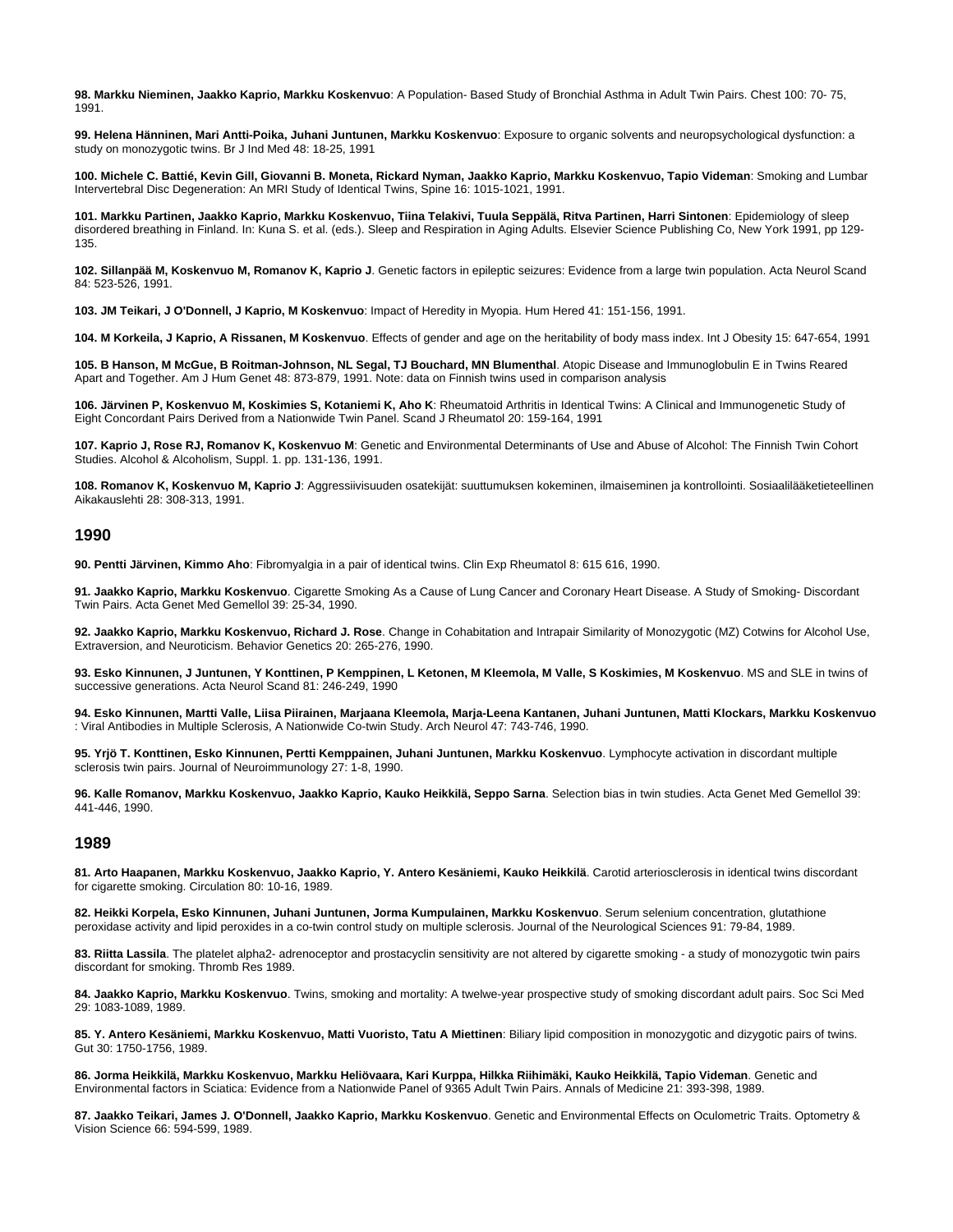**88. Riitta Lassila**: The Thrombogenic and Vasoactive Effects of Cigarette Smoking with Special Reference to Periferal Arterial Disease. Wihuri Research Institute, First Department of Internal Medicine and Fourth Department of Surgery, University of Helsinki, Helsinki 1989. (Thesis)

**89. Juntunen J, Kinnunen E, Antti-Poika M, Koskenvuo M**: Multiple sclerosis and occupational exposure to chemicals: a co-twin control study of a nationwide series of twins. Br J Ind Med 46: 417-419, 1989.

# <span id="page-25-0"></span>**1988**

**66. Jaakko Kaprio, Markku Koskenvuo**. A prospective study of psychosocial and socio-economic characteristics, health behavior and morbidity in cigarette smokers prior to quitting compared to persistent smokers and non-smokers. J Clin Epidemiol 41: 139-150, 1988.

**67. Richard J. Rose, Markku Koskenvuo, Jaakko Kaprio, Seppo Sarna, Heimo Langinvainio**. Shared genes, shared experience, and similarity of personality. Data from 14288 adult Finnish cotwins. Journal of Personal and Social Psychology 54: 161-171, 1988.

**68. Markku Koskenvuo, Jaakko Kaprio, Richard J. Rose, Y. Antero Kesäniemi, Seppo Sarna, Kauko Heikkilä, Heimo Langinvainio**. Hostility as a risk factor for mortality and ischemic heart disease in men. Psychosom Med 50: 330-340, 1988.

**69. Reijo J. Marttila, Jaakko Kaprio, Markku Koskenvuo, Urpo K. Rinne**. Parkinson's Disease in a nationwide twin cohort. Neurology 38: 1217-1219 1988.

**70. Erkki Vesterinen, Jaakko Kaprio, Markku Koskenvuo**. Prospective study of asthma in relation to smoking habits among 14 729 adults. Thorax 43: 534-539, 1988.

**71. Jaakko Teikari, Jaakko Kaprio, Markku Koskenvuo, Antti Vannas**. Heritability estimate for refractive errors - a population-based sample of adult twins. Genetic Epidemiology 5: 171-181, 1988.

**72. Esko Kinnunen, Juhani Juntunen, Leena Ketonen, Saija Koskimies, Yrjö T. Konttinen, Tapani Salmi, Markku Koskenvuo, Jaakko Kaprio**. Genetic susceptibility to multiple sclerosis, A co-twin study of a nationwide series. Arch Neurol 45: 1108-1111, 1988.

**73. R Lassila, H W Seyberth, A Haapanen, H Schweer, M Koskenvuo, K E Laustiola**. Vasoactive and atherogenic effects of cigarette smoking: a study of monozygotic twins discordant for smoking. Br Med J 297: 955-957, 1988.

**74. Kai E Laustiola, Riitta Lassila, Jaakko Kaprio, Markku Koskenvuo**. Decreased beta-adrenergic receptor density and catecholamine response in male cigarette smokers: A study of monozygotic twin pairs discordant for smoking. Circulation 78: 1234- 1240, 1988

**75. Tiina Telakivi, Soile Kajaste, Markku Partinen, Markku Koskenvuo, Tapani Salmi, Jaakko Kaprio**. Cognitive Function in Middle-aged Snorers and Controls: Role of Excessive Daytime Somnolence and Sleep-Related Hypoxic Events. Sleep 11: 454-462, 1988.

**76. Riitta Lassila, Kai Laustiola**. Physical exercise provokes platelet desensitization - involvement of sympathoadrenergic mechanism - a study of monozygotic twin pairs discordant for smoking. Thromb Res 51: 145-155, 1988.

**77. Kai Laustiola, Riitta Lassila, Anna-Kaisa Nurmi**. Enhanced activation of the renin-angiotensin-aldosterone system in chrobic cigarette smokers - a study of monozygotic twin pairs discordant for smoking. Clin Pharmacol Ther 44: 426-430, 1988.

**78. Jaakko Teikari**: Genetic and Epidemiologic Studies of Open Angle (Simple and Capsular) and Angle Closure Glaucoma. University of Helsinki, Helsinki 1988. (Thesis)

**79. Kalle Romanov**: Äidin alkoholinkäytön haitat sikiölle ja vastasyntyneelle. Kansanterveystieteen laitos, Helsingin yliopisto, Helsinki 1988. (Thesis)

**80. Richard J. Rose and Jaakko Kaprio**: Frequency of Social Contact and Intrapair Resemblance of Adult Monozygotic Cotwins - Or Does Shared Experince Influence Personality After All? Behavior Genetics 18: 309-328, 1988.

# <span id="page-25-1"></span>**1987**

**51. Koskenvuo M, Kaprio J, Telakivi T, Partinen M, Heikkilä K, Sarna S**. Snoring as a risk factors for ischaemic heart disease and stroke in men. Br Med J 294: 16-19, 1987.

**52. Kaprio J, Koskenvuo M, Langinvainio H, Romanov K, Sarna S, Rose RJ**. Social and genetic influences on drinking patterns of adult men. A study of 5638 adult Finnish twin brothers. In: Advances in Biomedical Alcohol Research (KO Lindros, R Ylikahri, K Kiianmaa, eds). Alcohol and Alcoholism suppl 1: 373-377, 1987.

**53. Romanov K, Rose RJ, Kaprio J, Koskenvuo M, Langinvainio H, Sarna S**. Self-reported alcohol use: a longitudinal study of 12954 adults. In: Advances in Biomedical Alcohol Research (KO Lindros, R Ylikahri, K Kiianmaa, eds). Alcohol and Alcoholism suppl 1: 619-623, 1987.

**54. Rose RJ, Kaprio J**. Shared experience and Similarity of Personality - Positive data from Finnish and American Twins. Commentary (p.35) on 'Plomin R, Daniels D. Why are children in the same family so different from one another?' Behavioral and Brain Sciences 10:1-59, 1987. (text, commentaries and rebuttal)

**55. Kaprio J, Alanko A, Kivisaari L, Standertskjöld-Nordenstam**. Mammographic patterns in twin pairs discordant for breast cancer. Br J Radiol 60:459- 462, 1987.

**56. Kaprio J, Koskenvuo M, Langinvainio H, Rita H, Sarna S**. Psychosocial factors and morbidity: Hospitalisation and mortality in the Finnish Twin Cohort. Basic tabulations of a six-year follow-up of 31116 Finnish adults. Kansanterveystieteen julkaisuja M:99/87. Helsinki: University of Helsinki Press 1987.

**57. Tiina Telakivi, Markku Partinen, Markku Koskenvuo, Tapani Salmi, Jaakko Kaprio**. Periodic breathing and hypoxia in snorers and controls: validation of snoring history and association with blood pressure and obesity. Acta Neurol Scand 76: 69-75, 1987.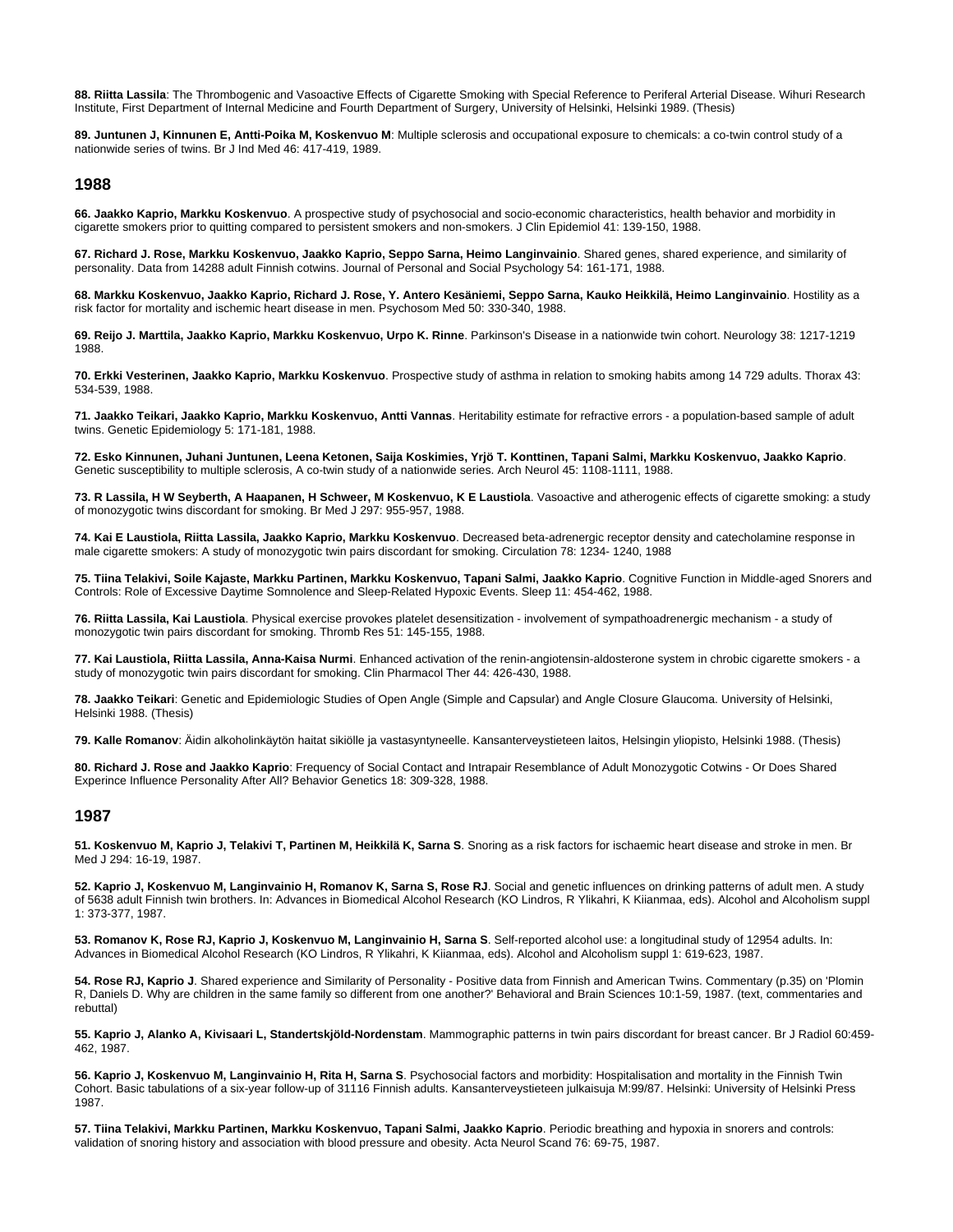**58. Timo Kuusi, Antero Kesäniemi, Matti Vuoristo, Tatu Miettinen, Markku Koskenvuo**. Inheritance of high density lipoprotein lipase and hepatic lipase activity. Arteriosclerosis 7: 421-425, 1987.

**59. Jaakko Kaprio, Markku Koskenvuo, Heimo Langinvainio, Kalle Romanov, Seppo Sarna, Richard J. Rose**. Genetic influences on use and abuse of alcohol: a study of 5638 adult Finnish twin brothers. Alcoholism: Clinical and Experimental Research 11: 349-356, 1987.

**60. Jaakko Teikari, Pekka Airaksinen, Jaakko Kaprio, Markku Koskenvuo**. Primary open-angle glaucoma in 2 monozygotic twin pairs. Acta Ophthalmologica 65: 607-611, 1987.

**61. Esko Kinnunen, Markku Koskenvuo, Jaakko Kaprio, Kimmo Aho**. Multiple sclerosis in a nation-wide series of twins. Neurology 37: 1627-1629, 1987.

**62. Jaakko Kaprio, Richard J. Rose, Seppo Sarna, Heimo Langinvainio, Markku Koskenvuo, Heli Rita, Kauko Heikkilä**. Design and sampling considerations, response rates, and representativeness in a Finnish twin family study. Acta Genet Med Gemellol 36: 79-93, 1987.

**63. Teikari JM**. Myopia and stature. Acta Ophthalmologica 1987;65(6):673-6.

**64. Kai Husman, Markku Koskenvuo, Jaakko Kaprio, Erkki Terho, Ilkka Vohlonen**. Role of environment in the development of chronic bronchitis. In: Terho E, Husman K, Vohlonen I, eds. Work-related Respiratory diseases among farmers. Publications of the Social Insurance Institution, Finland, ML:69, Helsinki 1987, pp.57-63.

**65. Jaakko Teikari, Jaakko Kaprio, Markku Koskenvuo, Antti Vannas**. Opthalmic diseases in twins. A nationwide record linkage study of hospital discharges and free medications for 16067 twin pairs. Acta Genet Med Gemellol 36: 523-534, 1987.

# <span id="page-26-0"></span>**1986**

**49. Koskenvuo M, Kaprio J, Partinen M, Langinvainio H, Sarna S, Rita H, Heikkilä K**. Poor sleep quality, emotional stress and morbidity. A six-year follow-up of 10778 persons aged 35-59 years. In (Achte K, Pakaslahti A, eds.) Proceedings of the Gyllenberg Symposium on Stress and Psychosomatics, Espoo, 1985. Psychiatrica Fennica Suppl. 1986:115-120.

**50. Aho K, Koskenvuo M, Tuominen J, Kaprio J**. Occurrence of rheumatoid arthritis in a nationwide series of twins. J Rheumatol 13:899-902, 1986.

# <span id="page-26-1"></span>**1985**

**45. Markku Koskenvuo, Jaakko Kaprio, Markku Partinen, Heimo Langinvainio, Seppo Sarna, Kauko Heikkilä**: Snoring as a risk factor for hypertension and angina pectoris. Lancet 1, 893-896, 1985.

**46. Jaakko Teikari, Markku Koskenvuo, Jaakko Kaprio, Antti Vannas**: Nature and Nurture in the Etiology of OAG- a twin study. In: Henkes H, Ahonen R, Karjalainen K, eds. Proceedings of the VIIth Congress of the European Society of Ophtalmology. Helsinki: Yliopistopaino, 76-7, 1985.

**47. Jaakko Kaprio, Markku Koskenvuo, Lyly Teppo, Heimo Langinvainio, Eero Pukkala, Heli Rita, Seppo Sarna**: Cancer in twins and families of twins. In: Mller Hj, Weber W, eds. Familial Cancer. 1st International. Research Conference on Familial Cancer. Basel: Karger 1985, pp 192-4.

**48. Jaana Lindström**: Lipoproteinien pitoisuudet ja kemiallinen kompositio identtisillä ja epäidenttisillä kaksosilla. (Lipoprotein levels and chemical composition in identical and fraternal twins). Syventävien opintojen tutkimusprojekti, Helsingin yliopiston II sisätautien klinikka. Helsinki 1985.

# <span id="page-26-2"></span>**1984**

**35. Heimo Langinvainio, Markku Koskenvuo, Jaakko Kaprio, Pertti Sistonen**. Finnish Twins reared apart II: Validation of zygosity, environmental dissimilarity, and weight and height. Acta Genet Med Gemell 33:251-258;1984.

**36. Heimo Langinvainio, Jaakko Kaprio, Markku Koskenvuo, Jouko Lönnqvist**. Finnish Twins reared apart III: Personality factors. Acta Genet Med Gemell 33:259-264,1984.

**37. Jaakko Kaprio, Markku Koskenvuo, Heimo Langinvainio**: Finnish Twins reared apart IV: Smoking and drinking habits. Acta Genet Med Gemell 33: 425-433,1984.

**38. Markku Koskenvuo, Heimo Langinvainio, Jaakko Kaprio, Jouko Lönnqvist, Pekka Tienari**: Psychiatric hospitalisation in twins. Acta Genet Med Gemell 33:321-332, 1984

**39. Markku Koskenvuo, Heimo Langinvainio, Jaakko Kaprio, Seppo Sarna**: Health related psychosocial correlates of neuroticism. Acta Genet Med Gemell 33:307-320, 1984

**40. Y. Antero Kesäniemi, Markku Koskenvuo, Tatu A. Miettinen**: Responses of blood glucose and serum insulin to peroral glucose load in normoglycemic monozygotic and dizygotic twins. Acta Genet Med Gemell 33:467-474, 1984

**41. Zdenek Hrubec, Birgitta Floderus-Myrhed, Ulf de Faire, Seppo Sarna**: Familial factors in mortality of twins with control of epidemiological covariables. Acta Genet Med Gemell 33:403-412, 1984.

**42. Jaakko Kaprio**: The incidence of coronary heart disease in twin pairs discordant for cigarette smoking. A six-year follow-up of adult like-sexed male twin pairs. Kansanterveystieteen julkaisuja M84:1984. Helsinki, 1984. (Thesis).

**43. Mervi Siren**: Nivelreuma ja ravitsemus (Nutrition and rheumatoid arthritis): nivelreumapotilaiden ja eräiden muiden tuki- ja liikuntaelinsairaiden ruokatottumuksista suomalaisilla kaksosilla. Pro gradu-työ. Helsingin yliopiston ravitsemus-tieteen laitos. Helsinki 1984.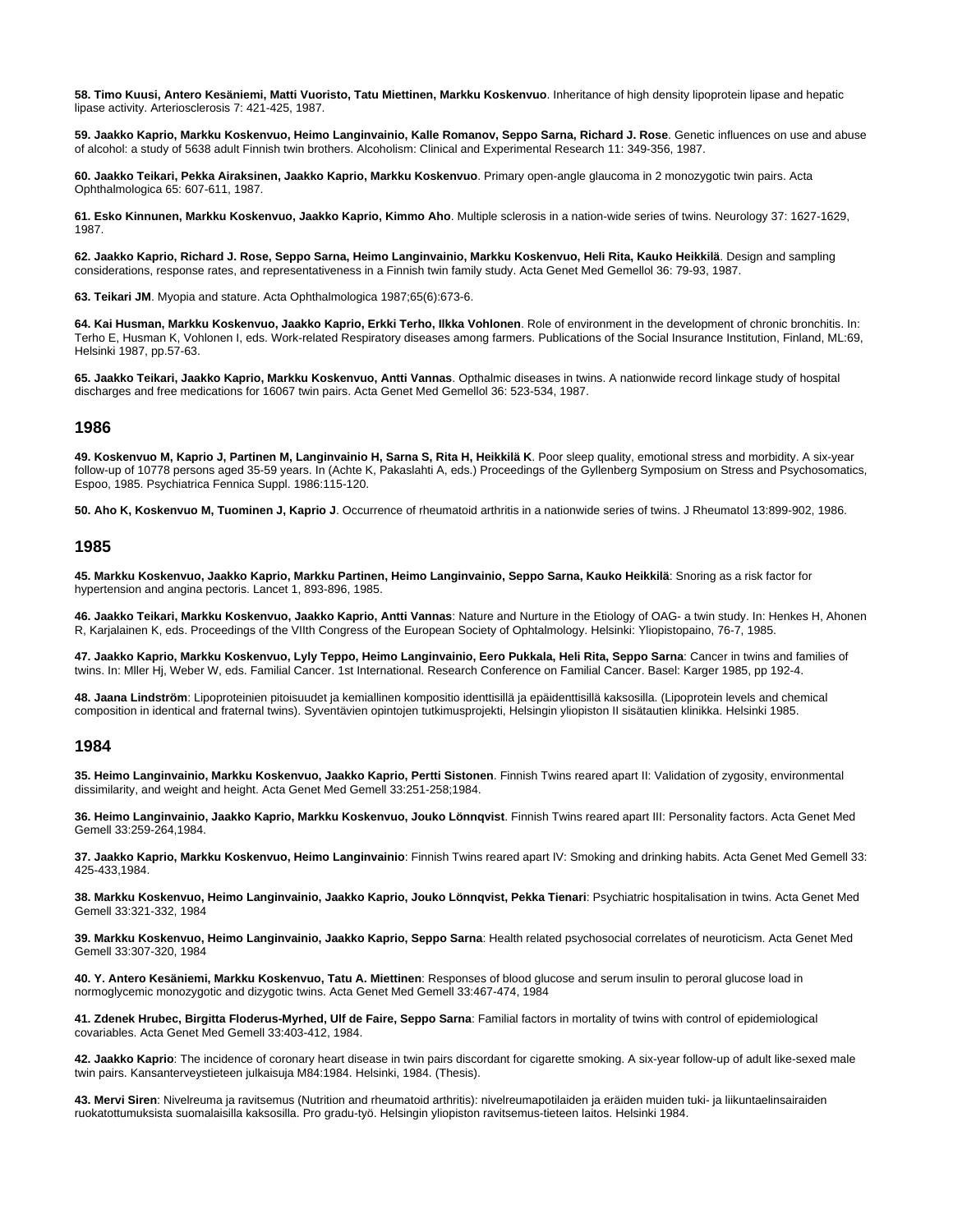**44. Timo Palosuo, Mea Andersson, Ritva Väänänen, Reijo Pyhälä, Markku Koskenvuo, Kimmo Aho**: Serum acute-phase glycoproteins and immune complexes in relation to smoking and respiratory symptoms: an epidemiological study. Eur J Respir Dis 65: 210-215, 1984

# <span id="page-27-0"></span>**1983**

**30. Jukka Mäkitie, Antti Vannas, Markku Koskenvuo**: Corneal endothelial cells in mono- and dizygotic twins. Inv Ophtal Vis Science 24: 1029-1032, 1983.

**31. Markku Partinen, Pekka Putkonen, Jaakko Kaprio, Markku Koskenvuo**: Hereditary and environmental determination of human sleep length. Sleep 1982: 206-208, 1983

**32. Markku Partinen, Jaakko Kaprio, Markku Koskenvuo, Heimo Langinvainio**: Sleeping habits, sleep quality, and use of sleeping pills: A population study of 31140 adults in Finland. In Sleep/Wake Disorders: Natural History, Epidemiology, and Long-Term Evolution (eds C Guilleminault, E Lugaresi). pp 29-35. Raven Press New York, 1983.

**33. Markku Koskenvuo, Jaakko Kaprio, Heimo Langinvainio, Matti Romo**: Mortality in relation to coronary-prone behavior: A six year follow- up of the bortner scale in middle-aged Finnish men. Activ Nerv Sup 25: 107-109, 1983

**34. Markku Partinen, Jaakko Kaprio, Markku Koskenvuo, Pekka Putkonen, Heimo Langinvainio**: Genetic and environmental determination of human sleep. Sleep 6: 179-185, 1983

# <span id="page-27-1"></span>**1982**

**25. Markku Partinen, Pekka Putkonen, Jaakko Kaprio, Markku Koskenvuo, Ilkka Hilakivi**: Sleep disorders in relation to coronary heart disease. Acta Med Scand Suppl 660:69-83, 1982

**26. Jaakko Kaprio, Seppo Sarna, Markku Koskenvuo**: Multivariate logit analysis of concordance rates in twin studies. Acta Genet Med Gemellol 30: 267- 274, 1982

**27. Rune Cederlöf, Ilari Rantasalo, Birgitta Floderus-Myrhed, Niklas Hammar, Jaakko Kaprio, Markku Koskenvuo, Heimo Langinvainio, Seppo Sarna**: A cross-national epidemiological resource: The Swedish and Finnish Cohort Studies on like-sexed twins. Int J Epid 11: 387- 390,1982

**28. Jaakko Kaprio, Niklas Hammar, Markku Koskenvuo, Birgitta Floderus-Myrhed, Heimo Langinvainio, Seppo Sarna**: Cigarette smoking and alcohol use in Finland and Sweden, A cross-national twin study. Int J Epid 11:378-386, 1982.

**29. Kimmo Aho, Pertti Sistonen, Jorma Takala, Kai Sievers**: Genetics of autoantibodies in relation to disease. An epidemiological study of two populations. Acta Med Scand 211:213-218, 1982.

# <span id="page-27-2"></span>**1981**

**17. Markku Koskenvuo, Jaakko Kaprio, Heimo Langinvainio, Matti Romo, Seppo Sarna**: Psychosocial and environmental correlates of coronaryprone behavior in Finland. J Chron Dis 34, 331-340,1981

**18. Jaakko Kaprio, Markku Koskenvuo, Seppo Sarna ja Ilari Rantasalo**: The Finnish Twin Registry: A preliminary report. In Longitudinal Studies in Europe with Direct or Indirect Implications for Mental Health. (Ed. S. Mednick). Oxford University Press, Oxford, 1981.

**19. Heimo Langinvainio, Markku Koskenvuo, Jaakko Kaprio, Jouko Lönnqvist, Lauri Tarkkonen**: Finnish Twins Reared Apart: Preliminary characterization of rearing environment. Prog Clin Biol Res 69B, 189-198, 1981.

**20. Jaakko Kaprio, Markku Koskenvuo, Seppo Sarna**: Cigarette smoking, use of alcohol and leisuretime physical activity among like-sexed adult male twins. Prog Clin Biol Res 69C:37-46, 1981.

**21. Jaakko Kaprio, Lyly Teppo, Markku Koskenvuo, Eero Pukkala**: Cancer in adult like-sexed twins: A historical cohort study. Prog Clin Biol Res 69C: 217-233, 1981.

**22. Heimo Langinvainio, Jaakko Kaprio, Markku Koskenvuo, Lauri Tarkkonen**: Structural analysis of smoking, alcohol use and personality factors in MZ and DZ twin pair relationships. Prog Clin Biol Res 69C:23-35, 1981.

**23. Markku Koskenvuo, Jaakko Kaprio, Heimo Langinvainio, Matti Romo, Seppo Sarna**: Coronary-prone behavior in adult like-sexed twins: an epidemiological study. Prog Clin Biol Res 69C:139-148, 1981.

**24. Lauri Tarkkonen, Markku Koskenvuo, Jaakko Kaprio, Heimo Langinvainio, Birgitta Floderus-Myrhed**: Cross-validation of the Eysenck extraversion and neuroticism scales in Finland and Sweden. Kansanterveystieteen julkaisuja M62, 1981.

# <span id="page-27-3"></span>**1980**

**14. Seppo Sarna, Jaakko Kaprio**: Use of multiple logistic analysis in twin zygosity diagnosis. Human Heredity 30, 71-80, 1980.

**15. Pertti Sistonen, Vivian Johnsson, Markku Koskenvuo, Kimmo Aho**: Serum IgE levels and allergy in twins. Human Heredity 30: 155-158, 1980.

**16. Pertti Sistonen, Christian Enholm**: On the Heritability of Serum High Density Lipoprotein in Twins. Am J Hum Genet 32:1-7, 1980.

# <span id="page-27-4"></span>**1979**

**8. Seppo Sarna**: Probabilities of concordance of twins with respect to genetic markers. Acta Genet Med Gemellol 28: 125-132, 1979.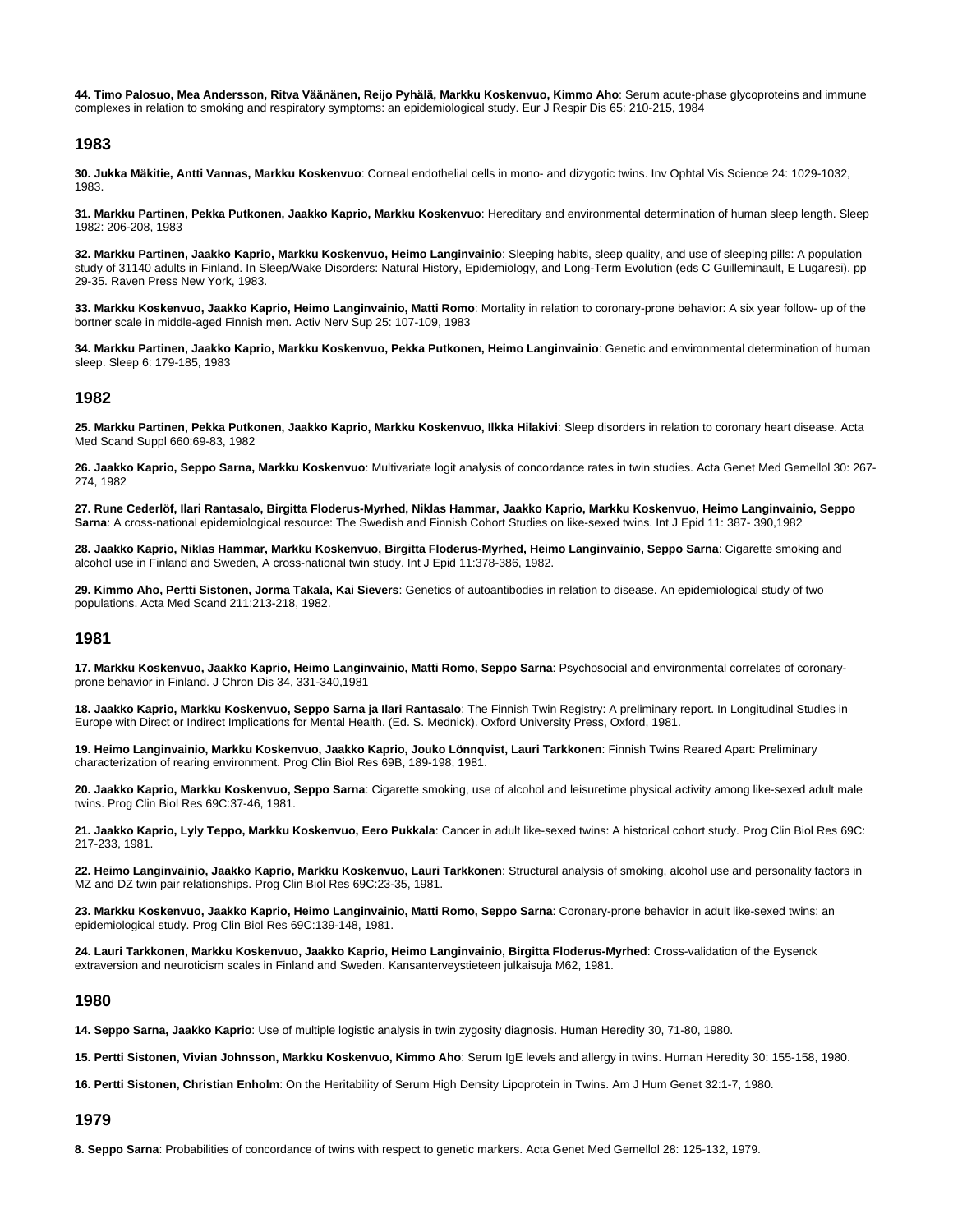**9. Seppo Sarna, Jaakko Kaprio**: Dependency of concordance probability on gene frequencies in genetic systems for the diagnosis of twin zygosity. Acta Genet Med Gemellol 28, 133-137, 1979.

**10. Seppo Sarna, Jaakko Kaprio**: Optimization procedures in twin zygosity diagnosis by genetic markers. Acta Genet Med Gemellol 28, 139-148, 1979.

**11. Jaakko Kaprio, Markku Koskenvuo, Markus Artimo, Seppo Sarna, Ilari Rantasalo**: Baseline characteristics of the Finnish Twin Registry: Section I: Materials, methods, representativeness and results for variables special to twin studies. Kansanterveystieteen julkaisuja M47, 1979.

**12. Seppo Sarna, Jaakko Kaprio**: Applicability of Selvin's Efficiency Measure in Twin Zygosity Diagnosis by Genetic Systems. Acta Genet Med Gemellol 28: 169, 1979.

**13. Markku Koskenvuo, Heimo Langinvainio, Jaakko Kaprio, Ilari Rantasalo, Seppo Sarna**: The Finnish Twin Registry: Baseline characteristics: Section III: Occupational and psychosocial factors. Kansanterveystieteen julkaisuja M49, Helsinki 1979.

# <span id="page-28-0"></span>**1978**

**4. Seppo Sarna, Jaakko Kaprio, Pertti Sistonen, Markku Koskenvuo**: Diagnosis of twin zygosity by mailed questionnaire. Human Heredity 28, 241-254, 1978.

**5. Jaakko Kaprio, Seppo Sarna, Markku Koskenvuo, Ilari Rantasalo**: Baseline characteristics of the Finnish Twin Registry: Section II: History of symptoms and illnesses, use of drugs, physical characteristics, smoking, alcohol and physical activity. Kansanterveystieteen julkaisuja M37, Helsinki 1978.

**6. Jaakko Kaprio, Seppo Sarna, Markku Koskenvuo ja Ilari Rantasalo**: The Finnish Twin Registry: Formation and compilation, questionnaire study, zygosity determination procedures and research program. In Twin Research: Biology and Epidemiology (Ed. W. Nance), Prog Clin Biol Res 24B; 179- 184,1978

**7. Jaakko Kaprio, Lyly Teppo**: Basal cell carcinoma in identical twins. British Medical Journal 6134, 436, 1978.

# <span id="page-28-1"></span>**1977**

**3. Seppo Sarna**: Zygosity diagnosis in epidemiological twin studies by blood markers and by questionnaire. Kansanterveystieteen julkaisuja M23, Helsinki 1977. (Thesis).

# <span id="page-28-2"></span>**1976**

**1. Seppo Sarna, Markku Koskenvuo, Jaakko Kaprio, Ilari Rantasalo**: The dataprocessing procedures of the Finnish Twin Register: Compilation and mailing. Kansanterveystieteen julkaisuja M19, Helsinki 1976.

**2. Markku Koskenvuo, Seppo Sarna, Jaakko Kaprio ja Ilari Rantasalo**: Methodology and structure of the Finnish Twin Registry. Kansanterveystieteen julkaisuja M20, Helsinki 1976.

# Letters and short communications

**1. Markku Koskenvuo, Jaakko Kaprio, Pertti Sistonen**: Inverse correlation between HDL apoproteins (A-I,A-II) and immunoglobulin (IgG). Am Heart J 105:946-947, 1981

**2. Esko Kinnunen, Markku Koskenvuo, Jaakko Kaprio, Kimmo Aho**. Twinning rate in Finland. Neurology 38: 997, 1988.

**3. Tiina Telakivi, Soile Kajaste, Markku Partinen, Tapani Salmi, Markku Koskenvuo, and Jaakko Kaprio**. Snoring History, Periodic Breathing and Hypoxia during Sleep. Sleep '86. Edited by W.P.Koella, F.Obal, H.Schulz and P.Visser. pp 430-431, Gustav Fisher verlag. Stuttgart, New York, 1988.

**4. Esko Kinnunen, Markku Koskenvuo**. MS in twins. Neurology 39: 612, 1989.

**5. M. Turula, J. Kaprio, A. Rissanen, and M. Koskenvuo**: Body weight in the Finnish Twin Cohort. Diabetes Research and Clinical Practice 10: S33-S36, 1990

**6. Korkeila M, Kaprio J, Rissanen A, Koeskenvuo M, Heikkilä K**: Weight Changes Among 13,097 Adult Finns Over Six Years. Obesity in Europe 91, Eds G. Ailhaud & al. John Libbey & Company Ltd. pp 129- 133.

**7. Kaprio J, Kujala U, Peltonen L, Koskenvuo M**. Genetic liability to osteoarthritis higher in women than in men? BMJ 1996;313:232 (letter to the editor)

**8. Räihä I, Kaprio J, Koskenvuo M, Rajala T, Sourander L**. Dementia in twins. Lancet 1996; 347: 1706.

**9. Kujala UM. Kaprio J. Sarna S. Koskenvuo M**. Leisure-time physical activity and mortality - how is sausage made - reply. JAMA 279(20):1611, 1998

**10. Kaprio J, Pietiläinen K**. Fetal growth retardation in twins. eBMJ, 30 Aug 1999

**11. Lichtenstein P, Kaprio J, Hemminki K**: Response to correspondence on Cancer, Genes, and the Environment by Spector N, Shapiro BL, Peto R, Begg CB. New Engl J Med 2000; 343 (20):1494-1496

**12. Huovinen E, Kaprio J**. Twins and asthma. BMJ 2001;322:556 (letter).